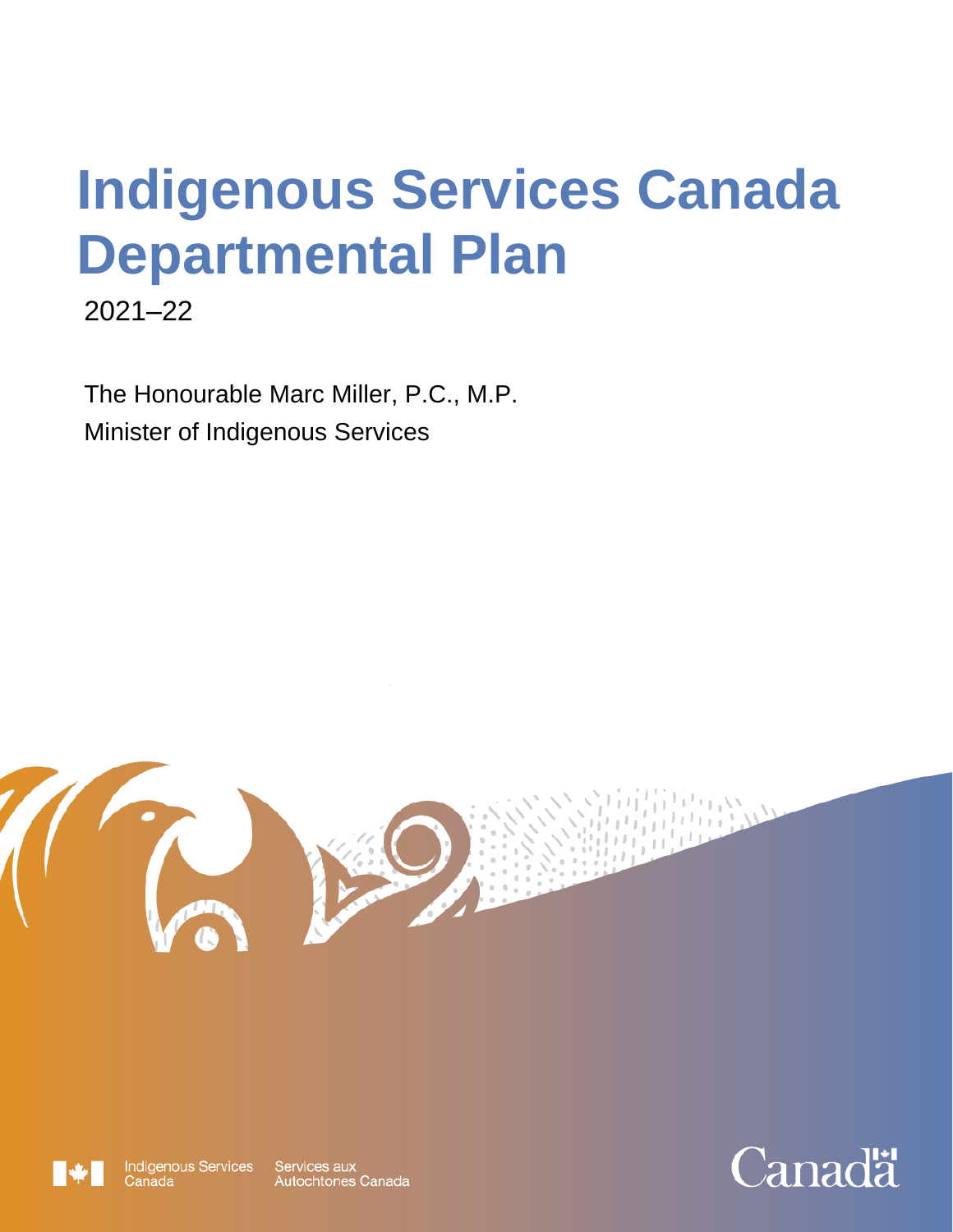For information regarding reproduction rights, please contact: [communicationspublications@canada.ca](mailto:communicationspublications@canada.ca)  [www.canada.ca/en/indigenous-services-canada.html](http://www.canada.ca/en/indigenous-services-canada.html) 1-800-567-9604 TTY only 1-866-553-0554

Catalogue: R1-105E-PDF ISSN: 2561-6153 © Her Majesty the Queen in Right of Canada, 2021.

This publication is also available in French under the title: Services aux Autochtones Canada : Plan ministériel 2021-2022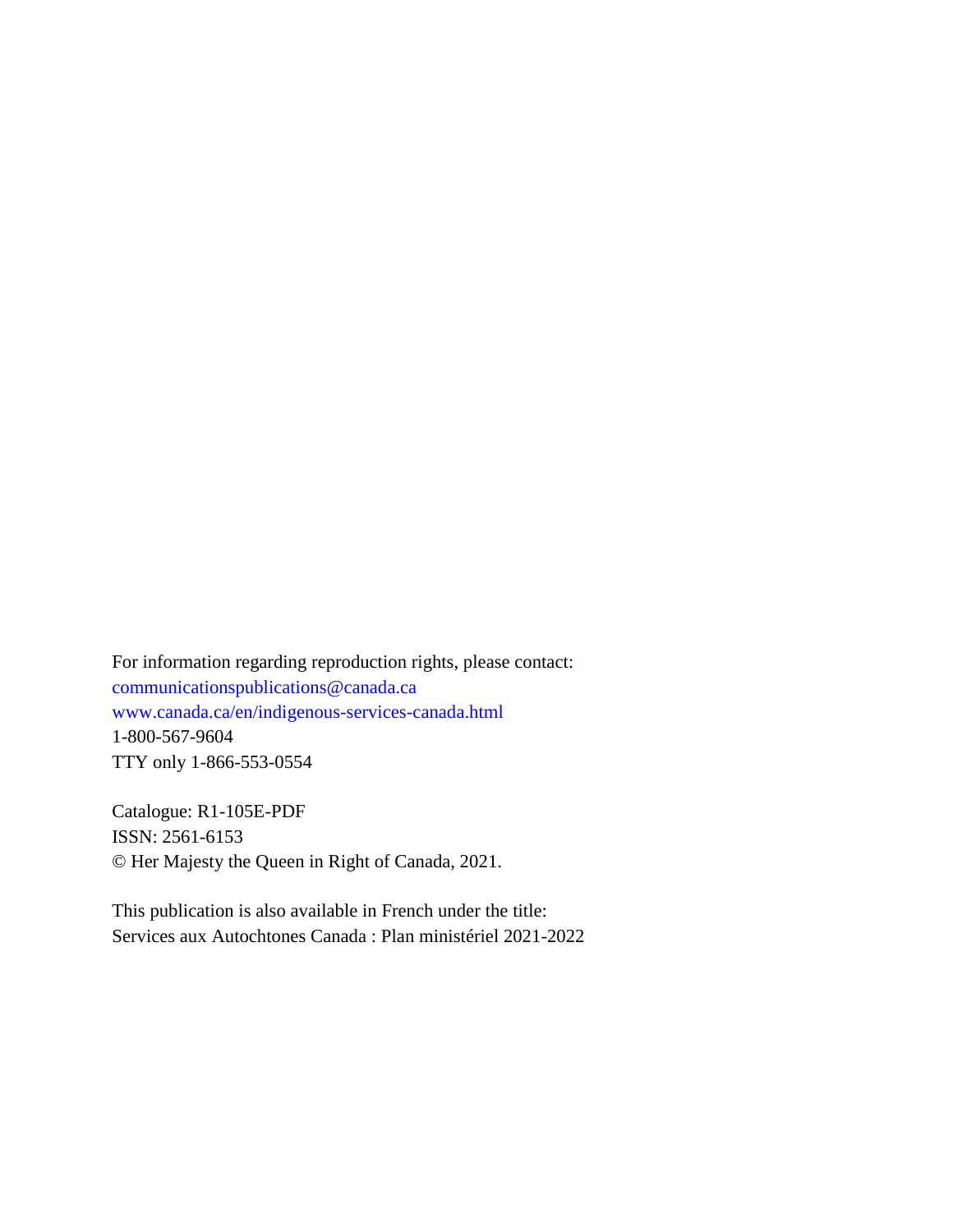# Table of contents

| Core responsibilities: planned results and resources, and key risks 9 |
|-----------------------------------------------------------------------|
|                                                                       |
|                                                                       |
|                                                                       |
|                                                                       |
| United Nations' 2030 Agenda for Sustainable Development and the UN    |
|                                                                       |
|                                                                       |
|                                                                       |
|                                                                       |
| Future-oriented Condensed statement of operations 56                  |
|                                                                       |
|                                                                       |
| Raison d'être, mandate and role: who we are and what we do  59        |
|                                                                       |
|                                                                       |
| Supporting information on the program inventory  65                   |
|                                                                       |
|                                                                       |
|                                                                       |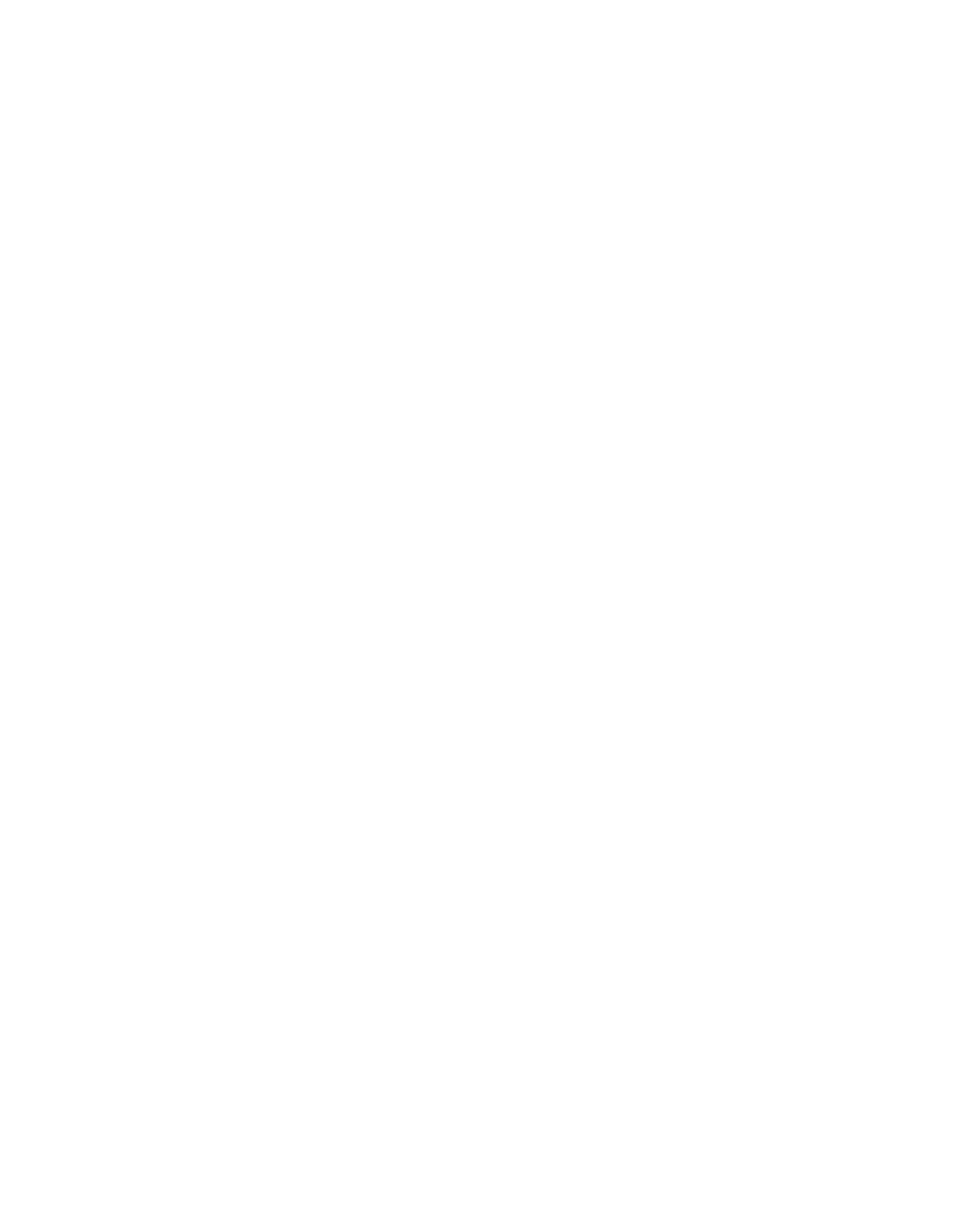# <span id="page-4-0"></span>From the Minister

At the core of our commitment at Indigenous Services Canada, is working in partnership with First Nations, Inuit and Métis to ensure that Indigenous individuals, families and communities have access to high quality, timely, culturally-safe services and infrastructure. Schools, health care facilities, housing, safety and security, and good public work services are essential elements that allow any community to thrive. This is especially so for Indigenous communities that have been more dramatically impacted by the COVID-19 pandemic than most other communities in Canada.



This only underscores the disparities and vulnerabilities many Indigenous Peoples of Canada live with to this day – and highlights the work ahead of us to make this country more inclusive and more

just. One thing that has been reinforced over the past several months is this: when local Indigenous leadership is provided with the necessary resources, they are the most successful in responding to a crisis with immediate, innovative and proactive measures to ensure the safety of their members. That is the driving force behind the different support we have made available during the pandemic, including the Indigenous Community Support Fund, so that funding could be directed to where it is most needed. The Fund has played a key role in helping First Nations communities address and implement their pandemic plans by providing funding to promote food security, improve mental health support services, and secure emergency supplies.

An efficient and effective COVID-19 vaccine roll-out requires co-planning and is dependent on full collaboration amongst partners and provinces and territories. To support this, Indigenous Services Canada will continue to engage Indigenous partners, provincial and territorial representatives, and the Public Health Agency of Canada via the COVID-19 Vaccine Working Group. The engagements and continued collaboration through this working group will ensure an integrated and coordinated approach to support the administration and planning process of COVID-19 vaccine for Indigenous People regardless of where they live in Canada.

We know we can count on the tremendous leadership exercised by Indigenous leaders to support vaccination efforts. Respecting nation-to-nation, Inuit-to-Crown, and government-to-government relationships, we will continue to engage with national and regional Indigenous Organizations on the vaccine rollout among the Indigenous Peoples. Finally, we will continue to advocate that Indigenous Peoples be prioritized during the vaccine rollout.

We remain committed to advancing lasting relationships with Indigenous Peoples, closing socioeconomic gaps, supporting the right to self-determination and promoting greater prosperity for today and for future generations. This Departmental Plan outlines the specific initiatives that we are carrying out in 2021-22 to support these goals. It also provides important insight into the principles and priorities underlying our actions.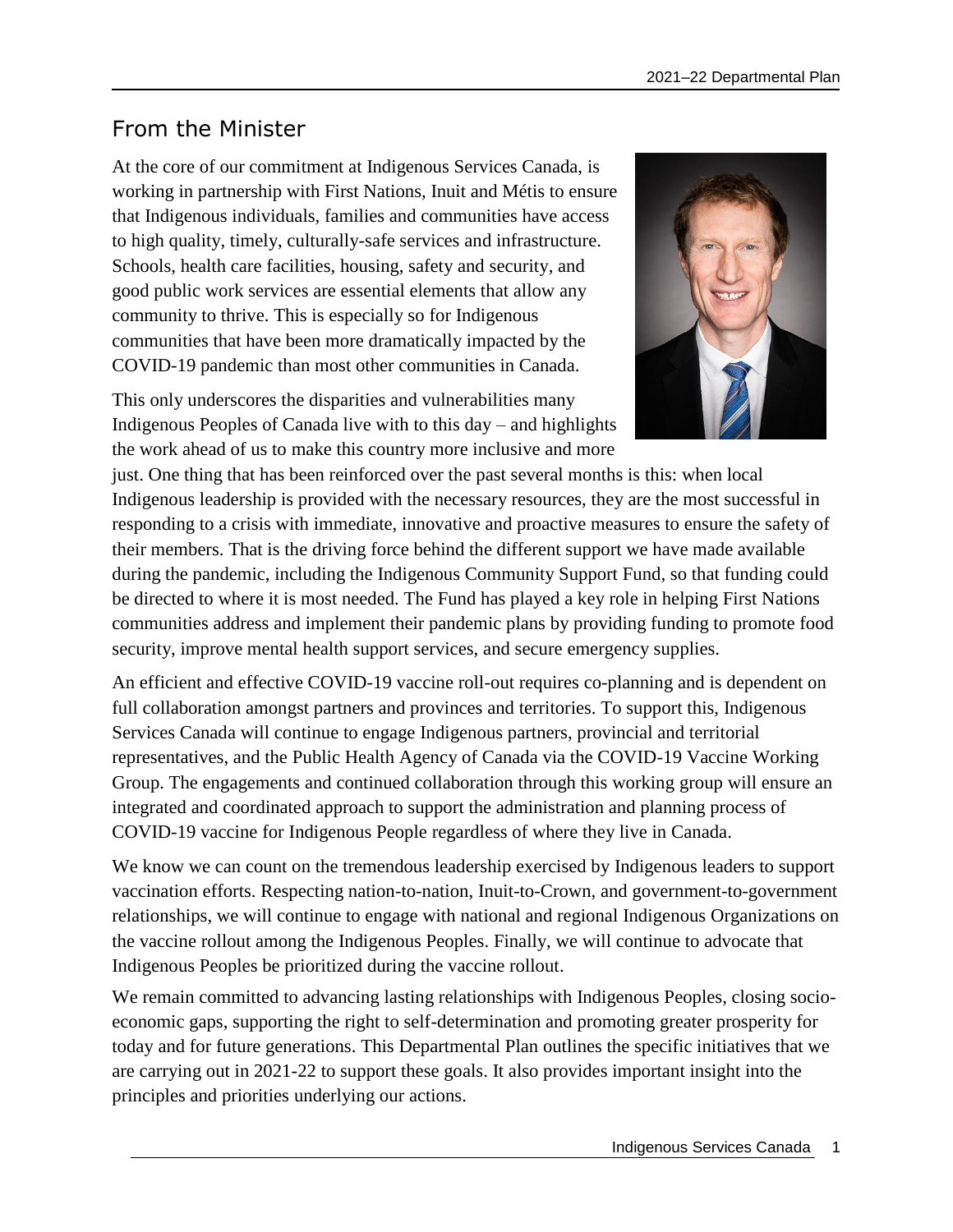Respect for the diversity of Indigenous cultures across Canada, as well as open and honest partnerships, are two core principles that guides all the work we do.

These principles are the foundation of our mandate. For example, we are committed to improving access to high-quality and culturally relevant healthcare services in order to meet the needs of First Nation, Inuit and Métis everywhere in the country. Central to this will be the codevelopment of distinctions-based health legislation with First Nation, Inuit and the Métis Nation and taking concrete actions to address anti-Indigenous racism in healthcare in a way informed by the lived experiences and culture of Indigenous Peoples.

We continue to work in collaboration with Indigenous partners to fully implement child and family services reforms with the objective of recognizing First Nations, Inuit and Métis jurisdiction to safeguard the best interests of their children. We are resolute in our commitment to ensuring that the best interest of the child always comes first. We recognize that central to well-being is adequate access to safe and sustainable services and infrastructure including schools, health care facilities, housing and modern public works. We will continue to work with Indigenous communities to meet their known infrastructure needs while seeking to accelerate the work to co-development distinctions-based plans to close the infrastructure gaps by 2030.

We also work to advance Indigenous self-determination by strengthening governance capacity and increasing economic opportunities to establish authentic, reciprocal nation-to-nation, Inuitto-Crown, and government-to-government partnerships between Indigenous communities and the Government of Canada.

This Plan builds on progress that we have achieved to date, including the co-development of distinctions-based housing strategies, the advancement of Indigenous-led healthcare delivery, the affirmation of jurisdiction over child and family services, the provision of additional income assistance supports, and the establishment of a new fiscal relationship with Indigenous communities.

The respect of the land and water, the importance of Indigenous languages and cultural practices and honouring all aspects of life and the environment, including the conditions in which people are born, grow, live, and work, are well understood within traditional Indigenous approaches to well being. Our path forward must be Indigenous-led, community-based and culturally safe; First Nations, Inuit and Métis communities are entitled to first-class infrastructure, health care, social services and opportunities as all other Canadians.

We know there is a lot more to do, and we will continue this work in true partnership with Indigenous Peoples.

\_\_\_\_\_\_\_\_\_\_\_\_\_\_\_\_\_\_\_\_\_\_\_\_\_\_\_\_\_\_\_\_\_\_\_\_\_\_\_\_\_ The Honourable Marc Miller, P.C., M.P. Minister of Indigenous Services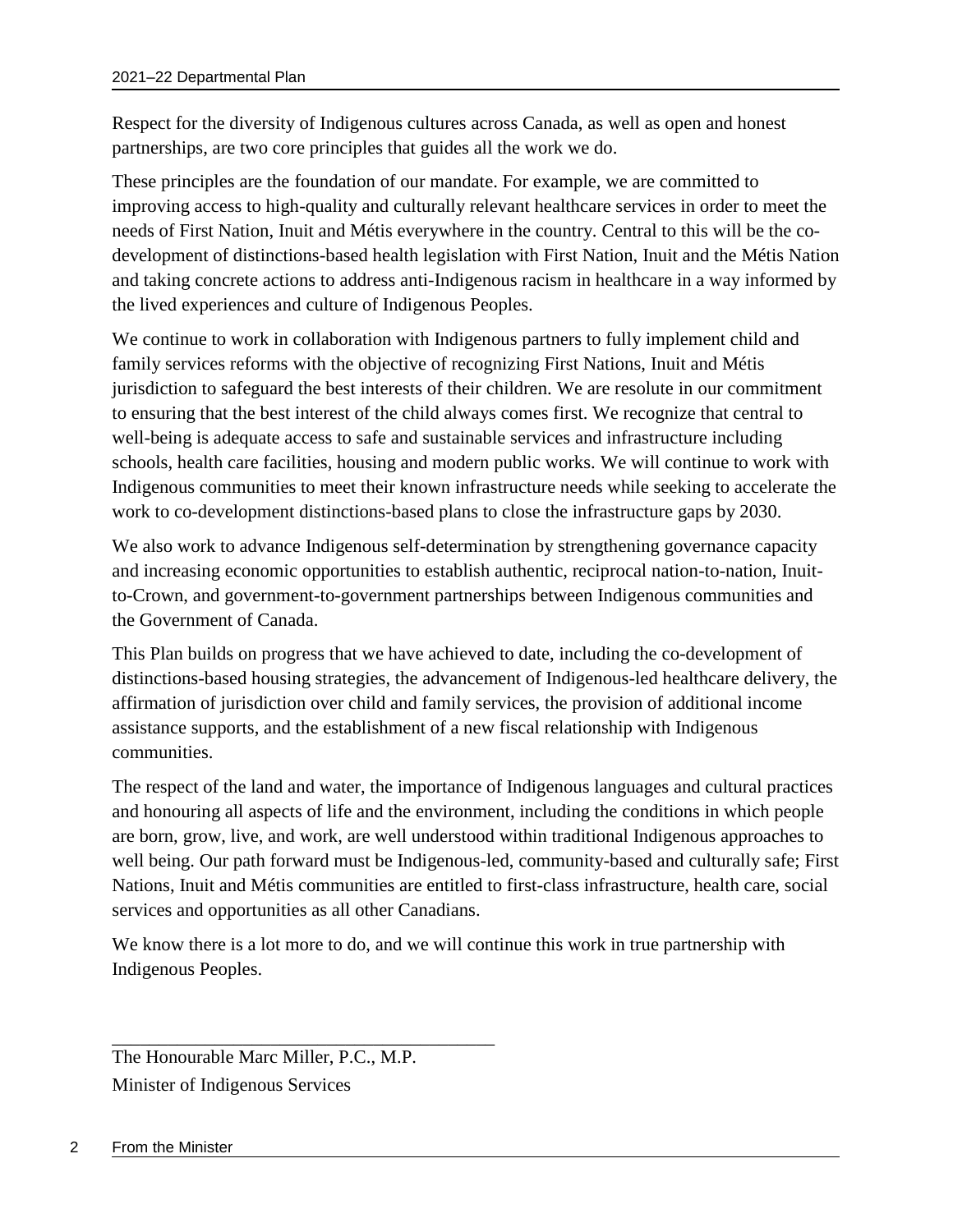# <span id="page-6-0"></span>Plans at a glance

Indigenous Services Canada (ISC) works collaboratively with partners to improve access to high quality services for First Nations, Inuit and Métis communities. Our vision is to advance reconciliation by supporting Indigenous Peoples to deliver services and improve the socioeconomic conditions in their communities, which is a key element of advancing reconciliation.

ISC uses three overarching principles as guidance in pursuing its goals which are very closely linked to each other. They are three strands of a braid. The first is co-development. At every possible opportunity, the department engages Indigenous partners in collaboration so that Indigenous communities can design and deliver services that truly fit their needs and circumstances.

The second key guiding principle is distinctions-based recognition. There are rich and profound cultural distinctions across the many First Nations, Inuit and Métis communities in Canada. This diversity is an invaluable richness of their communities, and a privilege for Canada to embrace. Recognizing this privilege is part of the Department's commitment to cultural safety and humility, ISC actively tailors its programs and services through co-development to fit the distinctions-based and diverse needs of Nations and communities, including urban Indigenous communities, wherever possible.

A third guiding principle is substantive equality. This principle is critical to ensuring the delivery of high-quality, robust services that align with real needs. It refers to the achievement of true equality in outcomes through equal access, equal opportunity, and the provision of services and benefits in a way that recognizes the diversity described in the second guiding principle. In working towards substantive equality, ISC aims to close socio-economic gaps and increase Indigenous control over delivery through the transfer the delivery of services to Indigenous control, as well as in some cases such as child and family services, explicitly recognizing Indigenous jurisdiction.

Guided by those overarching principles, in 2021-22 ISC will focus on four interconnected priority areas: (1) advancing health, (2) supporting families, (3) helping build sustainable communities, and (4) supporting Indigenous communities in self-determination. The four priority areas work together to ensure that the needs and concerns of First Nations, Inuit, Métis people are recognized, providing support everywhere that it is needed from the individual through the family, community and nation-level.

The Government of Canada recognizes that First Nations, Inuit and Métis are among the most at risk and face unique challenges in addressing COVID-19. During the COVID-19 pandemic and beyond, the health and well-being of First Nations, Inuit, and Métis has been and will remain Indigenous Services Canada's primary focus. This includes working with provinces and territories, Indigenous and health system partners to ensure that Indigenous Peoples have access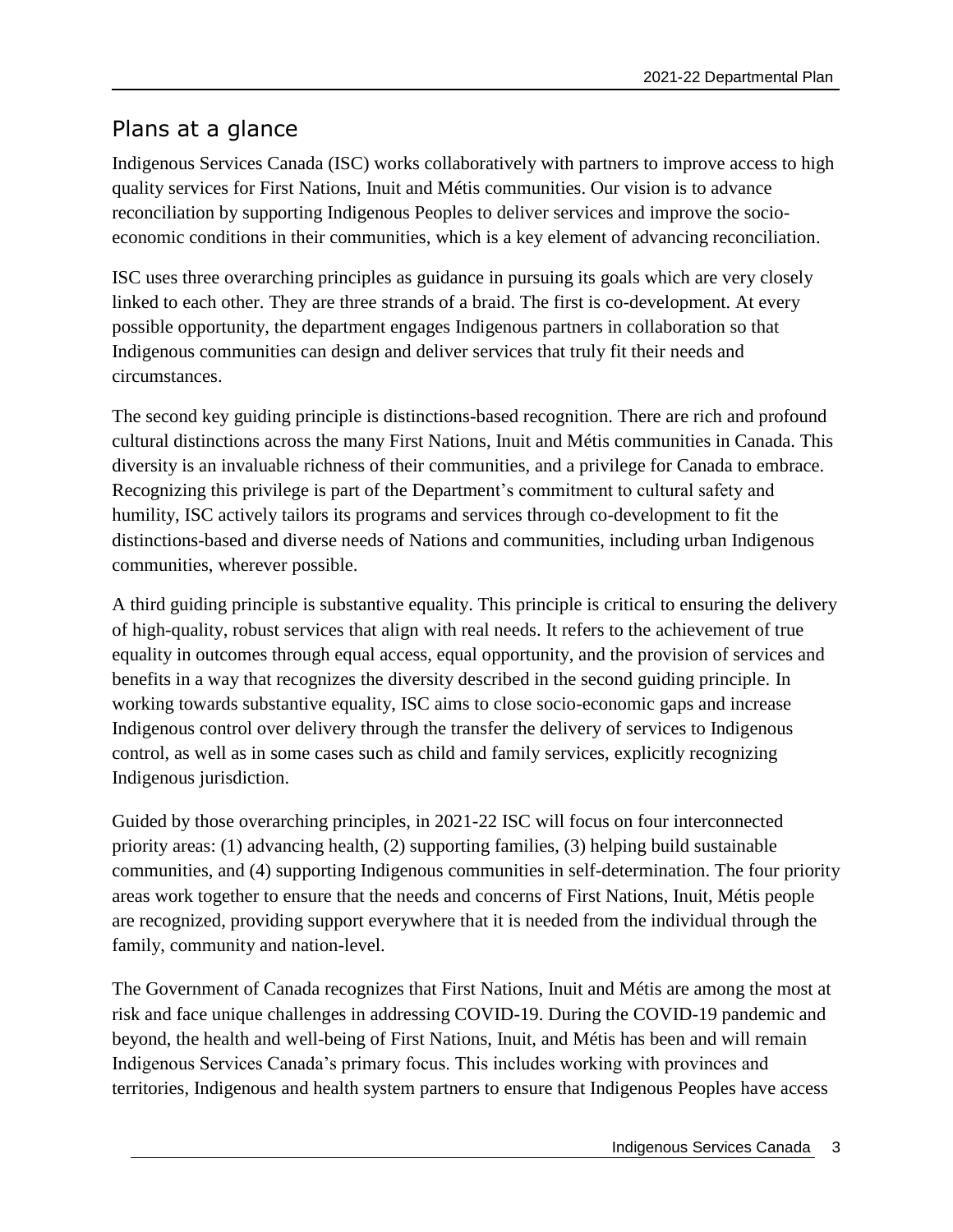to high quality public health and primary health care services no matter were they reside, and to support further actions on social determinants of health such as housing, education, and employment.

#### **1. Advancing Health**

The ongoing impact of the COVID-19 pandemic has exposed challenges in regards to the access to and provision of health care service delivery in Indigenous communities. The primary focus has been, and continues to be, supporting Indigenous leadership respond to, plan for, and prevent the negative impacts of the pandemic by working closely with Indigenous organizations and partners, other government departments, as well as provincial, territorial, and local governments. For example, investments to date have supported community-led responses to the pandemic, and providing targeted increases in primary health care resources for First Nation communities. This includes additional surge nursing capacity in remote and isolated First Nation communities where Canada is responsible for the provision of primary care, as well as public health measures to prevent the spread of COVID-19. Specifically, the efforts and investments targeted public health activities such as Personal Protective Equipment for essential workers in the community, staffing additional primary care nurses, public health nurses, paramedics and community workers, and food security to support physical isolation.

In addition to supporting immediate responses, COVID-19 has prompted a deeper examination of core services and delivery strategies required to effectively meet the healthcare needs of Indigenous populations. It has also raised questions regarding the clarity, or lack thereof, of jurisdictional responsibilities which leads to racism and gaps in access to essential services such as culturally safe primary health care. ISC will continue to work closely with Indigenous communities to support nimble and rapid responses to local and regional outbreaks, and to mitigate against future outbreaks.

In 2021-22, ISC will continue to sustain an Indigenous-led COVID-19 response, including funding, medical supports, and prioritizing access to vaccines for Indigenous Peoples and communities by partnering with Indigenous leaders, and medical experts, provinces and territories. As Canada plans for vaccine roll out, ISC has been working closely with the National Advisory Committee on Immunization (NACI), an external advisory body to the Public Health Agency of Canada, and NACI recommends that the COVID-19 vaccine should be offered to the following populations first:

- residents and staff of congregate living settings that provide care for seniors;
- adults 70 years of age and older, beginning with adults 80 years of age and older, then decreasing the age limit by 5-year increments to age 70 years as supply becomes available;
- health care workers (including all those who work in health care settings and personal support workers whose work involves direct contact with patients); and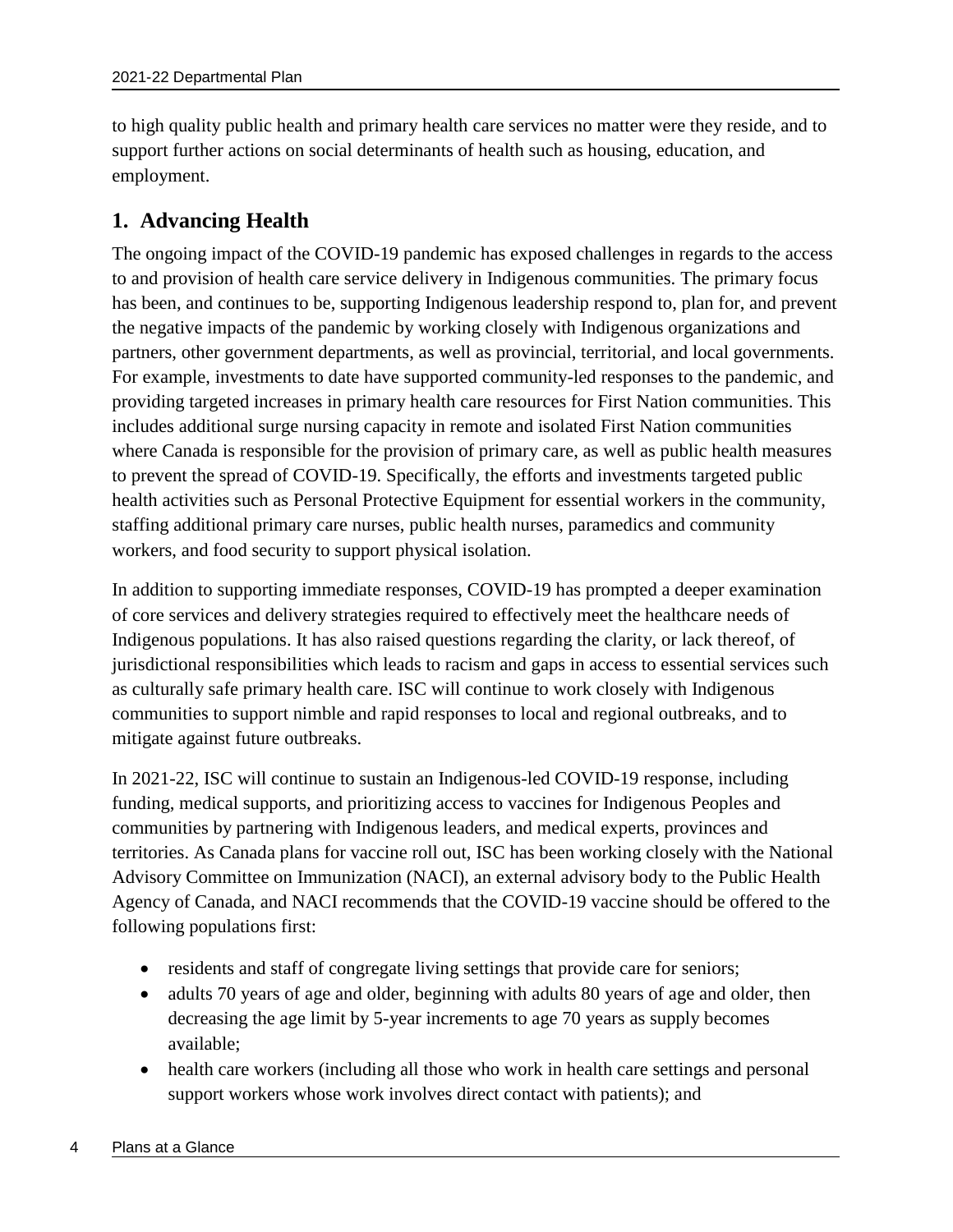• adults in Indigenous communities where infection can have disproportionate consequences.

In addition, the department will build on lessons learned from the pandemic by launching an examination of foundational issues, core services and delivery strategies required to better meet the healthcare needs of Indigenous communities.

ISC established regular calls with Métis Nation partners early on the pandemic to provide timely updates and share information. Over \$60 million of Indigenous Community Support Fund funding was provided to Métis organizations in 2020-21. Métis Nation partners have indicated that their relationships with provincial governments has significantly affected their level of engagement and planning for regional pandemic response. This varies greatly across the country.

The Government of Canada is committed to expediting work to co-develop distinctions-based Indigenous health legislation in order to improve access to high quality and culturally-relevant health services. This is an important opportunity for ISC to work collaboratively with First Nations, Inuit and the Métis Nation, as well as provinces and territories.

The department is also working to implement a distinctions-based Indigenous mental wellness strategy in 2021-22. Indigenous populations are at greater risk of complex mental health and substance use issues than non-Indigenous populations in Canada, and mental health risks have been increased by the pressures of the COVID-19 pandemic.

Further, ISC will continue convening health system and Indigenous partners towards the elimination of anti-Indigenous racism in the health care system in 2021-22. The department will also support work to advance Joyce's Principle, in honour of Joyce Echaquan, who endured unacceptable treatment in hospital prior to her death. As defined by the Atikamekw Nation and community of Manawan, Joyce's Principle aims to guarantee for all Indigenous Peoples the right of equitable access, without any discrimination, to all social and health services, as well as the right to enjoy the best possible physical, mental, emotional and spiritual health. All of these initiatives are aimed at improving health outcomes and supporting long-term visions for flourishing, healthy Indigenous communities.

### **2. Supporting Families**

Healthy communities depend on strong, healthy families. Accordingly, a foundational part of ISC's work is to support Indigenous children and families to be and stay together, to support Indigenous children with culturally-relevant education and upbringing, and to transfer the care and control of culturally-appropriate services to Indigenous communities. With those goals in mind, ISC will continue to implement distinctions-based child and family services reforms in 2021-22 through the *Act respecting First Nations, Inuit and Métis children, youth and families* (the Act), which came into force in 2020. The Act affirms the rights of Indigenous Peoples to exercise jurisdiction over child and family services, and as it continues to be adopted by more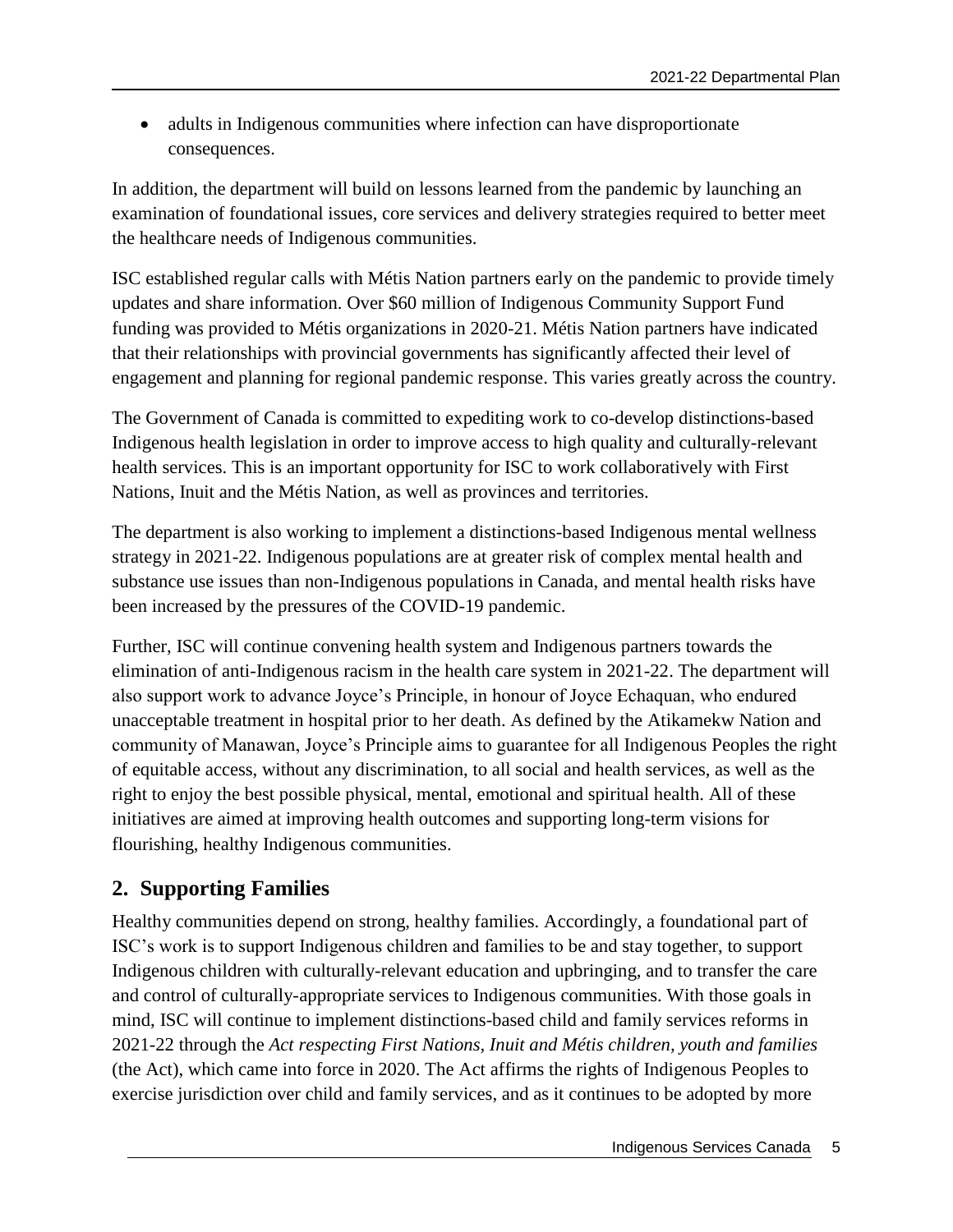Indigenous communities, it will lead to comprehensive, culturally-specific child and family services in different communities based on principles like the best interests of the child, substantive equality and cultural continuity. Among other things, the Act aims to ensure Indigenous children stay with their own family and community and ensure that they are connected to their language and culture.

The department will continue to fully implement Jordan's Principle and all orders from the Canadian Human Rights Tribunal in order to fairly and equitably compensate First Nations children who have been negatively impacted by outdated, colonial child and family policies. Jordan's Principle ensures that all Indigenous children living in Canada can access the services and supports they need, when they need them, and is a foundational principle moving forward for ISC's child and family services reforms.

Every First Nations child deserves the best start in life – and that begins with a properly funded education system on reserve. In 2021-22, ISC will continue to build upon the co-developed policy and funding approach which supports First Nations education though predictable base funding that is more directly comparable to what students enrolled in provincial education systems receive. It also includes additional funding for language and culture and full day kindergarten. The department will continue working with Indigenous partners to support students to access high-quality education that will improve student outcomes. The department will also continue to work with First Nations to support operational and student needs as a result of the pandemic, including reviewing whether additional funding is required to support the safe return to school. The department will also continue to take steps to confirm that Indigenous postsecondary students have the supports they need to succeed and access skills and training opportunities. These education supports will help to support the goal of long-term socioeconomic well-being of Indigenous families, allowing Indigenous youth to grow and learn in ways that are relevant to their unique cultures and traditions, and will help them to fully benefit from future opportunities.

## **3. Helping Build Sustainable Communities**

Individuals and families must be able to depend on basic infrastructure like housing, water services, roads and bridges in order to fully benefit from and contribute to their communities. Building reliable and sustainable infrastructure is a critical part of improving quality of life and closing socio-economic gaps for every Indigenous community.

One of ISC's key priorities in this area is to eliminate all long-term drinking water advisories (LTDWAs) on reserve, which is part of a broader strategy to help build sustainable foundations for safe water systems. Action plans for each community with a persisting long-term drinking water advisory are in place and targeted action will take place over the next year to resolve these advisories, including acceleration measures in line with community priorities where possible. In addition, the department will support Indigenous-led engagement processes, review safe drinking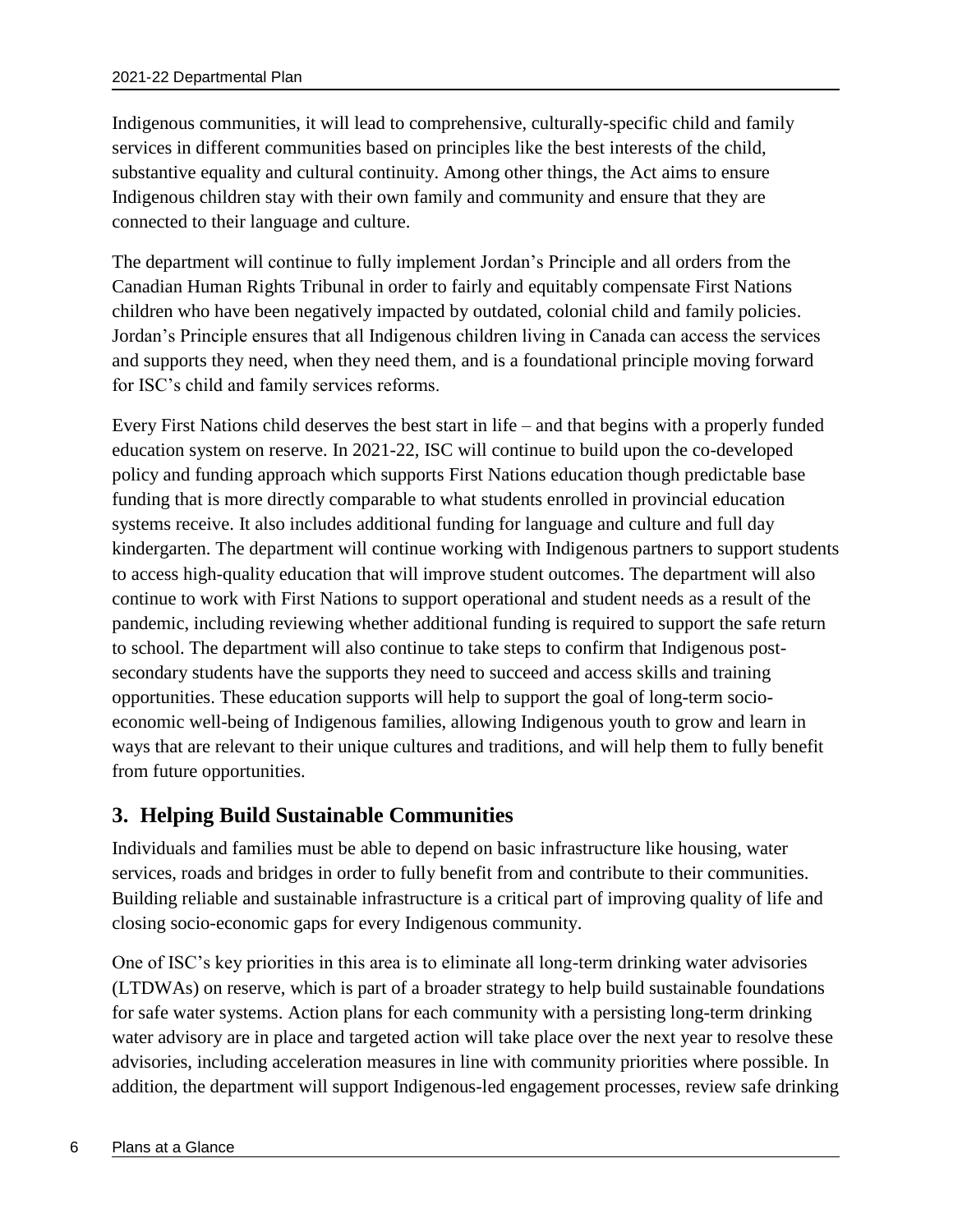water legislation, and co-develop long-term strategies for sustainable drinking water and wastewater.

ISC is supporting First Nations-led engagement processes relating to the development of a longterm strategy for water and wastewater that will help chart a path beyond 2021, focusing on closing the infrastructure gap and transitioning services to First Nation care and control. This will include the review of safe drinking water legislation which will enable the development of regulations on reserve, a key requirement for creating the right environment for the transfer of service delivery.

Further, ISC will also continue to work with Indigenous partners on co-developing distinctionsbased community infrastructure plans to address critical gaps and needs by 2030.

As the global pandemic continues into 2021-22, the department will increase its focus on economic recovery post-COVID-19. ISC will continue to strengthen its relationship with key Indigenous economic stakeholders to co-develop plans and initiatives that positively assist with creating opportunities for Indigenous businesses and entrepreneurs in the rebuilding of the economy. In addition, the department will invest \$332.8 million in 2021-22 to support First Nations, Inuit and Métis communities to offset declines in Own Source Revenue caused by the pandemic.

#### **4. Supporting Indigenous Communities in Self-Determination**

Indigenous Peoples have an inherent right to self-govern according to their unique cultural and historical circumstances. In striving to fulfill that right, a crucial part the department's goal of realizing equal, nation-to-nation, Inuit-to-Crown, government-to-government, relationships between the Government of Canada and Indigenous Peoples is increasing governance capacity. ISC actively seeks ways in which it can provide funding for Indigenous communities to increase their capacity for managing the day-to-day business of government.

The department will focus on increasing opportunities for economic recovery post-COVID-19. This will involve working closely with Indigenous economic stakeholders to co-develop plans for rebuilding the Indigenous economy after the pandemic.

<span id="page-10-0"></span>For more information on the Indigenous Services Canada's plans, priorities and planned results, see the "Core responsibilities: planned results and resources, and key risks" section of this report.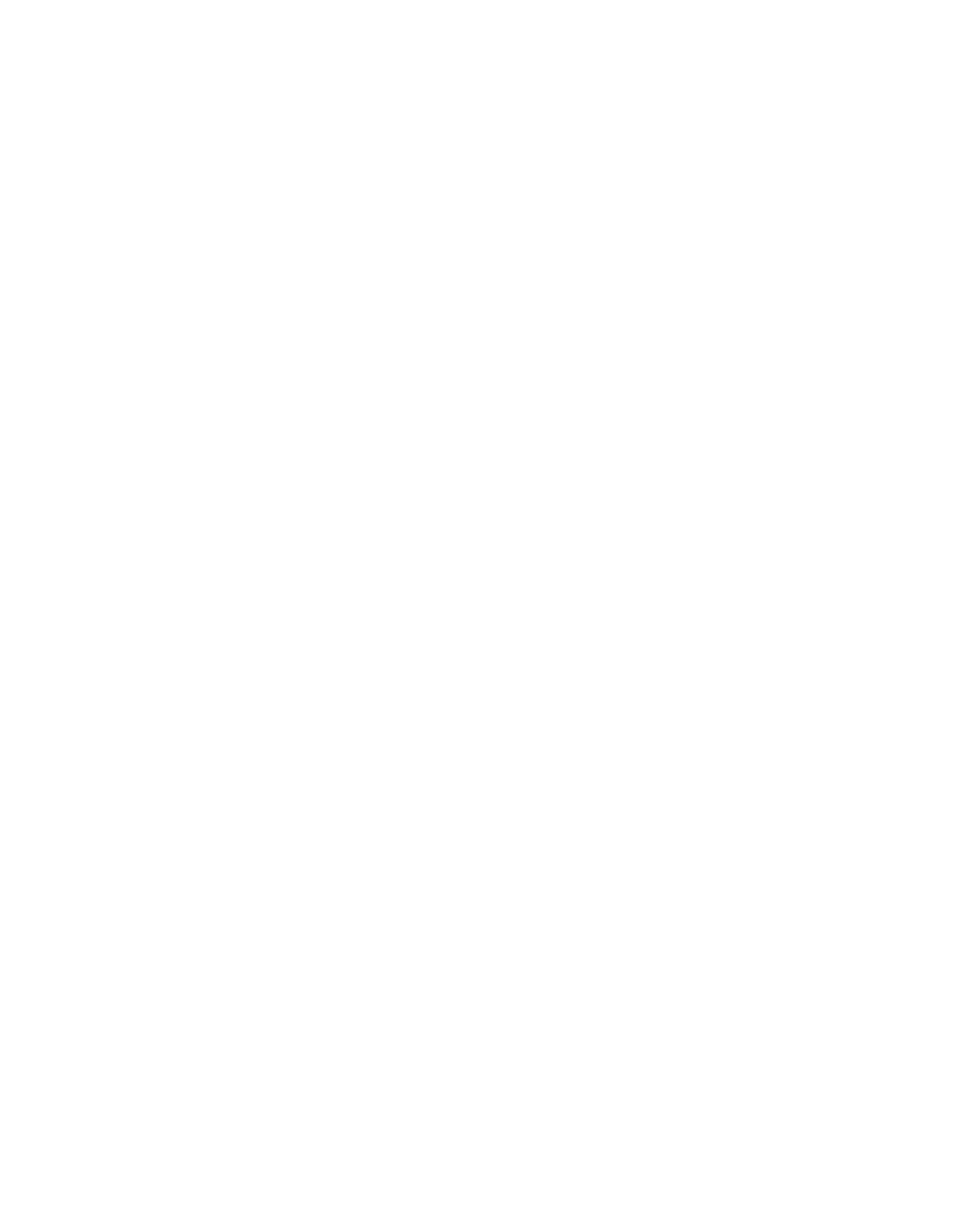# Core responsibilities: planned results and resources, and key risks

This section contains detailed information on the department's planned results and resources for each of its core responsibilities. It also contains information on key risks related to achieving those results.

# <span id="page-12-0"></span>Services and Benefits to Individuals

#### **Description**

These services and benefits are mainly delivered directly to Indigenous People by the department. They include, among other services and benefits, individual First Nations and Inuit clinical care and health-related benefits such as pharmacy, dental and vision care. The department is also responsible for determining individuals' entitlement to Indian registration and for the issuance of various proofs of registration, including the Secure Certificate of Indian Status (SCIS), which can be used to access various programs and services.

#### **Planning highlights**

To achieve progress in this area, ISC will focus on two departmental results.

#### **1. Quality and timely services are delivered directly to Indigenous people**

#### **1.1 Health Services**

The COVID-19 pandemic has highlighted the need for high-quality, timely health services in First Nation and Inuit communities. ISC will continue to adapt to lessons learned from the pandemic and will work to improve health outcomes in all Indigenous communities through its various programs and services.

Advancing health outcomes crucially depends on skilled health practitioners. In 2021-22, ISC will continue to implement the Nursing Recruitment and Retention Strategy and the Nursing Services Response Centre to support nurses working in Indigenous communities. This three-year campaign runs in collaboration with international partners and aims to improve health care services and health outcomes by raising the status and profile of nursing, as well as improving cultural safety and humility training in nursing schools. Following the national dialogue on Anti-Indigenous Racism in January 2021, the need to increase cultural safety was identified, as well as the recruitment and retention of Indigenous People in all health care professions. ISC will convene another national dialogue in spring 2021 to continue pursuing collective actions related to increasing Indigenous representation in post-secondary health education, cultural competency training, traditional approaches to health and safe patient navigation.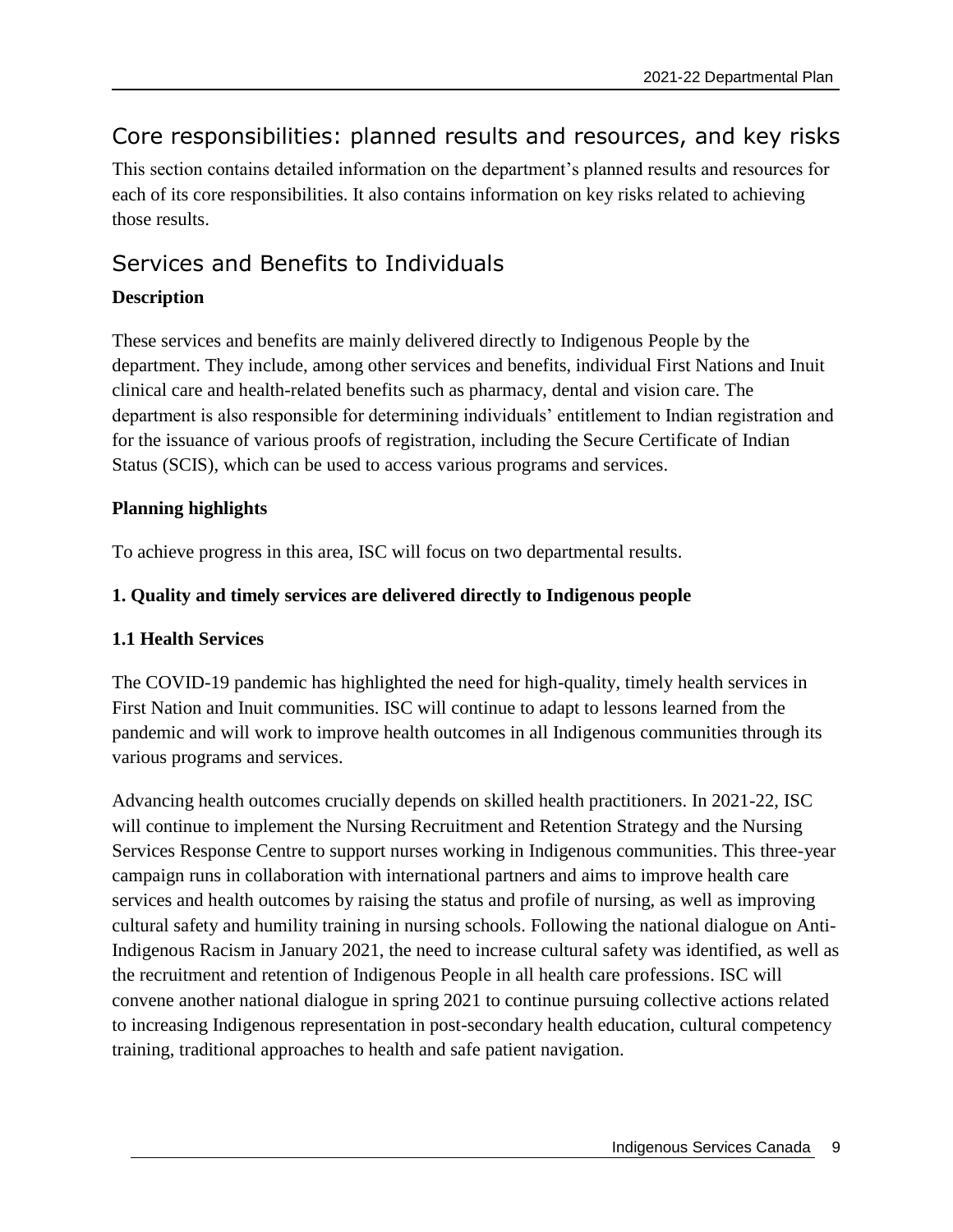Another important part of advancing health is making it easier for First Nations and Inuit individuals to access the medical benefits to which they are entitled. In 2021-22, the department will improve client access to the Supplementary Health Benefits Program (Non-Insured Health Benefits, or NIHB) by:

- continuing to engage with the Assembly of First Nations (AFN) on a multi-year joint review of the NIHB Program to identify and implement actions that enhance client access to benefits;
- engaging with the government of Nunavut and Nunavut Tunngavik Incorporated on a longer term approach to health care cost pressures, including medical transportation; and
- continuing to engage with Inuit Tapiriit Kanatami (ITK) and the National Inuit Committee on Health to find ways of improving the delivery of NIHB to Inuit clients.

The benefits provided through the NIHB Program are an essential component of ongoing efforts to diminish the substantial health disparities faced by many First Nation and Inuit individuals, and contribute to the ultimate outcome of healthier Indigenous peoples. Building on work initiated in 2020-21, ISC will maintain a particular focus on addressing the unique challenges created by the COVID-19 pandemic to ensure eligible NIHB Program clients have continued access to necessary medical items and services.

ISC is also supporting the development and implementation of distinctions-based strategies to reduce commercial tobacco use. This approach is supporting the self-determination of First Nations, Inuit and the Métis Nation to identify needs and priorities of individuals, families, communities, and health systems, and supporting Indigenous control over culturally appropriate service design and delivery. Funding has been transferred to the Métis National Council and their five Governing Members (Métis Nation of Ontario, Manitoba Métis Federation, Métis Nation of Saskatchewan, Métis Nation of Alberta, and Métis Nation of British Columbia).

#### **1.2 Individual Affairs**

In addition to health services, ISC will continue to provide direct client services across the country to determine eligibility for registration under the *Indian Act*, which provides access to a wide range of social and economic benefits. Eligibility is based on the degree of descent from ancestors who were registered, or were entitled to be registered, under the *Indian Act*. The department will also continue to issue a Secure Certificate of Indian Status (SCIS) to eligible individuals. The department plans to launch an online tool in its service kiosks that will be applied to the application process for SCIS applications. This tool will provide a more userfriendly experience for Indigenous clients and facilitate timely delivery of services.

Further, ISC will continue to support and empower First Nations in the administration of estates of the deceased, minors and dependent adults; including facilitating access to the management of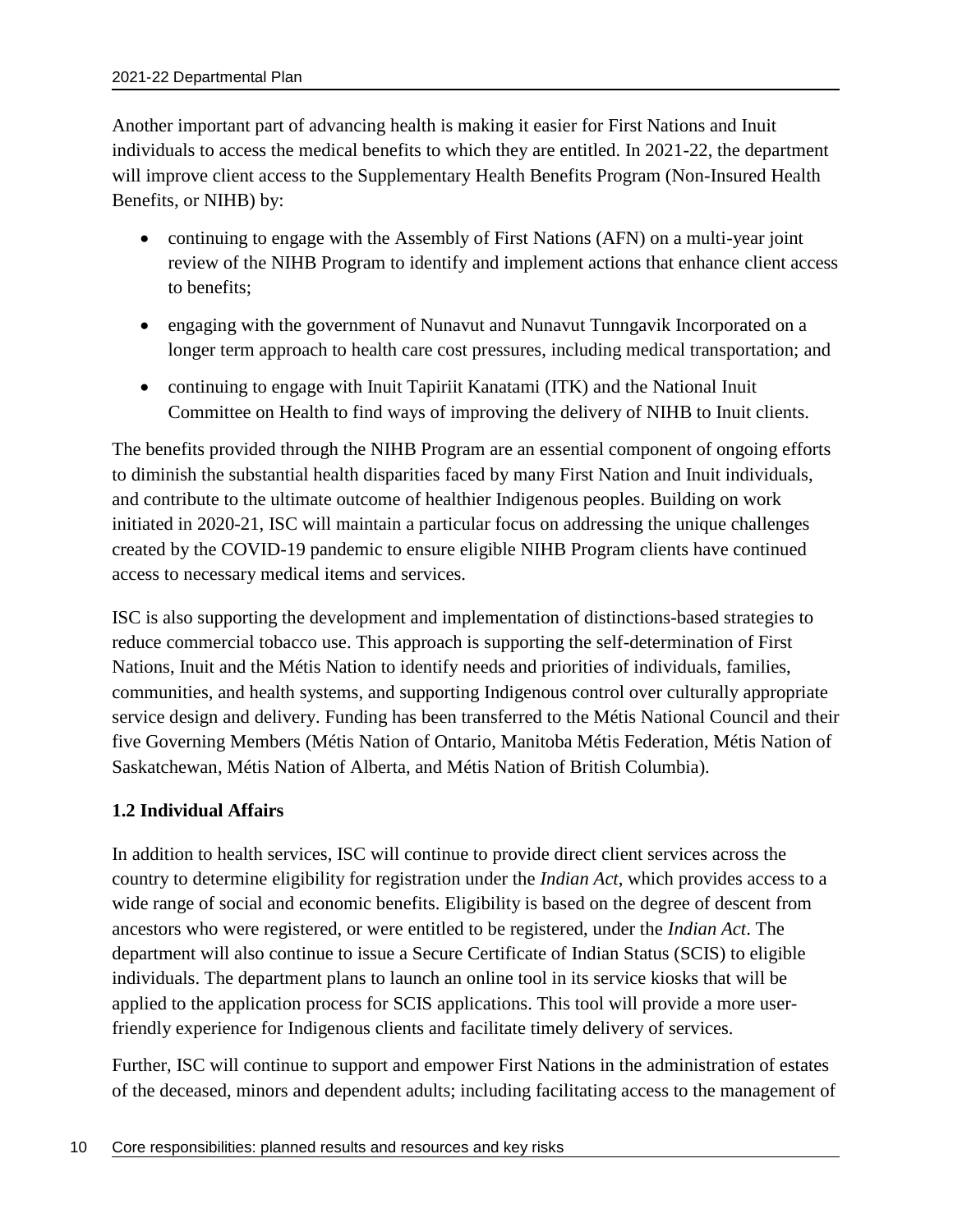their trust moneys, and supporting the delivery of treaty annuity payments. The department will continue to provide advisory services to First Nations and First Nations organizations, as well as other government departments regarding these programs.

In 2021-22, ISC will continue to improve client services offered by regional offices and in the National Capital Region. Additionally, ISC will continue to pursue partnerships with other government departments and Indigenous organizations, as well as provincial and territorial governments, to continue to improve the quality and accessibility of services delivered directly to Indigenous people, in the areas of child and family services, education, medical care and tax administration.

Since the full implementation of [Bill S-3,](https://www.parl.ca/DocumentViewer/en/42-1/bill/S-3/royal-assent) *An Act to amend the Indian Act,* in 2019, all known sex-based inequities in the *Indian Act* have been eliminated. ISC has committed to assessing, measuring, and monitoring the impacts of Bill S-3. The department will aim to monitor the financial sustainability of potentially impacted programs and services due to an increase in the registered Indian population. A planned engagement process with First Nations will aim to address remaining non sex-based inequities and redress the residual effects of historic policy and law. The department is committed to continue to work collaboratively with First Nations in this task.

ISC will continue to develop directives, policies and communication materials to address gaps and emerging issues related to COVID-19 and its impacts on the delivery of quality and timely services.

#### **2. Health services delivered to Indigenous Peoples contributed to improved health outcomes**

Improving the quality and timely delivery of health services is a crucial aspect of improving the well-being in Indigenous communities. In 2021-22, the department will continue to improve the delivery of health services through a wide range of programs and initiatives, as well as transferring control of those services to Indigenous communities.

For example, delayed access to oral health care is one of the major factors for the progression and severity of dental decay. The Community Oral Health Services recently introduced a new treatment called Silver Diamine Fluoride in order to contribute to the improvement of the oral health status of First Nations and Inuit.

Additionally, the department will continue to fund or directly provide primary care services through its Clinical and Client Care Program to communities in remote and isolated First Nation communities. This includes providing services and supports to residents of communities with regard to COVID-19 testing, evaluation, care and vaccination. In addition, ISC will continue to develop and update policies, clinical resources and supports to nurses and health care professionals working in these communities, in areas such as clinical practice guidelines, clinical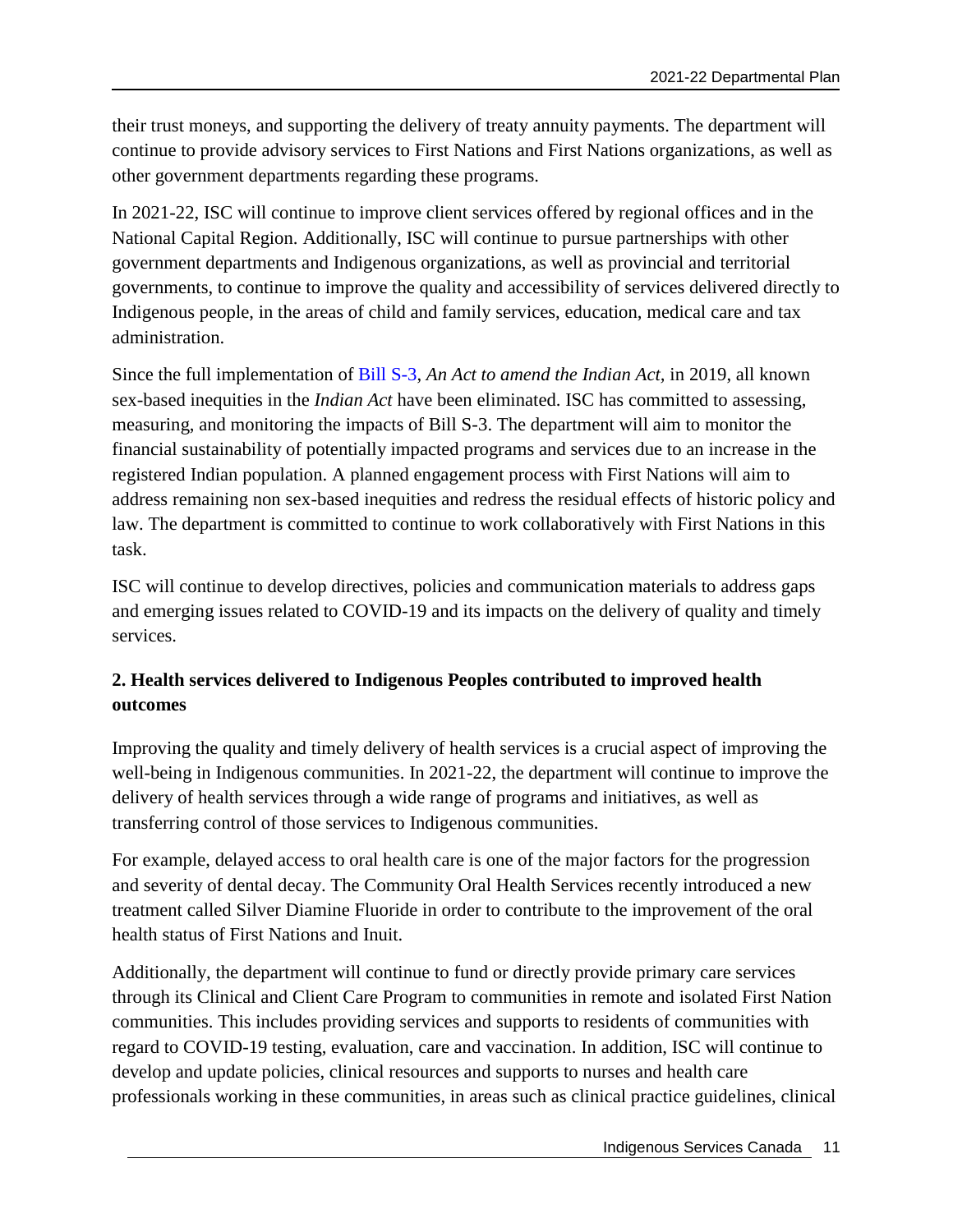care pathways and pharmacy. Areas such as quality improvement, patient safety, accreditation and improvements in data collection to measure quality continue to be a priority. ISC will also continue to develop and update evidence-based clinical practice guidance tools to support nurses in remote and isolated Indigenous communities to provide high quality and culturally safe care.

In addition, Environmental Public Health Services in First Nation Communities South of 60° will continue to identify and prevent public health risks in environments that could adversely impact the health of community residents. The core areas of focus include drinking water, wastewater, solid waste disposal, food safety, housing, facilities inspections, environmental communicable disease control, and emergency preparedness and response. Activities include environmental public health assessment and inspection, monitoring and training and awareness.

With regard to water sanitization, ISC will continue to support clean, safe and reliable drinking water by regularly monitoring all public drinking water systems in Indigenous communities, providing residents with free bacteriological testing services for their well water, and providing public health advice for new and upgraded water treatment systems. If a First Nations community does not have a water quality monitor, an ISC Environmental Public Health Officer can perform the sampling and testing. Environmental Public Health Officers test drinking water for contaminants, maintain quality assurance and control, review and interpret drinking water quality tests, share the test results with First Nations communities, and advise Indigenous leaders on necessary actions, including issuing drinking water advisories, when drinking water is not safe.

#### **Gender-based analysis plus (GBA+)**

In 2021-22, ISC will continue to work in collaboration with Crown-Indigenous Relations and Northern Affairs Canada (CIRNAC), Women and Gender Equality Canada, and Indigenous partners to develop distinctions-based Indigenous-first GBA+ approaches and tools for use internally and externally. ISC will actively position previously approved initiatives contributing to the Government of Canada's Reconciliation agenda, responding to key elements of the Truth and Reconciliation commission and Missing and Murdered Indigenous Women and Girls National Inquiry reports, and the UN Declaration on the Rights of Indigenous Peoples. This work is intended to promote more responsive, culturally competent policies and services that meet the unique needs of Indigenous women, men, and gender diverse peoples. To advance these efforts, ISC will continue to support and work closely with the Advisory Committee on Indigenous Women's Wellbeing and national Indigenous organizations to ensure these new GBA+ approaches are designed and guided by Indigenous Peoples.

GBA+ analysis of the NIHB program has highlighted the need to provide more than 887,000 eligible First Nation and Inuit individuals with coverage for a range of medically necessary services, that are not covered by other public or private health insurance plans, regardless of their sex, gender, age, income or geographic location. There will be ongoing data collection to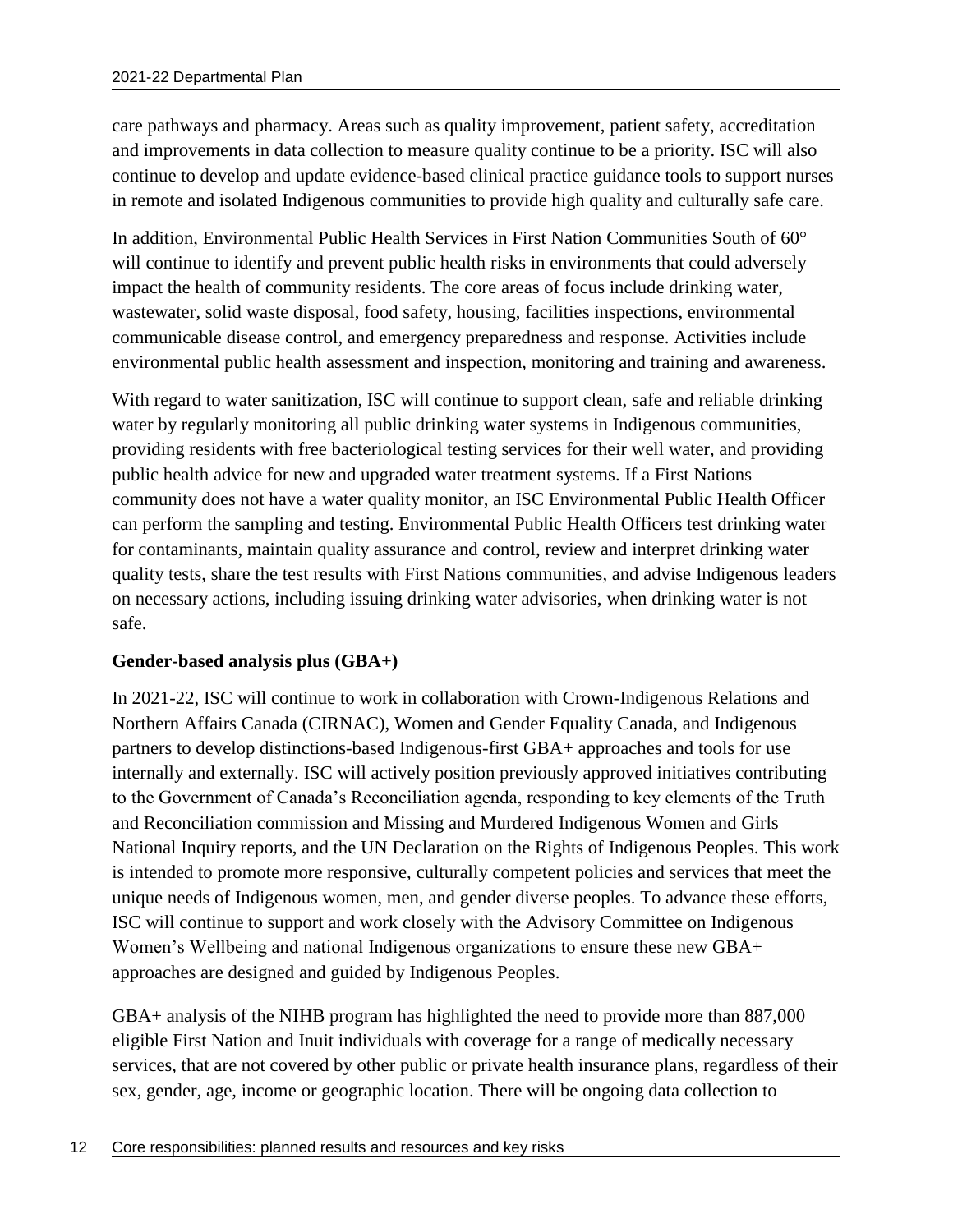monitor program implementation to ensure that the desired results are being achieved and to identify any further unintended differential impacts. For example, where demand is less than anticipated, the reason for the reduced uptake will be explored to ensure that unknown or unintended barriers to access are identified and addressed.

The department also plans to expand the capacity of the Individual Affairs program to better report on gender and diversity impacts through introducing non-intrusive, flexible documentation options and having added a third, non-binary gender identifier to registration and the Secure Certificate of Indian Status. This policy direction aims to support the Government of Canada's initiative to reflect increasing recognition of gender diversity, to improve consistency across federal-provincial-territorial identity documents and to respond to complaints under the *Canadian Human Rights Act*.

#### **Results-Based Innovation<sup>1</sup>**

In 2021-22, the department will continue to improve service design and delivery with the launch of an online tool in its service kiosks. The tool will first be applied to the application process for SCIS applications, and incrementally expand to support other business lines relating to registration, estates management, treaty payments and trust moneys. The vision is to move towards an improved, client-focused approach by centralizing all activities and transactions associated with an individual client in one overarching online solution. The tool will provide a more user-friendly experience for Indigenous clients and facilitate the timely delivery of services.

The NIHB program launched secure web accounts in June 2020 for providers and clients to view and update their personal information, see their claims history, benefit eligibility, status of pending requests, and electronically submit prior approvals and claims. Clients can also update their Direct Deposit information and submit appeals. In 2021-22, the department will continue to promote this new functionality and provide support to providers and clients who are interested in signing up for web accounts.

#### **Key risks**

 $\overline{a}$ 

Over the course of the past year, ISC has had to quickly respond and adapt to the COVID-19 pandemic to ensure quality and timely services are delivered directly to Indigenous Peoples, and has been forced to implement new work processes to accommodate significant changes, such as virtual work environments, social distancing and limited access to communities.

<sup>&</sup>lt;sup>1</sup> ISC refers to Treasury Board Secretariat's term "experimentation" as "results-based innovation" given the negative connotation in the Indigenous services context due to Canada's colonial history, including the impact on residential schools. Evidence-based decision making will continue to be achieved at ISC through recognized tools such as innovation challenges, demonstration and systems transformation projects, and recognized methods including user-centred design, behavioural insights, data analytics, and modelling, and open policy making.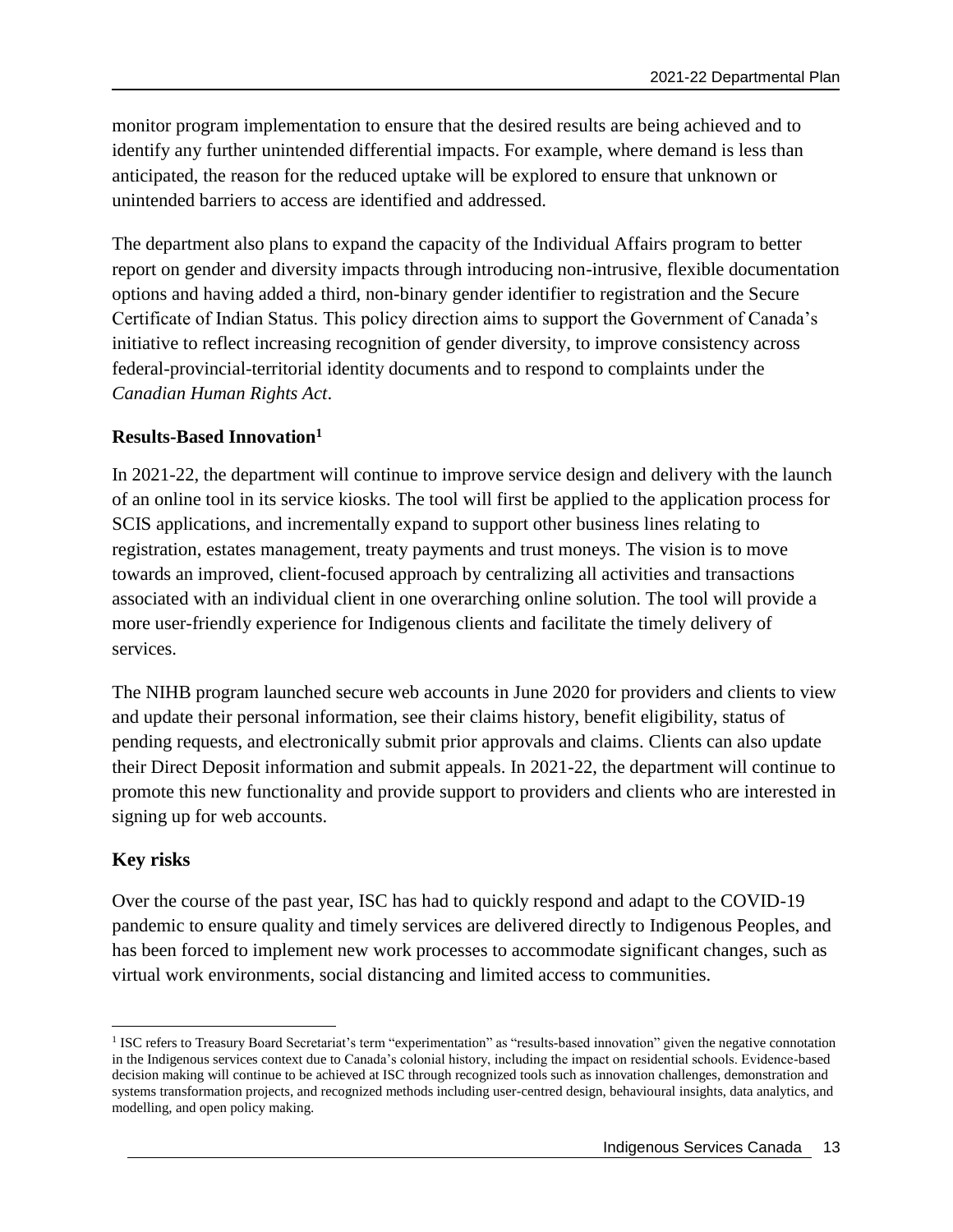Throughout the pandemic, measures have been put in place to continue providing quality and timely services to Indigenous Peoples. Some of these measures have allowed the department to be more agile and to improve the delivery of some services. However, the rapidity at which the department has had to adapt may not be sustainable and/or possible for some communities, given their specific social, technological and economic situation, as well as their geographic remoteness, nor would it be consistent with previous application processes in place.

Furthermore, there is a risk that the high demand for health professionals within the current context may limit the department's ability to attract and retain these specialized resources. Should this risk materialize, it could significantly impact the delivery of social and health services and benefits to Indigenous Peoples.

In mitigating these risks, ISC will continue to seek innovative ways to support its employees, as well as the timely delivery of services, and ultimately support recipients with the flexibility that they require to address their own needs and priorities.

The department will take all possible measures to monitor, assess, prevent, mitigate and respond to these risks as needed throughout 2021-22.

| <b>Departmental</b><br>result                                                           | <b>Departmental result</b><br><b>indicator</b>                                                                                          | <b>Target</b> | <b>Date to</b><br>achieve<br>target | 2017-18<br>actual<br>result  | 2018-19<br>actual<br>result | 2019-20<br>actual<br>result |
|-----------------------------------------------------------------------------------------|-----------------------------------------------------------------------------------------------------------------------------------------|---------------|-------------------------------------|------------------------------|-----------------------------|-----------------------------|
| Quality and<br>timely services<br>are delivered<br>directly to<br>Indigenous<br>Peoples | % of First Nations<br>adults who rate the<br>quality of health care<br>services delivered in<br>their community as<br>good or excellent | 57%           | March 2022                          | 55.20% (a)                   | 55.20% (a)                  | 55.20% (a)                  |
|                                                                                         | % of prior approval<br>requests for<br>medication coverage<br>completed within 24<br>hours                                              | 100%          | March 2022                          | <b>Not</b><br>applicable (b) | Not<br>applicable (b)       | 99.60%                      |
|                                                                                         | % of eligible First<br>Nations and Inuit<br>population who<br>received at least one<br>non-insured health<br>benefit in a year          | 74%           | March 2022                          | 72%                          | 72.60%                      | 72.90% (c)                  |

#### Planned results for Services and Benefits to Individuals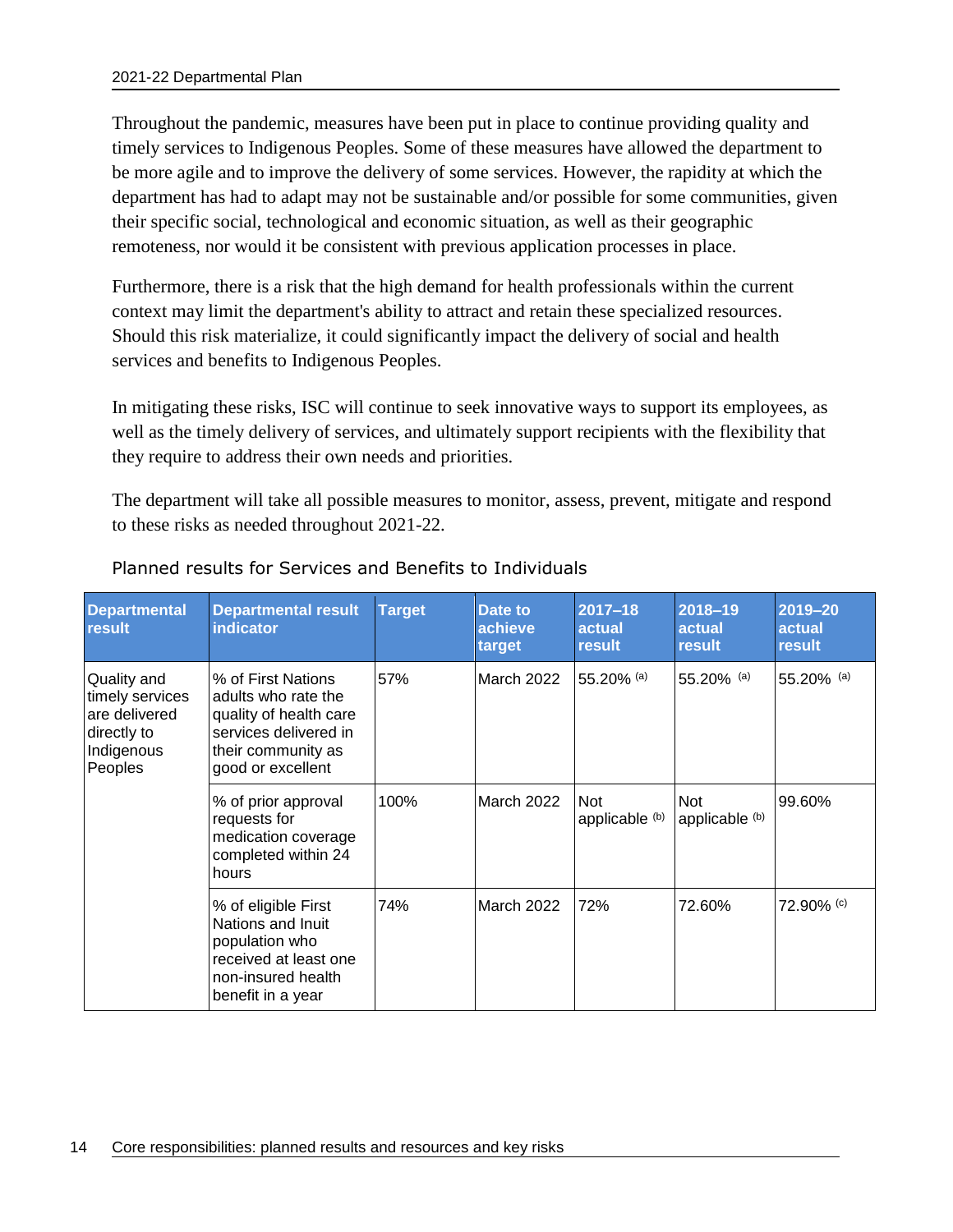|                                                                                                     | % of eligible<br>applicants issued a<br>Secure Certificate of<br>Indian Status within<br>16 weeks from the<br>application date | 90%                                                                                  | March 2022 | Not.<br>applicable <sup>(d)</sup>                                                                                 | <b>Not</b><br>applicable (d)                                                                            | 94.12%                                                                                           |
|-----------------------------------------------------------------------------------------------------|--------------------------------------------------------------------------------------------------------------------------------|--------------------------------------------------------------------------------------|------------|-------------------------------------------------------------------------------------------------------------------|---------------------------------------------------------------------------------------------------------|--------------------------------------------------------------------------------------------------|
| <b>Health services</b><br>delivered to<br>Indigenous<br>Peoples<br>contribute to<br>improved health | % of First Nations<br>and Inuit adults who<br>reported being in very<br>good or excellent<br>health                            | <b>First Nations</b><br>(on<br>reserve):<br>44%<br>Inuit (Inuit<br>Nunangat):<br>44% | March 2028 | <b>First Nations</b><br>(on<br>reserve):<br>$37.8\%$ (a)<br>Inuit (Inuit<br>Nunangat):<br>$36.9\%$ <sup>(e)</sup> | <b>First Nations</b><br>(on<br>reserve):<br>$37.8\%$ (a)<br>Inuit (Inuit)<br>Nunangat):<br>$36.9\%$ (e) | <b>First Nations</b><br>(on<br>reserve):<br>37.8% (a)<br>Inuit (Inuit<br>Nunangat):<br>36.9% (e) |

a- Data is based on survey results with a five-year cycle. Last available data was from the 2015-16 Regional Health Survey.

b- This was a new indicator introduced in 2019-20.

c- The Non-Insured Health Benefit Program is an individual-based, demand-driven program. Access rates are expected to increase in the long-term due to ongoing engagement with First Nation and Inuit partners to ensure benefits meet the unique health needs of the eligible client population, greater client awareness of benefits coverage and better data collection through the Health Information and Claims Processing Services system.

d- The Individual Affairs program was transferred to ISC in 2019 as per Order in Council P.C. 2019-1109. Previously reported by CIRNAC as *% of eligible applicants issues a SCIS within service standard,* with results of 89% in 2017-18 and 93% in 2018-19.

e- Last available data for Inuit Nunangat is from the 2017 Aboriginal Peoples Survey.

#### Planned budgetary financial resources for Services and Benefits to Individuals

| 2021-22 budgetary<br>spending (as<br><b>indicated in Main</b><br><b>Estimates</b> ) | $2021 - 22$<br>planned spending | $2022 - 23$<br>planned spending | $2023 - 24$<br>planned spending |
|-------------------------------------------------------------------------------------|---------------------------------|---------------------------------|---------------------------------|
| 2,006,677,872                                                                       | 2,006,677,872                   | 1,996,581,074                   | 2,223,103,661                   |

#### Planned human resources for Services and Benefits to Individuals

| 2021-22<br>planned full-time equivalents planned full-time equivalents planned full-time equivalents | $2022 - 23$ | $ 2023 - 24$ |
|------------------------------------------------------------------------------------------------------|-------------|--------------|
| 1,553                                                                                                | 1,536       | 1,396        |

Financial, human resources and performance information for the Indigenous Services Canada's program inventory is available in the GC [InfoBase.](https://www.tbs-sct.gc.ca/ems-sgd/edb-bdd/index-eng.html)<sup>i</sup>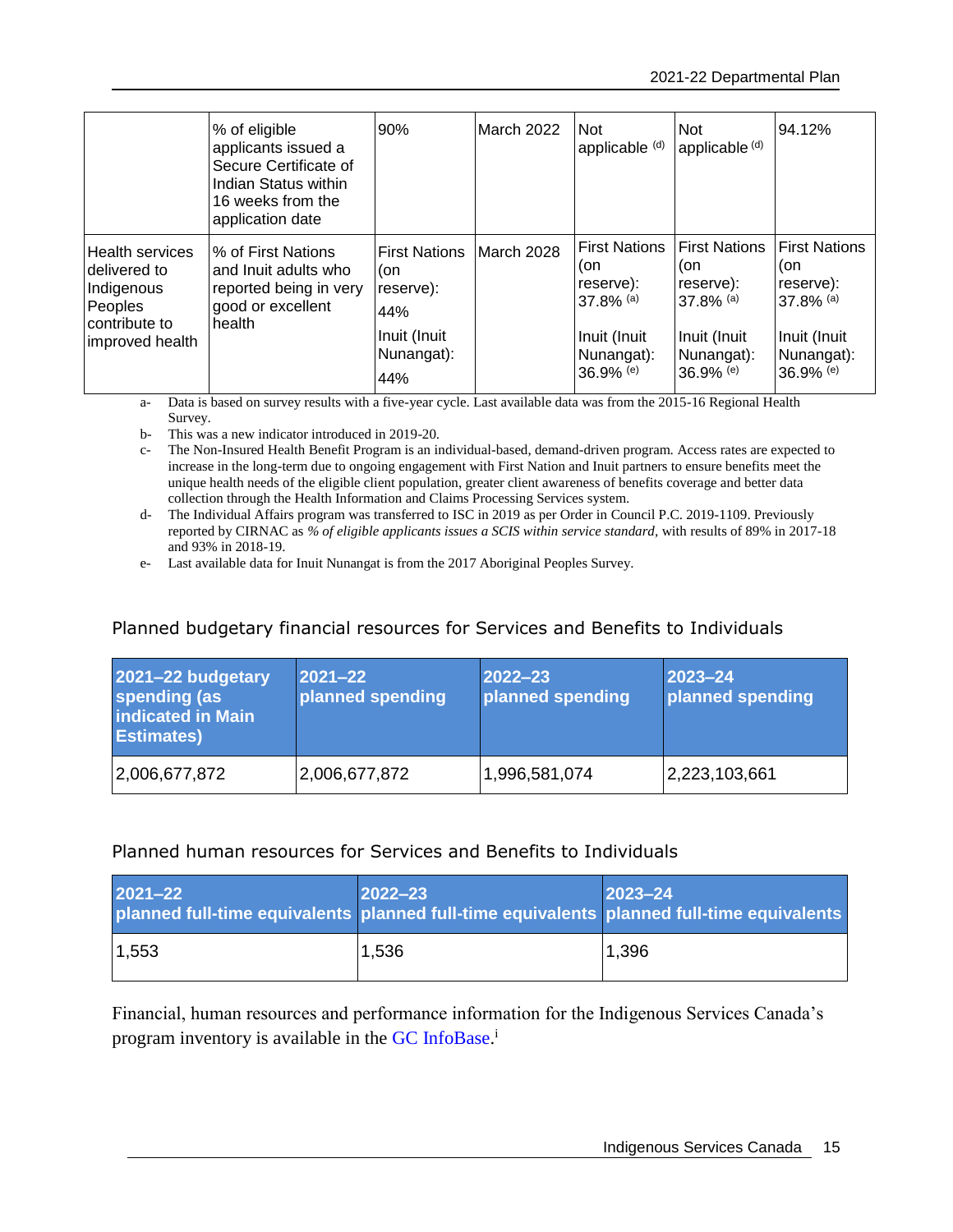# <span id="page-19-0"></span>Health and Social Services **Description**

These services are primarily delivered in partnership with Indigenous communities and organizations, provinces/territories and agencies. Together, they focus on health and well-being for Indigenous People. They include health services to strengthen Indigenous communities in areas such as healthy living, communicable disease control, healthy child development and community care. They also include social services with an emphasis on children and families, as well as education services from kindergarten to post-secondary.

#### **Planning highlights**

To achieve progress in this area, ISC will focus on three departmental results.

#### **1. Indigenous Peoples and communities are healthier**

As noted above, one of ISC's key priorities in 2021-22 is to sustain COVID-19 funding and supports and prioritize access to vaccines for vulnerable Indigenous populations, in order to assist Indigenous communities in combatting the spread of the pandemic.

Activities related to the COVID-19 pandemic are broad and are coordinated with communities and other stakeholders in an advisory role at the community, regional and national levels in order to coordinate efforts, as well as provide expertise and guidance on public health issues and risks across both built and natural environments. ISC's Environmental Public Health Service Program will continue to provide core programming to identify and prevent environmental public health risks that could adversely impact the health of community residents. This work includes:

- active involvement in Emergency Operation Centres;
- outbreak management support, technical expertise and assessment regarding planning and operation of isolation centers and mobile shelters;
- effective implementation of COVID-19 preventive measures;
- measures related to community infrastructure such as drinking water, wastewater and solid waste services;
- maintaining confidence in the safety of drinking water systems in collaboration with Community Based Drinking Water Monitors and Water Treatment Plant Operators; and
- training and education on environmental public health measures such as personal preventative measures, food safety, infection control and prevention, and environmental cleaning.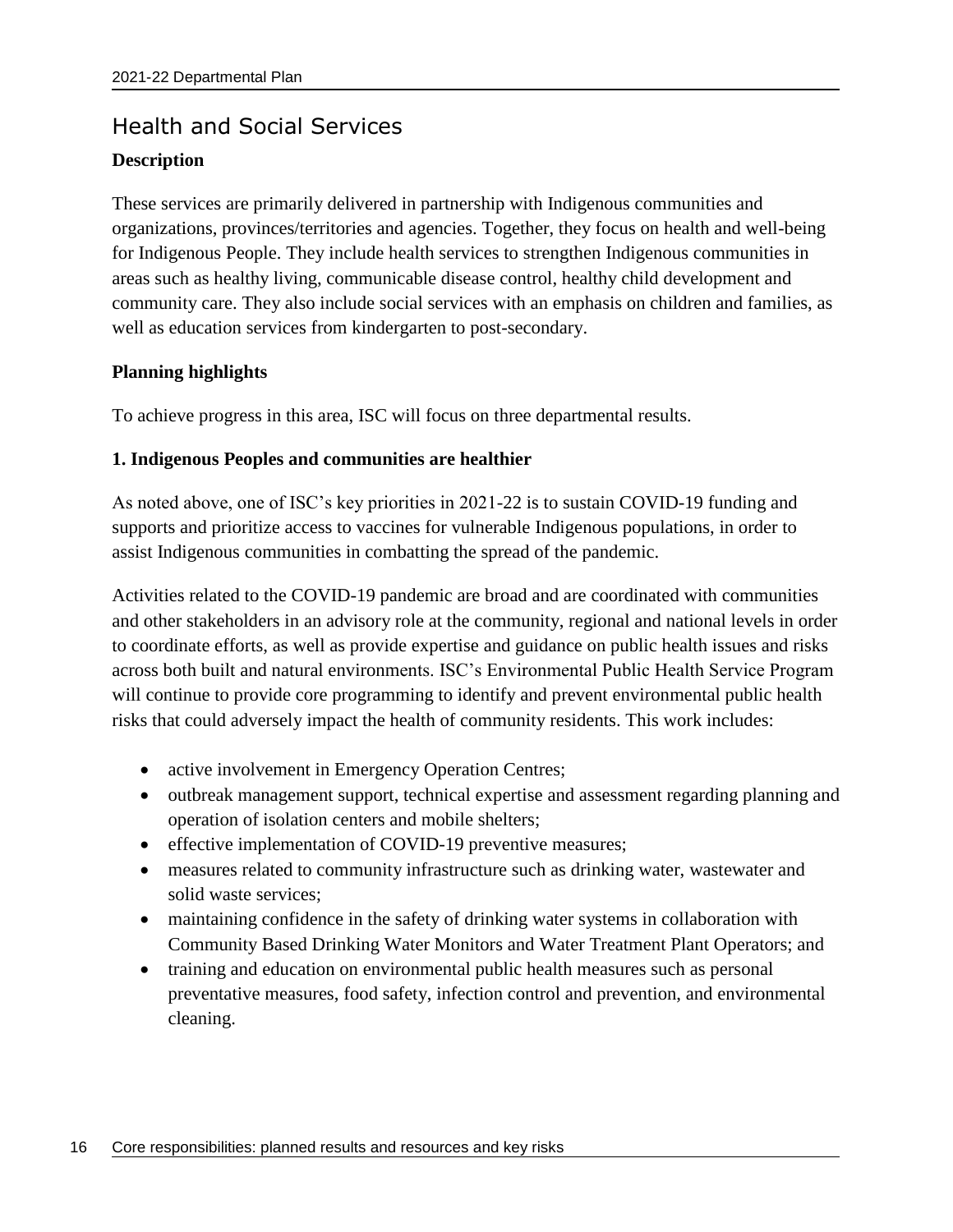ISC will continue to support communities to more effectively manage and respond during the pandemic and to improve healthy housing through the development of a distinctions-based housing strategy and transformational activities.

Although the COVID-19 pandemic has created additional challenges in the work towards Tuberculosis (TB) elimination, ISC will work in 2021-22 to enhance planning for communicable disease outbreaks, accelerate partnerships at community and inter-governmental levels, increase access to rapid testing systems, and provide more training opportunities for community based workers that can support TB elimination post-pandemic. Additionally, awareness has increased around social determinants of health, impacts on public health and the importance of rapid access to data. ISC will continue to work collaboratively with Indigenous partners and provincial and territorial counterparts to support efforts towards prevention and elimination, including with the Inuit Public Health Task Group.

With regard to sexually transmitted infections, ISC will continue to collaborate with Indigenous organizations, partners, provinces, territories and communities to support community led multidisciplinary, distinction-based approaches to sexually transmitted infections and bloodborne infections prevention, education, awareness and facilitate access to culturally safe testing, treatment and support services (e.g. the Know Your Status Program in Saskatchewan).

ISC will also continue to support its multi-year capital projects and high priority repairs for health facilities. In addition, infrastructure repairs to substance use treatment centres for First Nations communities will also be considered. Norway House Cree Nation is positioned to receive a total of \$100 million in capital funding to construct a Health Centre of Excellence and the required supporting health care professional accommodations space to replace the current outdated infrastructure. To date, Norway House has received \$60 million with another \$25 million planned to be transferred in 2021-22. The health facility construction is transitioning from the foundation phase to structural steel installation; substantial completion is expected in spring of 2022. This includes the continued funding and implementation of projects funded through Budget 2018.

#### **2. Indigenous Peoples receive social services that respond to community needs**

ISC emphasizes an approach to the design and delivery of social services that is based on substantive equality, co-development in partnership with Indigenous leaders, and distinctionsbased recognition in a way that tailors those services to the needs of specific communities both on and off reserve.

One of ISC's key priorities in 2021-22 is to launch the co-development of distinctions-based health legislation with First Nations, Inuit, and Métis Nation partners to improve Indigenous Peoples' access to high-quality and culturally-relevant health services. This legislation will promote greater Indigenous control over health services, provide certainty on roles and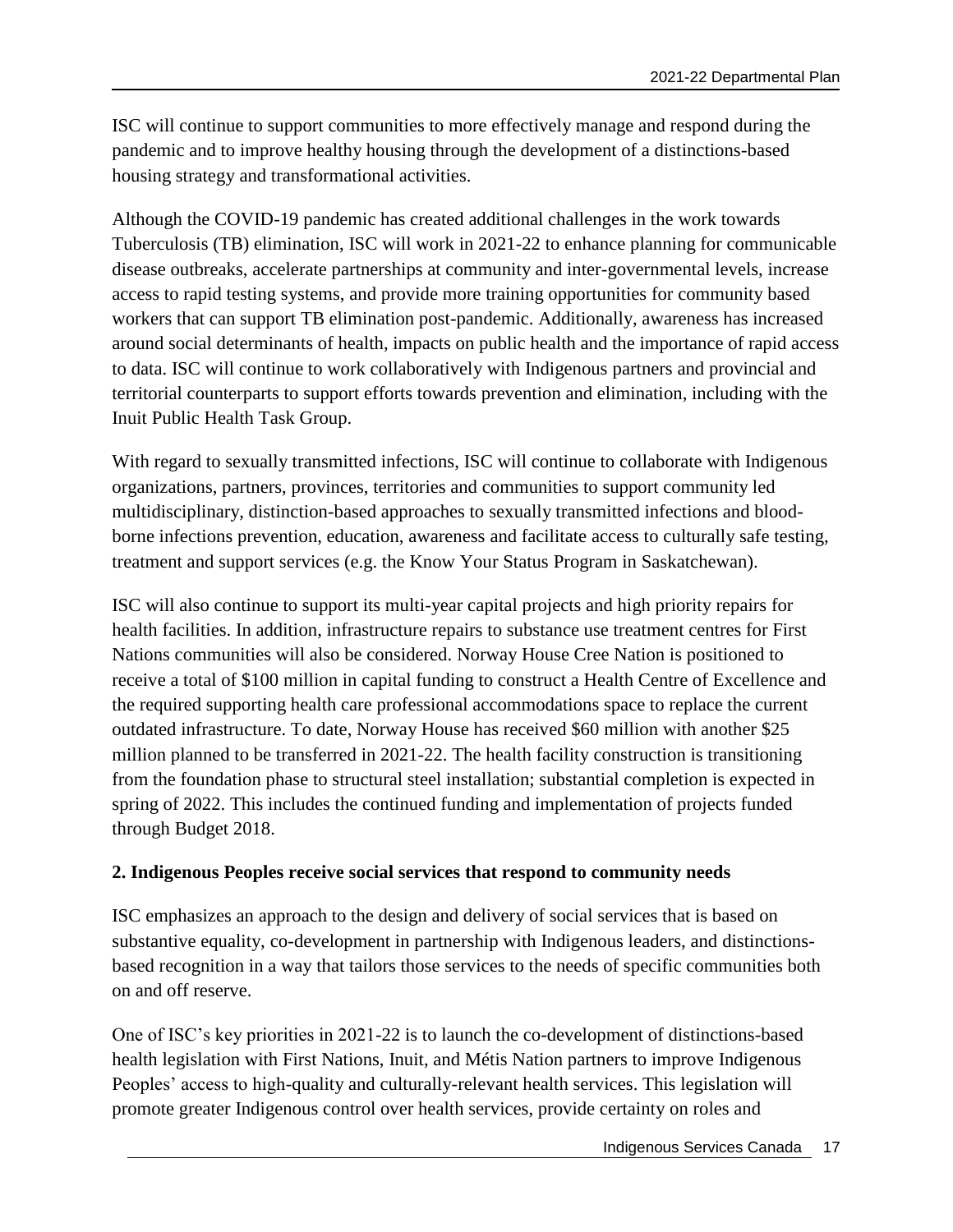responsibilities in providing those services, and ensure that distinctions-based health services remain tailored to the needs of specific communities. The co-development process will continue throughout 2021 with First Nations, Inuit, Métis, provincial and territorial partners, as well as other organizations and subject-matter experts.

Further, ISC will continue working with Indigenous partners to advance the 2020 Speech from the Throne commitment to support a distinctions-based mental health and wellness strategy. Compared to non-Indigenous populations, suicide rates are three times higher for First Nations, nine times higher for Inuit and two times higher for Métis populations in Canada. To address those issues, the department will work with First Nations, Inuit, and Métis Nation partners to advance a long-term approach for mental wellness involving a wide range of high quality, distinctions-based services. First Nations and Inuit leaders have already developed in-depth mental wellness approaches.

ISC's work in keeping families together forms a foundational part of providing distinctionsbased social services. In the coming fiscal year, ISC will proactively seek to ensure that families at risk receive support and prevention services designed to keep families together and keep children in their communities, connected to their language and culture. The department will continue to work to fully implement all orders of the Canadian Human Rights Tribunal with regard to reforming child and family services and establishing a flexible, distinctions-based funding model. ISC will continue to collaborate with Indigenous leaders to design and implement these reforms through a variety of consultation mechanisms, including the Consultation Committee on Child Welfare and the National Advisory Committee on First Nations Child and Family Services (FNCFS) Program Reform, which include representation from Indigenous Regional Authorities, First Nations political organizations, FNCFS agencies and provincial and territorial authorities.

One of the key reforms to ISC's First Nations CFS program is the implementation of the *Act respecting First Nations, Inuit and Métis children, youth and families* (the Act). Contributing to the implementation of the UNDRIP, and addressing Truth and Reconciliation Commission Call to Action #4 (enabling Indigenous child-welfare legislation that establishes national standards for Indigenous child apprehension and custody), the Act is a major step in allowing Indigenous communities to fulfill their own visions for child and family services in their communities. With funding received through the Economic and Fiscal Snapshot 2020, ISC will continue to implement the Act, in collaboration with Indigenous partners, developing laws and program models that address the unique cultures and circumstances of their communities. ISC expects as many as 60 coordination tables under the Act could begin in the next four years, signaling indepth, advanced discussions for the implementation of community-specific child and family services.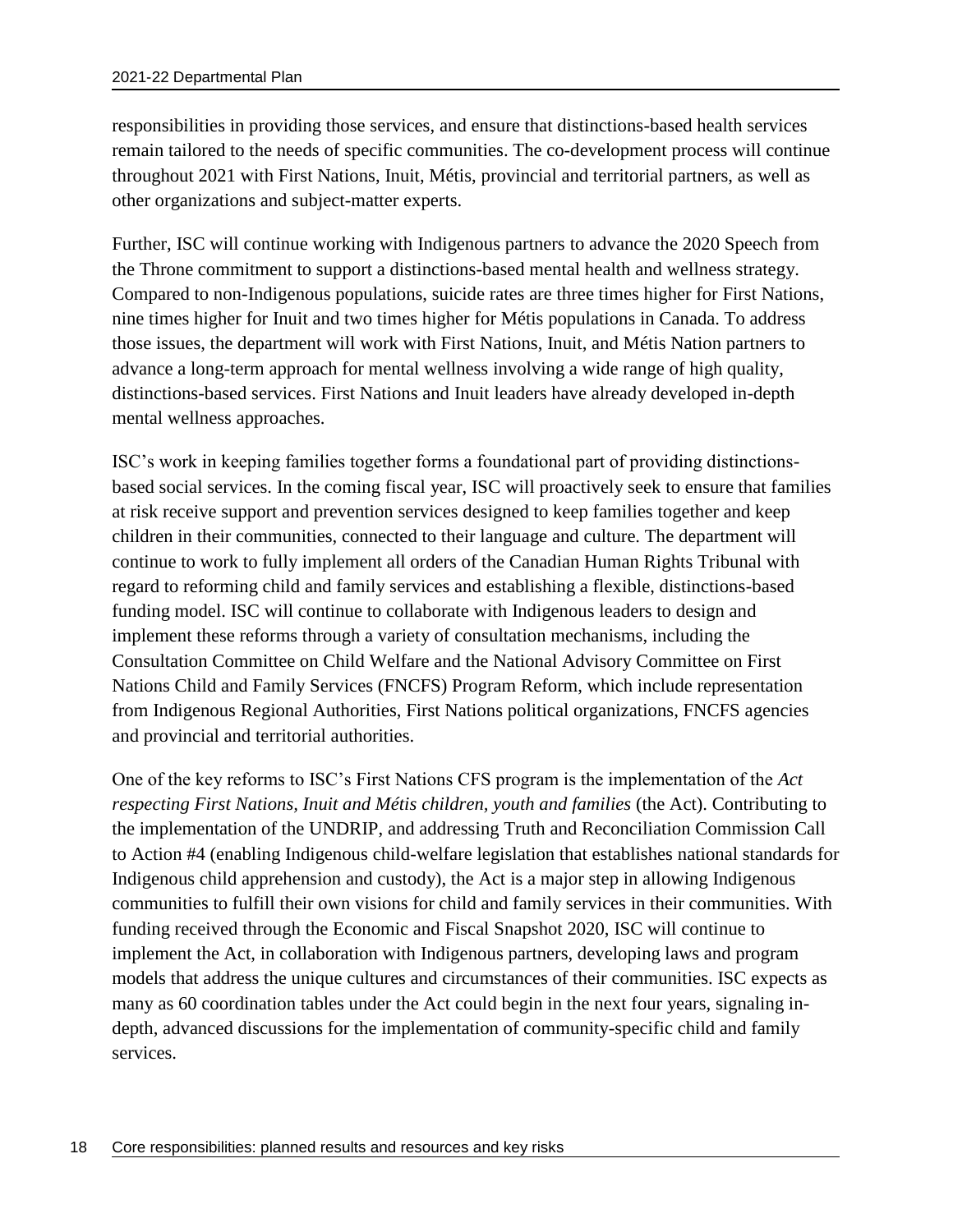In addition to reforms to the First Nations CFS terms and conditions and funding models, ISC will continue to explore options to enhance capacity for managing claims and improvements in information management. Maximizing the influence of First Nations in the design and delivery of these services will ensure that they effectively address the needs of different communities in culturally appropriate ways.

In 2021-22, ISC will continue to invest \$186.8 million into supportive care in Indigenous communities to help strengthen their health and social services in preparation for continued waves of COVID-19, through methods such as improved monitoring and wage subsidies for essential workers. The supportive care system includes services at home, in long-term care facilities, and through other assisted living arrangements, for people needing these services on a regular basis. After delays caused by the pandemic, ISC will re-initiate the engagement with First Nations and Inuit communities to co-develop options for a continuum of long-term care services.

Another important part of providing social services aimed at supporting families, especially in the context of the pandemic, is income assistance. The department will continue to collaborate with First Nations on finalizing the Income Assistance national summary report on the 2018- 2020 First Nations-led Income Assistance engagement process, and will aim to better understand the changing needs of individuals and families on reserve as a result of the pandemic. ISC will work to develop distinctions-based options to inform future program changes and funding requirements in order to meet community-specific needs and lead to improved Indigenous selfdetermination through employment and education opportunities.

#### **3. Indigenous students receive an inclusive and quality education**

Education is crucial to closing the socio-economic gap between Indigenous Peoples and non-Indigenous peoples. It lays the foundation that supports Indigenous Peoples, families and communities to contribute to and fully benefit from the Canadian economy by accelerating socio-economic growth and reducing barriers to employment.

In 2021-22, ISC will seek to establish and implement components of a Canada-wide early learning and childcare system that reaches school-aged children on reserve. The department will continue to support First Nations in the development and implementation of regional education agreements that respect First Nations control over First Nations education. These regional agreements will seek to define roles and responsibilities among First Nations communities and service providers, establish mutual accountability mechanisms to support improved student outcomes and address the education goals and priorities of communities. These regional agreements will include continued investments in institutional capacity-building, research and innovation as well as strengthened partnerships between First Nations and provincial or territorial education systems.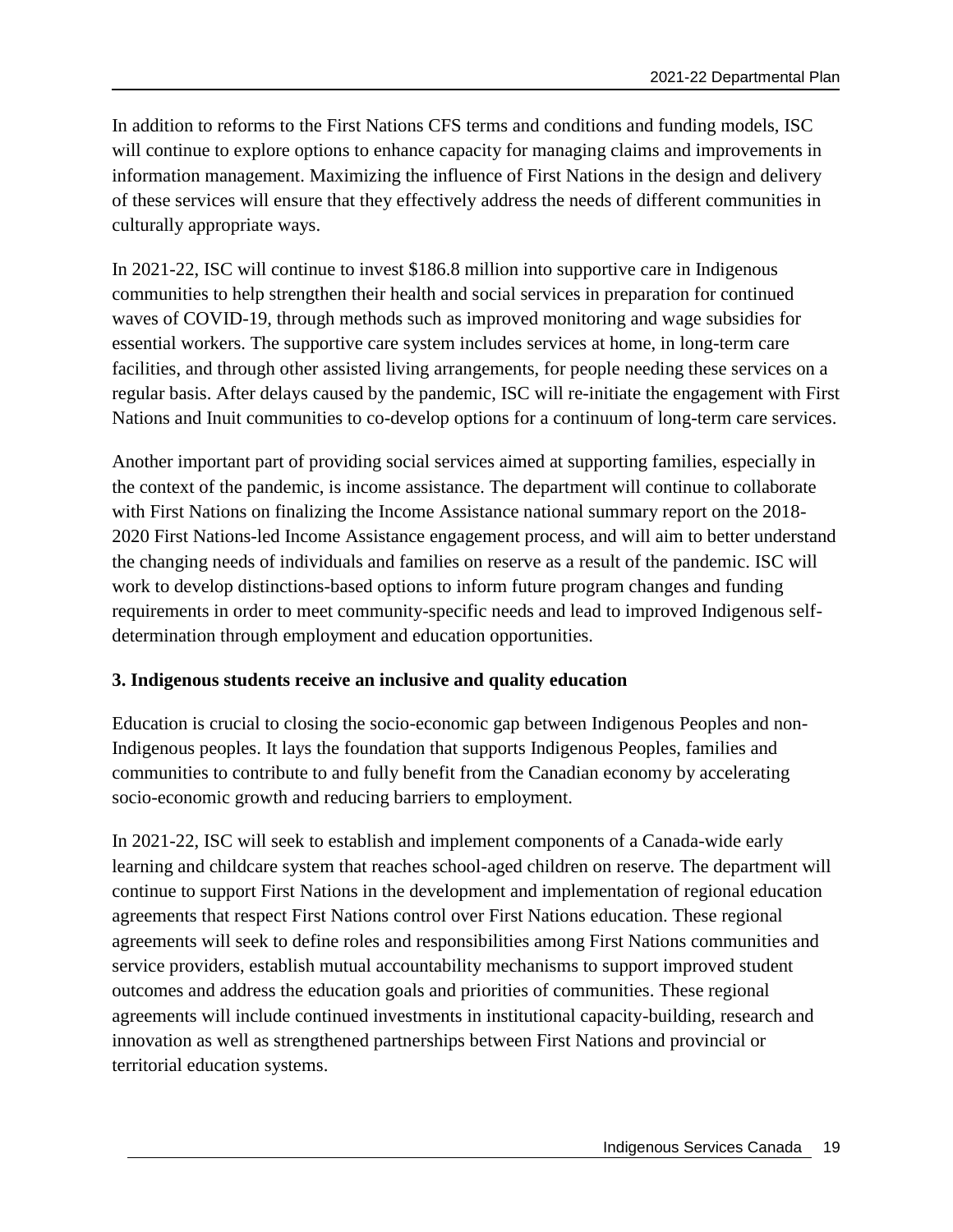In addition, the department will continue to build on the success and lessons learned from the codeveloped policy framework for First Nations elementary and secondary education on reserve. The new co-developed approach to funding is aimed at ensuring that students in First Nations schools are supported by predictable funding comparable to provincial education systems, as well as expanded language and culture programs, and full-time kindergarten in First Nations schools. ISC is committed to ongoing collaboration with First Nations partners to identify ongoing needs and emerging priorities for elementary and secondary education on reserves. In addition, the department will continue to implement timely emergency funding to support safe First Nations elementary and secondary education during the pandemic.

With regard to post-secondary Indigenous education, ISC will continue to implement codeveloped, distinctions-based education strategies for First Nations, Inuit and Métis Nation students. These strategies will support increased access to, and enable greater success in, postsecondary education for Indigenous students by providing funding and complementary services as well as strengthen governance capacity. In addition, the First Nations Post-Secondary Education Strategy includes supports for First Nation-led engagement to develop comprehensive, integrated, long-term regional post-secondary education models, which are currently underway. As with elementary and secondary education, ISC will support the implementation of timely emergency funding to support First Nations, Inuit and Métis Nation post-secondary students and institutions during the pandemic.

Improved education services lead to improved employment opportunities. The 2020 Speech from the Throne committed to "scaling up the Youth Employment and Skills Strategy" as a means to restore pre-COVID 19 employment levels. This included \$30.6 million for the Strategy to support employment and skills development opportunities for Indigenous youth during the pandemic. This investment is expected to reach approximately 1800 youth.

Under the Youth Employment and Skills Strategy, the ISC-led First Nations and Inuit Youth Employment Strategy (FNIYES) supports initiatives that provide First Nations and Inuit students and youth aged 15-30 with work experience by providing incentives and supports to employers to hire and retain First Nations youth on reserve and Inuit youth outside of land-claim areas. With a program investment of \$169.7 million in funding since 2016-17, approximately 5,800 First Nations and Inuit youth receive services annually via FNIYES. In 2021-22, the department will continue delivering education and social skills development programming and will implement the results of engagement on ISC's First Nations and Inuit Youth Employment Strategy, and will work with Employment and Social Development Canada to increase employment supports for Indigenous youth.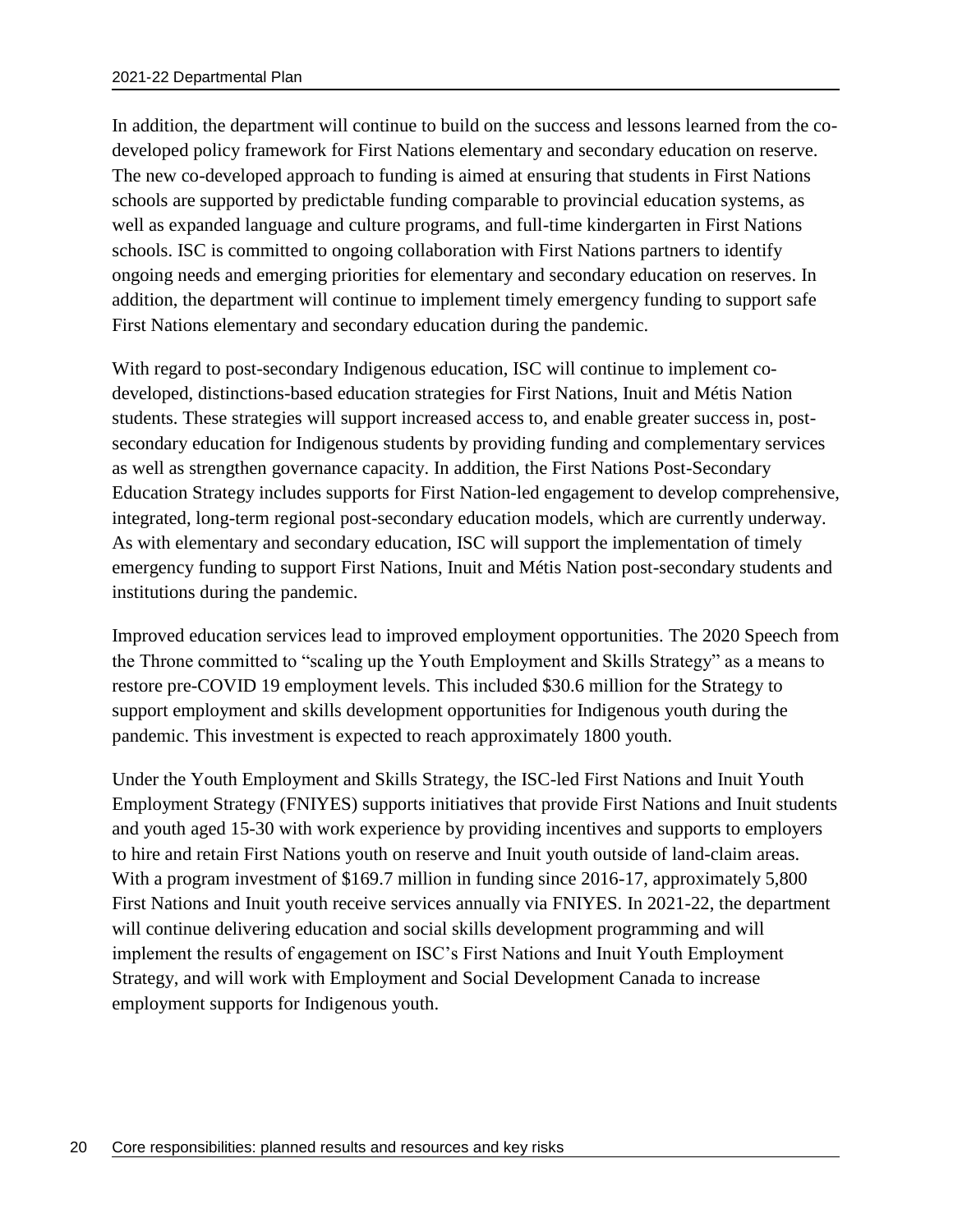#### **Gender-based analysis plus (GBA+)**

Investments in the Healthy Living Program support the ultimate outcome of improved health in First Nations and Inuit individuals and communities, which aligns with the Gender Based Framework pillar "Poverty reduction, health and well-being." The Program monitors data from relevant Indigenous-led surveys, such as the Regional Health Survey (First Nations) to identify gender and diversity specific data. Funding recipients and communities direct Healthy Living investments according to their needs and priorities, which often include targeting specific genders.

Through the implementation of the *Act respecting First Nations, Inuit and Métis children, youth and families,* the department is working closely with the Public Health Agency of Canada to ensure that information related to Indigenous children, disaggregated by gender, will be included in the Canadian Child Welfare Information System. Some communities, agencies and organizations across the country have expressed the need for new performance measures and data systems to address the unique requirements of child and family services and to respect Indigenous data sovereignty. These data improvements will allow for continued monitoring of outcomes, particularly those related to sex and gender, and ensure equity in the provision of prevention support and services to meet the needs of children, youth and families.

GBA+ has a significant and direct impact on the Family Violence Prevention Program (FVPP). By providing operational funding to 46 emergency shelters in First Nations communities and supporting family violence prevention programming, the FVPP assists Indigenous women and children escaping violence. In May 2020, the Government of Canada announced \$44.8 million over five years to build 10 new shelters in First Nations communities and two in the territories to help protect Indigenous women and children fleeing domestic violence. Additionally, the 2020 Fall Economic Statement announced \$724.1 million to launch a comprehensive Violence Prevention Strategy to expand access to a continuum of culturally relevant supports for Indigenous women, children and LGBTQ and two-spirit people facing gender based violence. This strategy will support new shelters and transition housing for First Nations, Inuit and Métis across the country, including on reserve, and in the North and in urban areas. On January 26, 2021, the Government of Canada committed to fund the construction and operations of shelters for Inuit women and children across Inuit Nunangat as well as in urban centres through this initiative.

Through collaboration with its regional colleagues and network of shelters, the FVPP is currently in the process of redeveloping its Data Collection Instrument in order to better integrate a GBA+ lens. In doing so, the FVPP will be better able to monitor and report on shelter access and needs among the network of shelters and within First Nations communities.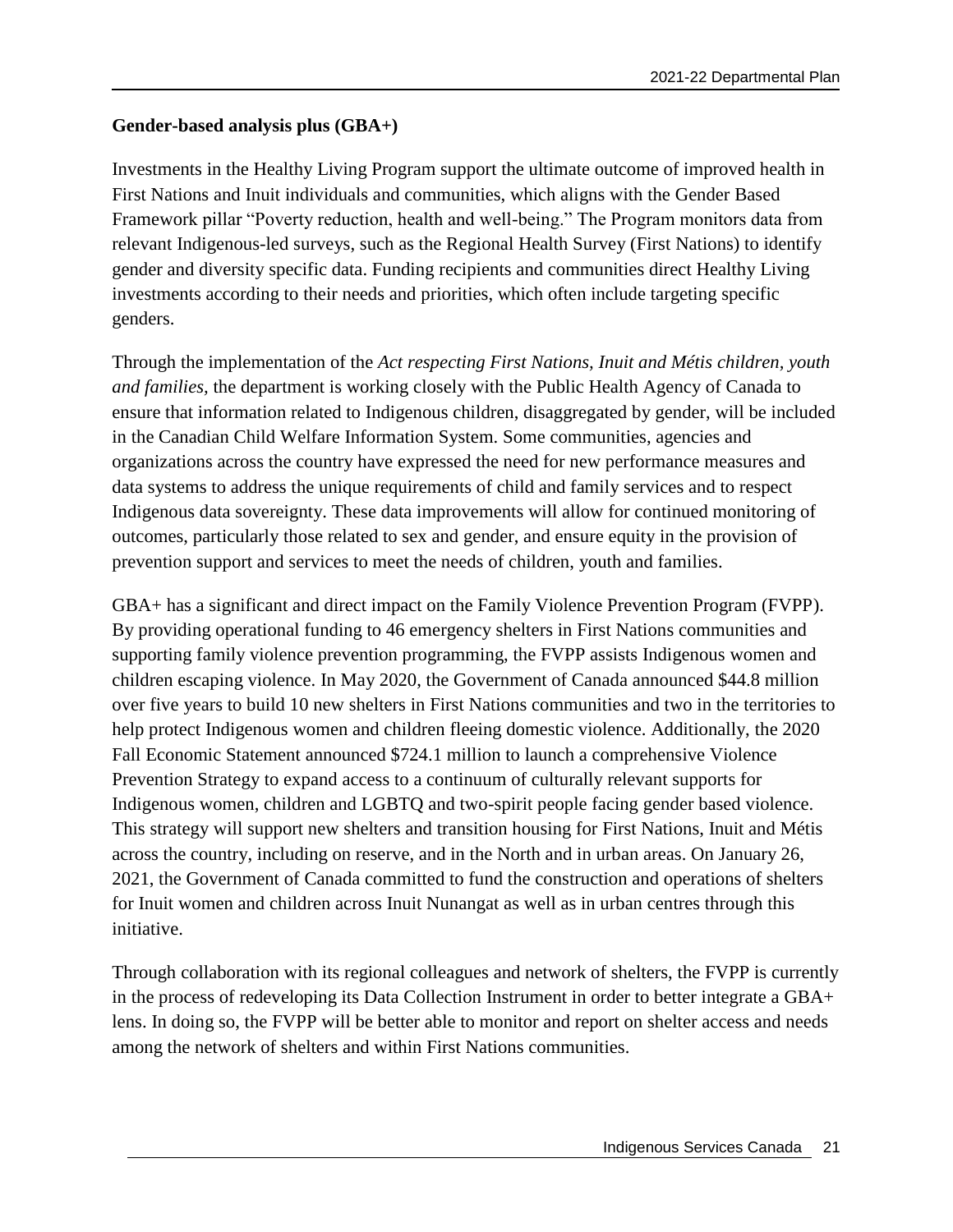#### **Results-Based Innovation**

ISC will implement several innovative, distinctions-based approaches to child and family service programs in 2021-22. For example, the department is forecasting an enhancement to the Community Well-Being and Jurisdiction Initiative. ISC will advance with First Nations partners some recommendations of the Institute of Fiscal Studies and Democracy Report entitled *Funding First Nations Child and Family Services: A Performance Budget Approach*, with the goal of improving the funding structure and performance measurement of the FNCFS program*.* With regard to engagement with Indigenous leaders on the ongoing implementation of the *Act respecting First Nations, Inuit and Métis children, youth and families*, the department will continue to advance co-development and improve the sharing of inter-jurisdictional data reporting to address the over-representation of Indigenous children and youth in care. ISC is seeking to set up a table on data under the Joint National Working Group created for the Canada-Assembly of First Nations Protocol to support implementation of the Act. Distinctions-based working groups are planned to start in early 2021 to co-develop data and reporting strategies with Indigenous, provincial and territorial partners, along with experts in child and family services and data.

Further, the co-development approach that will be used to engage Indigenous partners on the design and delivery of continuum of long-term care services is heavily centred on First Nations and Inuit culture and will represent significant innovation in the way health and social services are designed. This may include improved policy guidance and funding options for multi-use facilities which may combine compatible elements of residential options with services like addictions treatment, adult foster care, family violence shelters and prevention, fetal alcohol system disorder treatment, early childhood learning, home care, long-term care, day programming, seniors retirement living and other elements in a culturally-relevant and safe context.

Finally, feedback received through the First Nations-led Income Assistance engagement process is expected to lead to the co-development of incremental policy and program improvements. Next steps could include consideration of innovative approaches and pilot projects.

#### **Key risks**

One of the main uncertainties related to health and social services is the redirection of health resources required to address the pandemic, which may continue to impact the department's and communities' capacities to address other pressing health concerns. There is also a risk that additional waves of COVID-19, or multiple concurrent events, may reduce the department's ability to deliver regular programs and services, and may severely limit the communities' resilience.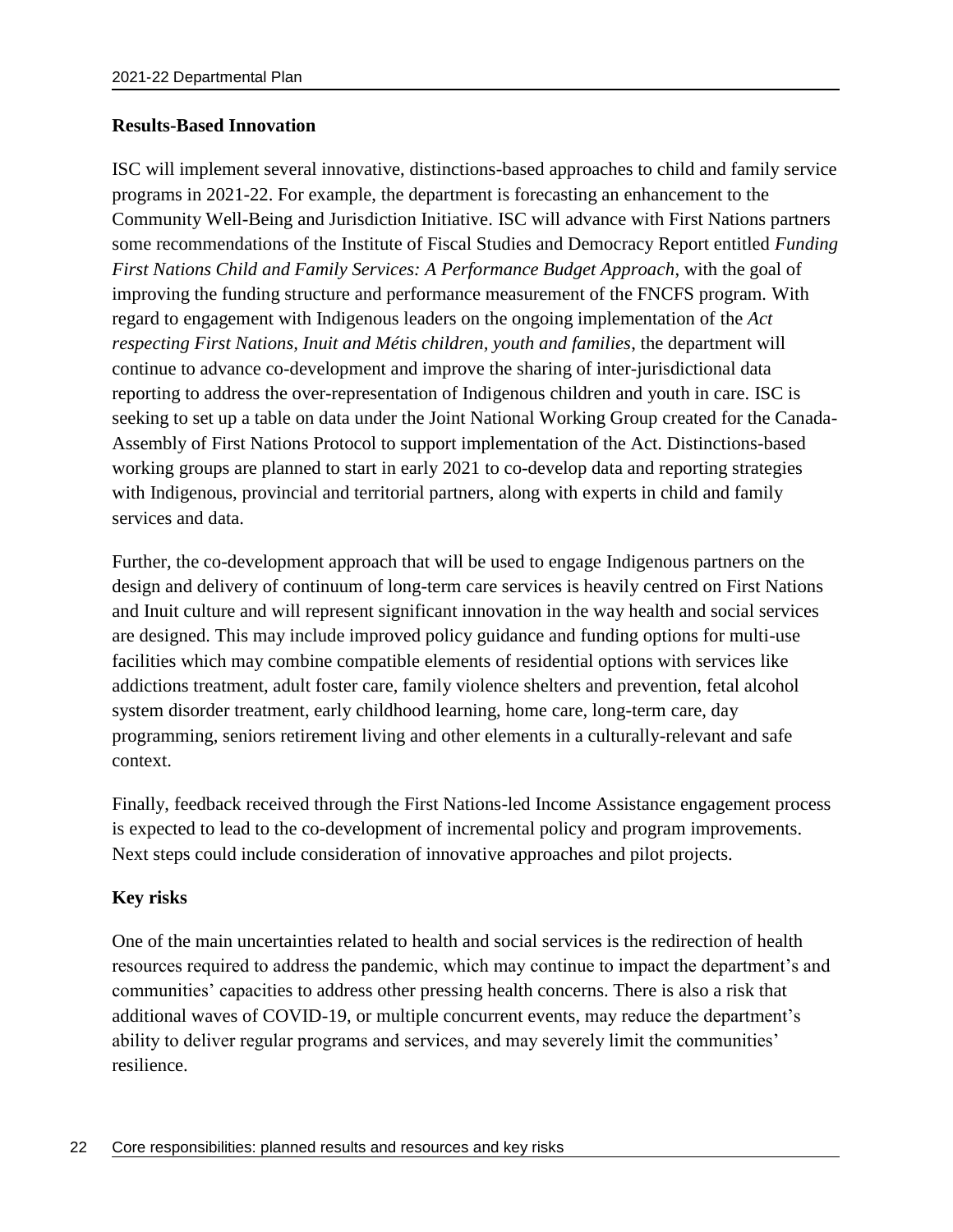The pandemic and associated public health restrictions could continue to cause a wide range of challenges and uncertainties for ISC's child and family services programs, including challenges relating to consultation and engagement processes with Indigenous partners, and in-person program operations. Despite these challenges, the department will continue to be flexible so that all government and Indigenous stakeholders involved in the delivery and reform of child and family services continue to be well positioned for engagement. For example, ISC will continue to make concessions for reporting requirement deadlines and claim submissions, which were significantly affected by the 2020 lockdown. The department will continue to provide additional flexibility and support to Indigenous communities that might delay their exercise of jurisdiction under the new Indigenous child and family service legislation where those communities are focusing instead on public health measures.

With regard to social services in general, one of the key risks being faced is that lockdown and social distancing measures may lead to under-reporting on some key social metrics (e.g. family violence, mental wellness), which may reduce the department's and communities' ability to adequately identify and address community needs.

Further, there is a risk that increased volume of incoming requests for health and social services may affect the department's ability to process and deliver decisions within compliance timelines. Finally, the ability for communities and ISC to attract and retain skilled and qualified personnel on reserve (e.g. nurses, technicians, teachers, environmental public health officers, and others) may be at risk due to a number of factors, including social and economic (e.g. additional demands on staff due to the pandemic, combined with surge capacity needs in health authorities), caused Environmental Program Health Officers to leave ISC, thereby reducing the capacity to meet program functions in communities.

The department will take all possible measures to monitor, assess, prevent, mitigate and respond to these risks as needed throughout 2021-22.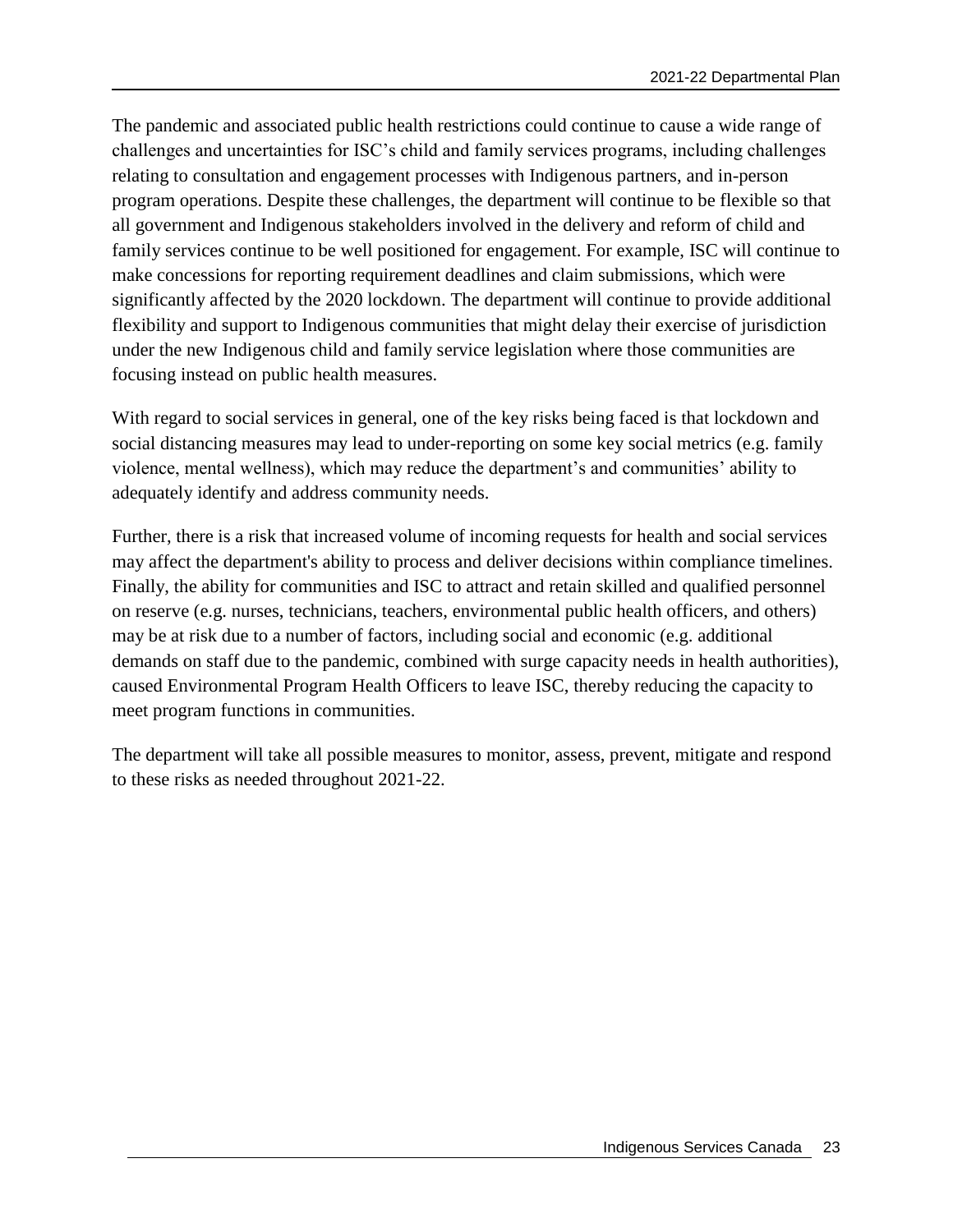|  |  |  |  |  |  | Planned results for Health and Social Services |
|--|--|--|--|--|--|------------------------------------------------|
|--|--|--|--|--|--|------------------------------------------------|

| <b>Departmental</b><br>result                                                       | <b>Departmental result</b><br><b>indicator</b>                                                                    | <b>Target</b>                                                     | <b>Date to</b><br>achieve<br>target                             | $2017 - 18$<br>actual<br>result | 2018-19<br>actual<br>result | 2019-20<br>actual<br>result                                                          |
|-------------------------------------------------------------------------------------|-------------------------------------------------------------------------------------------------------------------|-------------------------------------------------------------------|-----------------------------------------------------------------|---------------------------------|-----------------------------|--------------------------------------------------------------------------------------|
| Indigenous<br>Peoples and<br>communities<br>are healthier                           | Active tuberculosis<br>incidence rate among<br>Inuit living in Inuit<br>Nunangat                                  | Three-year<br>average of 0<br>cases per<br>100,000<br>population  | March 2030                                                      | Not<br>applicable (a)           | Not<br>applicable (a)       | 200.0<br>$(2015 - 2017)$<br>189.9<br>$(2014 - 2016)$                                 |
|                                                                                     |                                                                                                                   |                                                                   |                                                                 |                                 |                             | 181.3<br>$(2013 - 2015)$<br>(b)                                                      |
|                                                                                     | Active tuberculosis<br>incidence rate among<br>First Nations on<br>reserve                                        | Three-year<br>average of<br>22 cases per<br>100,000<br>population | March 2028                                                      | Not<br>applicable (a)           | Not<br>applicable (a)       | 26.3<br>$(2015 - 2017)$<br>26.5<br>$(2014 - 2016)$<br>26.7<br>$(2013 - 2015)$<br>(b) |
|                                                                                     | Rate of newly<br>reported cases of HIV<br>among First Nations                                                     | Three-year<br>average of<br>19 cases per<br>100,000<br>population | March 2028                                                      | Not<br>applicable (a)           | Not<br>applicable (a)       | 15.0<br>$(2016 - 2018)$<br>13.6<br>$(2015 - 2017)$<br>13.2<br>$(2014 - 2016)$<br>(c) |
|                                                                                     | % of First Nations<br>adults with diabetes<br>accessing newer,<br>novel medications and<br>not on insulin         | 20%                                                               | March 2022                                                      | Not<br>applicable (a)           | Not<br>applicable (a)       | 24.50%                                                                               |
| Indigenous<br>Peoples<br>receive social<br>services that<br>respond to<br>community | % of First Nations and<br>Inuit communities with<br>access to mental<br>wellness team<br>services                 | 50%                                                               | March 2022                                                      | 47%                             | 50%                         | 50%                                                                                  |
| needs                                                                               | % of First Nations<br>communities offering<br>family support<br>services aimed at<br>keeping families<br>together | To be<br>established<br>with partners<br>by March<br>2021 (d)     | To be<br>established<br>with partners<br>by March<br>$2021$ (d) | <b>Not</b><br>applicable (a)    | Not<br>applicable (a)       | 51%                                                                                  |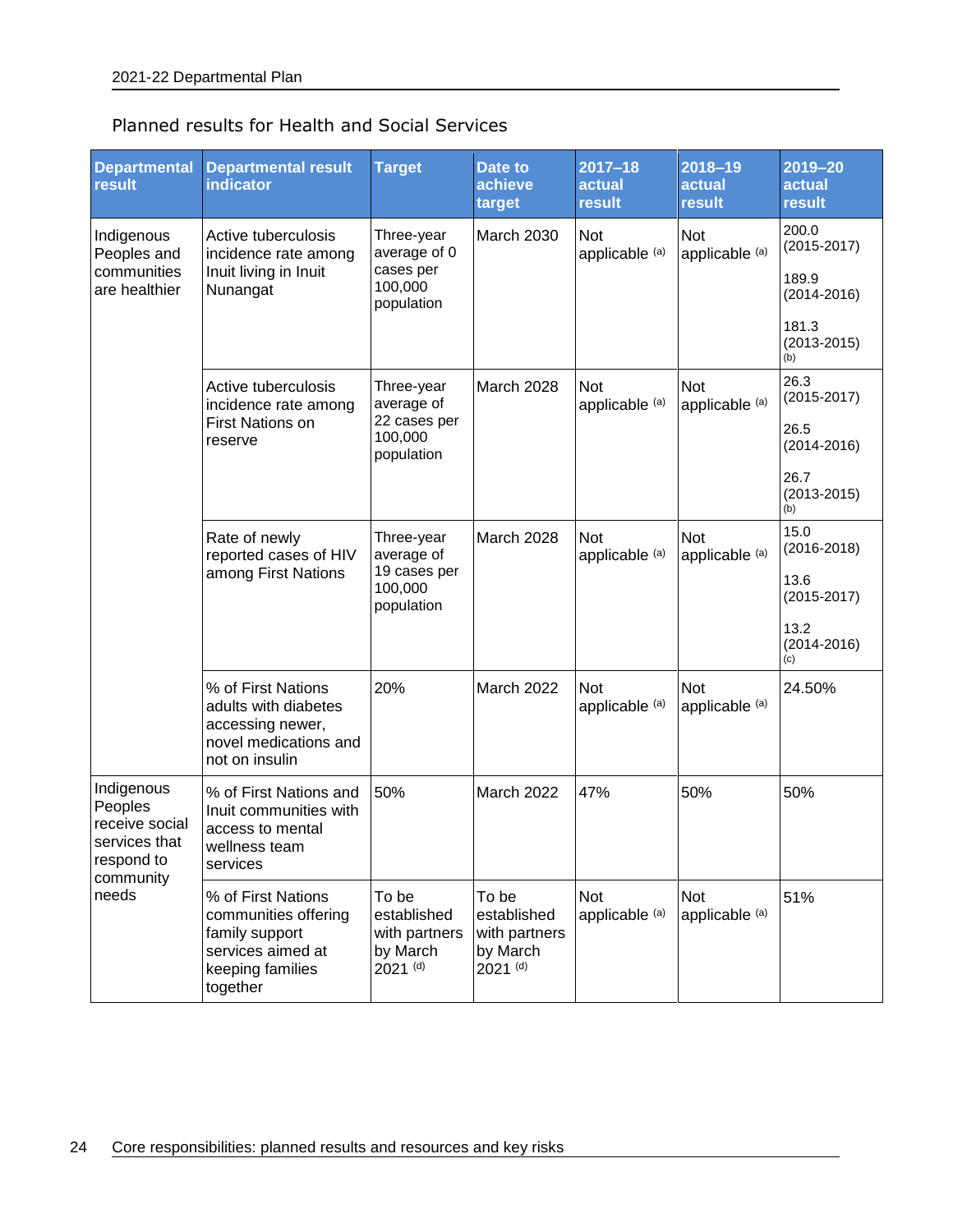| <b>Departmental</b><br>result                                                 | <b>Departmental result</b><br><b>indicator</b>                                                                                               | <b>Target</b>                                                                                                                               | <b>Date to</b><br>achieve<br>target                           | $2017 - 18$<br>actual<br>result | 2018-19<br>actual<br>result     | $2019 - 20$<br>actual<br>result |
|-------------------------------------------------------------------------------|----------------------------------------------------------------------------------------------------------------------------------------------|---------------------------------------------------------------------------------------------------------------------------------------------|---------------------------------------------------------------|---------------------------------|---------------------------------|---------------------------------|
|                                                                               | % of First Nations<br>children on reserve in<br>care                                                                                         | To be<br>established<br>with partners<br>by March<br>2021 (e)                                                                               | To be<br>established<br>with partners<br>by March<br>2021 (e) | 6%                              | 5.77%                           | Not available<br>(f)            |
|                                                                               | % of residents living<br>on reserve who are<br>supported through<br>Income Assistance                                                        | To be<br>established<br>with partners<br>by March<br>2023 (g)                                                                               | To be<br>established<br>with partners<br>by March<br>2023 (g) | Not<br>applicable               | 27.70%                          | Not available<br>(h)            |
|                                                                               | # of individuals who<br>received services<br>under Urban<br>Programming for<br><b>Indigenous Peoples</b>                                     | To be<br>established<br>by March<br>2022 <sup>(d)</sup>                                                                                     | To be<br>established<br>with partners<br>by March<br>2022     | <b>Not</b><br>applicable (a)    | <b>Not</b><br>applicable (a)    | Not available<br>(i)            |
| Indigenous<br>students<br>receive an<br>inclusive and<br>quality<br>education | # of First Nations<br>students who are<br>provided full-day<br>kindergarten services<br>in First Nations<br>administered schools             | To be<br>established<br>with partners<br>by March<br>2022 <sup>(d)</sup>                                                                    | To be<br>established<br>with partners<br>by March<br>2023 (i) | Not<br>applicable<br>(k)        | <b>Not</b><br>applicable<br>(k) | 8,089                           |
|                                                                               | % of students<br>attending First<br>Nations administered<br>schools who are<br>taught at least one<br>subject in a First<br>Nations language | Interim target:<br>89-93%<br>Final target to<br>be<br>established<br>with partners<br>by March<br>2022 <sup>(d, l)</sup>                    | To be<br>established<br>with partners<br>by March<br>2023 (l) | Not<br>applicable               | 88.60%                          | 82% (m)                         |
|                                                                               | % of First Nations on<br>reserve students who<br>graduate from<br>secondary school                                                           | Interim target:<br>increase<br>percentage<br>over time<br>Final target to<br>be<br>established<br>with partners<br>by March<br>$2022^{(n)}$ | To be<br>established<br>with partners<br>by March<br>2023     | 41%                             | 40.50% (p)                      | 39.90% (p)                      |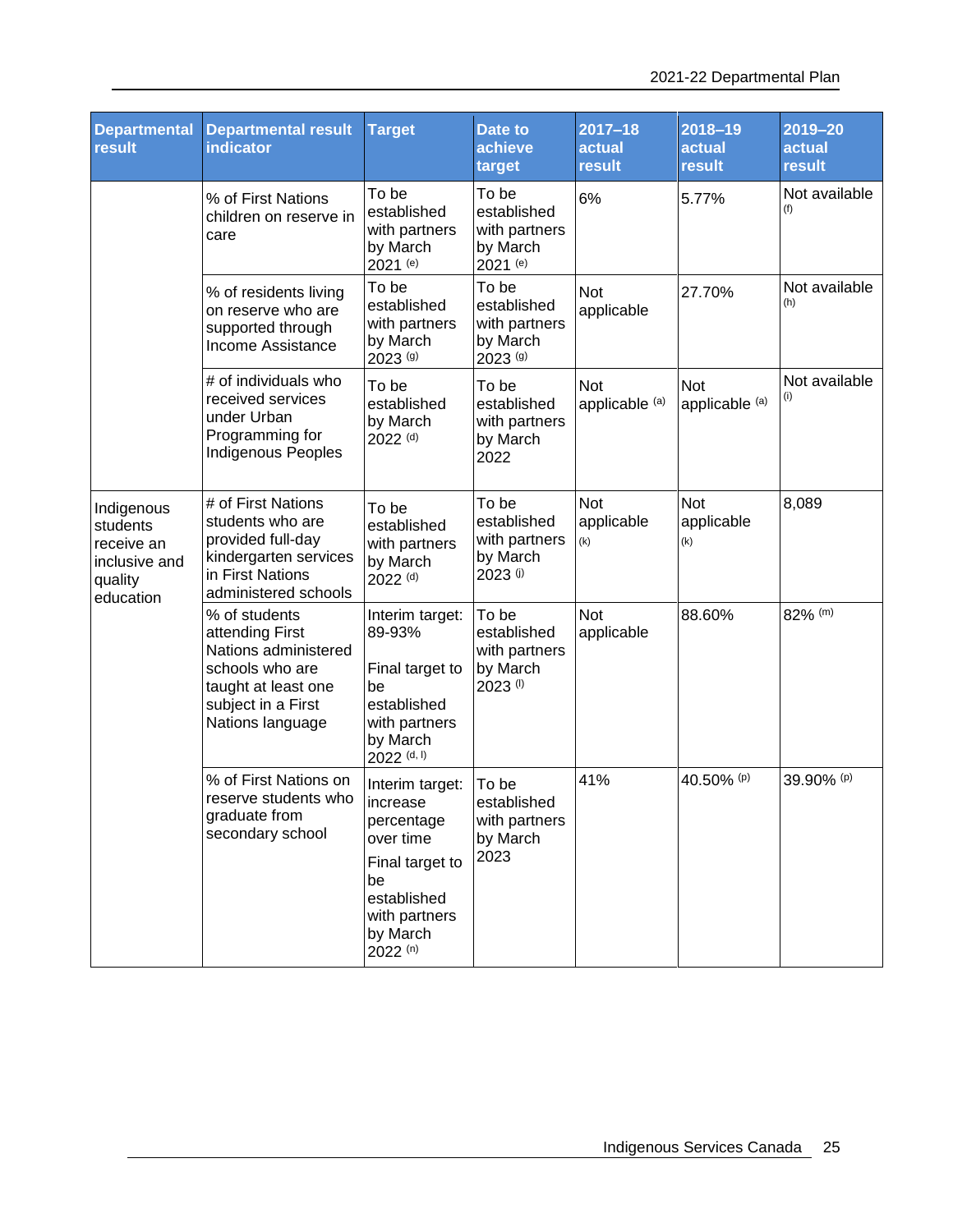#### 2021-22 Departmental Plan

| <b>Departmental</b><br>result | <b>Departmental result</b><br><b>indicator</b>                                                                                     | Target                                                                                                                                                                                                                | Date to<br>achieve<br>target | 2017-18<br>actual<br>result | 2018-19<br><b>actual</b><br>result | 2019-20<br>actual<br>result |
|-------------------------------|------------------------------------------------------------------------------------------------------------------------------------|-----------------------------------------------------------------------------------------------------------------------------------------------------------------------------------------------------------------------|------------------------------|-----------------------------|------------------------------------|-----------------------------|
|                               | # of funded First<br>Nations, Inuit, Métis<br>students who<br>graduate with a post-<br>secondary<br>degree/diploma/certifi<br>cate | Interim targets:<br><b>First Nations:</b><br>4,110-4,494<br>Inuit: 50<br>Métis: TBD<br>Final targets to<br>be developed<br>with First<br>Nations, Inuit<br>and Métis<br>partners by<br><b>March 2022</b><br>(j, l, o) | March 2025                   | 3,686                       | $3,852^{(p)}$                      | $3,602^{(p)}$               |

a- This was a new indicator introduced in 2019-20.

b- Latest tuberculosis data provided by the Canadian Tuberculosis Reporting System (CTBRS), Public Health Agency of Canada (PHAC), 2010-2017. The CTBRS is a case-based surveillance system that maintains non-nominal data on people diagnosed with active TB disease in Canada. Data is collected annually from the provinces and territories, analyzed by the PHAC, and validated by each province and territory. Note that this data does not include British Columbia.

- c- Latest HIV data provided by the National HIV/AIDS Surveillance System (HASS), PHAC, 2011-2018. The HASS system is a passive case-based surveillance system that collates data voluntarily submitted to PHAC from all provincial and territorial public health authorities. Note that this data should be interpreted with caution as it does not include British Columbia, Quebec, or Saskatchewan. Ethnicity data is either not reported by these provinces or not disaggregated by Indigenous subgroup.
- d- Efforts are underway to establish targets in the context of co-development and engagement with Indigenous partners rather than being set unilaterally.
- e- The Department continues to engage with Indigenous partners including the Consultation Committee on Child Welfare and the National Advisory Committee on First Nations Child and Family Services Program Reform to examine the suite of Program outcomes and their indicators. The Institute of Fiscal Studies and Democracy (IFSD) also recently released a report with wide-ranging recommendations for reforming the delivery of First Nations child and family services. Discussions with partners and consideration of IFSD's recommendations will help form the basis for a new performance measurement framework and options for a new Program funding methodology. A target date is to be determined.
- f- Based on the current reporting cycle, the most recent finalized data is from 2018-19. Recipient reporting/data submissions have not been finalized for the 2019-20 fiscal year.
- g- A national engagement process and joint technical working group with the Assembly of First Nations is underway to codevelop indicators and targets. In the meantime, the department will aim to decrease the percentage. Data compilation and reporting for this program is typically one year behind the year it covers. Target and date to achieve will be defined with First Nations partners by March 2023 through the evaluation response plan since the program is expected to undergo reforms and changes to indicators may occur. COVID-19 may also impact the timelines.
- h- Data compilation and reporting for this program is typically one year behind the year it covers.
- i- Final 2020-21 Activity Reports to be completed by Urban Programming for Indigenous Peoples recipients have been delayed due to COVID-19. Without these reports, the results cannot be analyzed and the target cannot be identified.
- j- To ensure co-development processes provide sufficient time to meet the needs of all partners that need to be consulted the timeframe has been extended until March 2022 to provide such time for adequate engagement.
- k- Due to programming changes, 2019-20 was the first year of data collection and reporting on this indicator.
- l- An interim target was previously established, however, this target was not established/co-developed with Indigenous partners. The final target is to be established with partners by March 2022.
- m- As of 2019-20, this indicator is collected in aggregate form rather than individual student data. As a result, 2019-20 is the first year of baseline data for the new method of collection for this indicator. The result for this indicator in 2019-20 is lower than previous years due to the new method of collection.
- n- The department is developing a new graduation rate methodology in response to the 2018 OAG audit. Baseline data first needs to be generated using this new methodology before targets can be established. Baseline data for this new methodology is expected to be generated during the 2021-22 fiscal year.
- o- As a result of the new Inuit and Métis Post-Secondary Strategies, baseline data is not yet available for this indicator for Inuit and Métis.
- p- Due to the program reporting cycle which is based on the school year, data is reported in the year after it is received.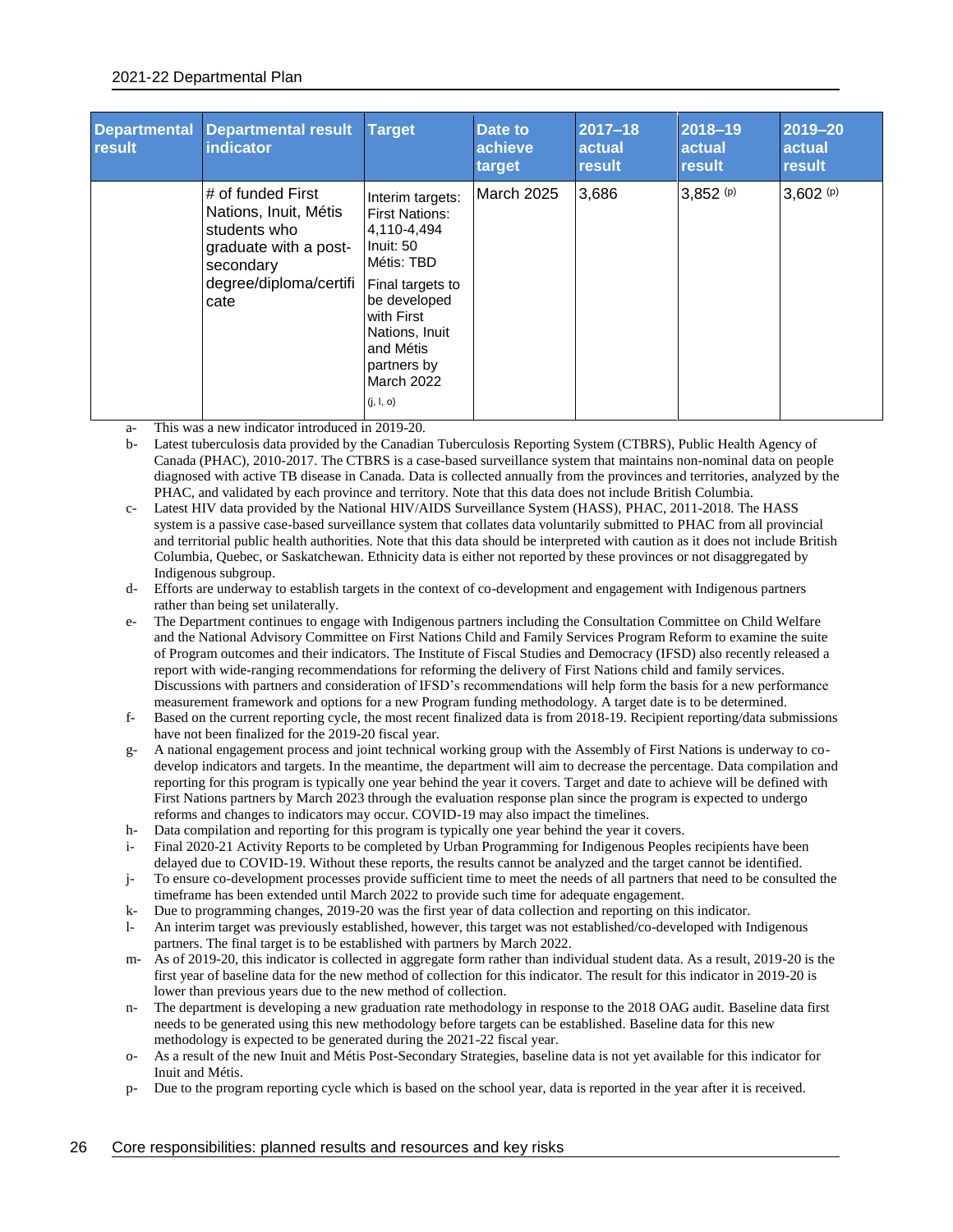| 2021-22 budgetary<br>spending (as<br>indicated in Main<br><b>Estimates)</b> | $ 2021 - 22 $<br>planned spending | $2022 - 23$<br>planned spending | $ 2023 - 24 $<br>planned spending |
|-----------------------------------------------------------------------------|-----------------------------------|---------------------------------|-----------------------------------|
| 5,837,808,255                                                               | 5,837,808,255                     | 5,397,624,340                   | 5,634,901,559                     |

Planned budgetary financial resources for Health and Social Services

#### Planned human resources for Health and Social Services

| 2021-22 | $ 2022 - 23 $ | $ 2023 - 24 $<br>planned full-time equivalents planned full-time equivalents planned full-time equivalents |
|---------|---------------|------------------------------------------------------------------------------------------------------------|
| 1,538   | 1,318         | 1,400                                                                                                      |

Financial, human resources and performance information for the Indigenous Services Canada's program inventory is available in the GC [InfoBase.](https://www.tbs-sct.gc.ca/ems-sgd/edb-bdd/index-eng.html)<sup>ii</sup>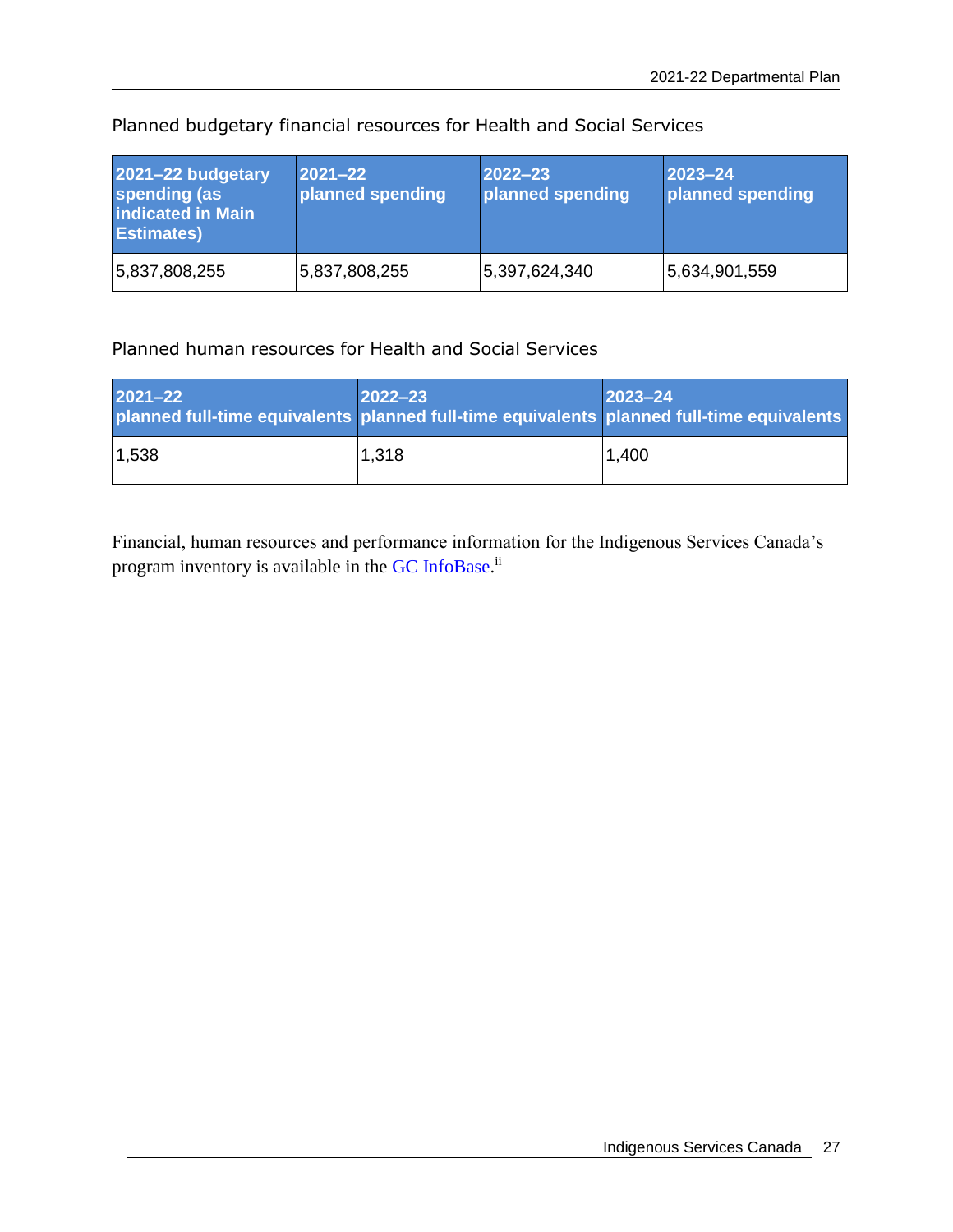# <span id="page-31-0"></span>Governance and Community Development

#### **Description**

These services are commonly delivered in partnership with Indigenous communities and institutions and are focused on strong community governance and physical foundations. They include supports for governance capacity in areas such as community planning and financial management. They also include support for investments in community infrastructure, land and resource management, and economic development.

#### **Planning highlights**

To achieve progress in this area, ISC will focus on four departmental results.

#### **1. Indigenous communities advance their governance capacity**

In order to advance reconciliation and support Indigenous communities in self-determination, an important part of the department's focus involves providing funding and other supports for Indigenous governments to increase their governance capacity and carry out the day-to-day business operations of government. Effective governance not only supports the transfer of services but is also key to socio-economic progress and the overall well-being of Indigenous communities. ISC will continue to support Indigenous communities in implementing and developing strong, effective, sustainable governments in support of Canada's constitutional and statutory obligations. At the same time, the department recognizes the need to break away from colonial approaches and do things in a new way—where Indigenous communities lead the way by facilitating capacity development for their own governments, institutions and leadership.

The Economic and Fiscal Snapshot 2020 included renewed investments in governance capacity development (\$24.2 million in 2020-21 and \$24.2 million in 2021-22). In 2021-22, with these renewed investments, ISC will continue to advance the Indigenous Community Development National Strategy, as well as continue to support Indigenous communities in strengthening their governance capacity and advancing Indigenous self-determination through community-led plans. The department will continue to uphold and implement the Truth and Reconciliation Commission Call to Action #57 (providing increased cultural and historical training to public servants) and Article 23 of the UNDRIP (inclusion of Indigenous Peoples in the development and administration of health and socio-economic programs that affect them) through the delivery of Indigenous Community Development training to federal employees to enhance cultural competency in the public service.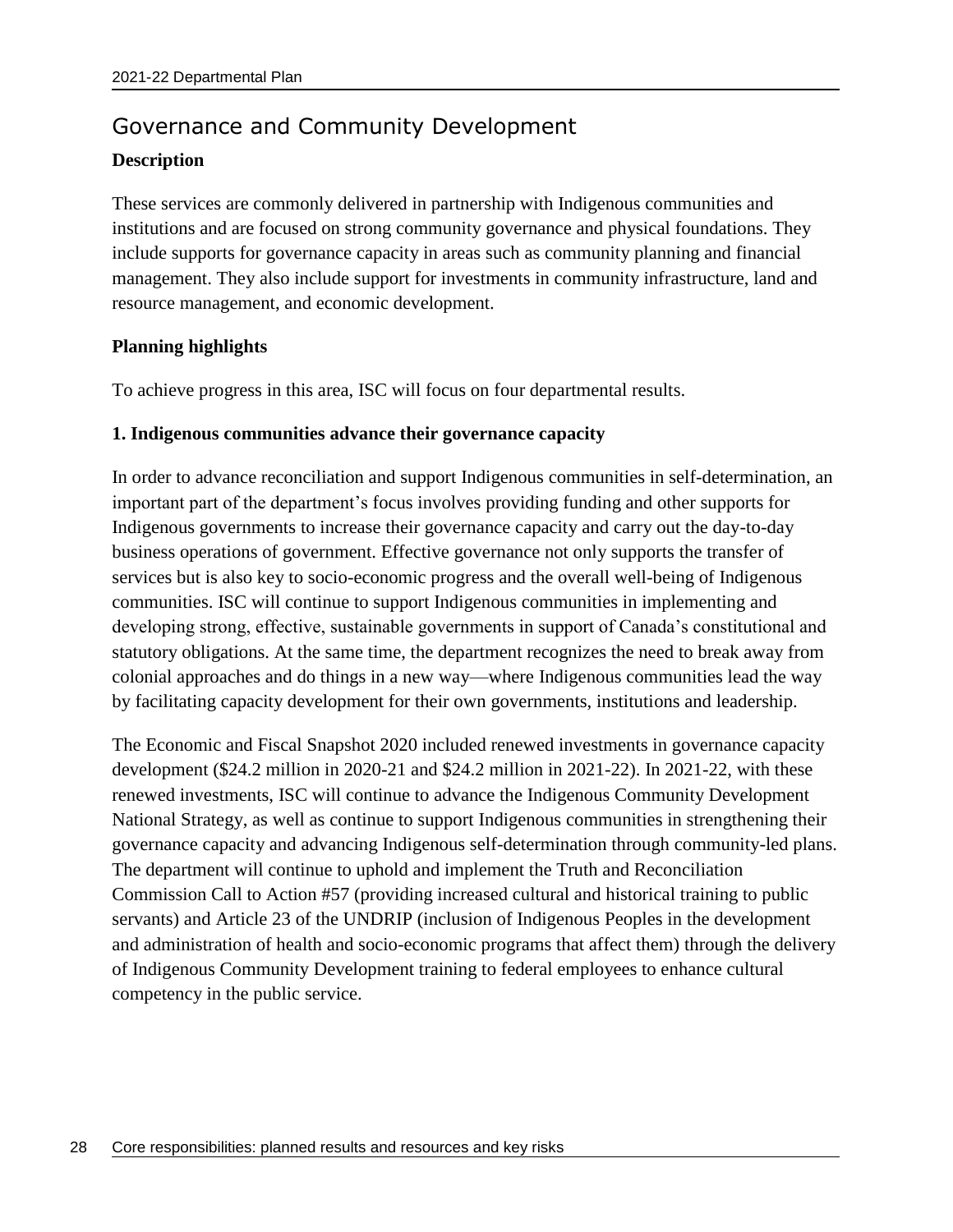#### **2. Indigenous Peoples have reliable and sustainable infrastructure**

With regard to the COVID-19 pandemic, the department will continue to support Indigenous communities in preventing, monitoring and responding to public health needs, including support for surge health infrastructure solutions and implementing community-level public health plans and collective emergency responses.

In addition to increasing governance capacity, community development requires reliable and sustainable infrastructure in order to provide a platform capable of supporting healthy communities. One of the most important infrastructure needs in many Indigenous communities today is having safe, clean and reliable drinking water and wastewater systems. In 2021-22, ISC will continue to work in partnership with Indigenous communities towards eliminating all longterm drinking water advisories (LTDWAs) on public systems on reserves, and will continue to take steps to ensure that water stays safe to drink.

As of January 28, 2021, there were 57 LTDWAs in effect on public systems on reserves in 39 First Nations communities. As the COVID-19 pandemic continues to evolve, new access restrictions are being imposed in some communities. Supply chains face delays. Additionally, issues typical on any infrastructure project, such as weather, site conditions, and construction challenges, continue to require mitigation. ISC continues to support First Nations in their pandemic response and plans are in place to support continuity of water and wastewater service provision throughout the pandemic, including eliminating drinking water advisories.

The Government of Canada remains committed to ensuring that all First Nations communities have access to safe, clean and reliable drinking water. One specific aspect of this commitment is the ongoing implementation of an action plan aimed at eliminating all long-term drinking water advisories affecting public systems on reserve. Initiatives are underway to address all remaining long-term drinking water advisories.

Since 2016, the Government of Canada has made \$2.19 billion in commitments to First Nations to build and repair water and wastewater infrastructure and support effective management and maintenance of water systems on reserves.

In November 2020, an additional \$1.5 billion was announced to help accelerate the work being done to end all long-term drinking water advisories on public systems on reserves, to better support the operation and maintenance of systems, and to continue program investments in water and wastewater infrastructure. This funding includes \$616.3 million over six years, and \$114.1 million ongoing, to increase the support provided for operations and maintenance of water and wastewater infrastructure on reserves.

Initiatives are underway to address all remaining LTDWAs. As part of the \$1.5 billion in water and wastewater infrastructure investments announced in the 2020 Fall Economic Statement,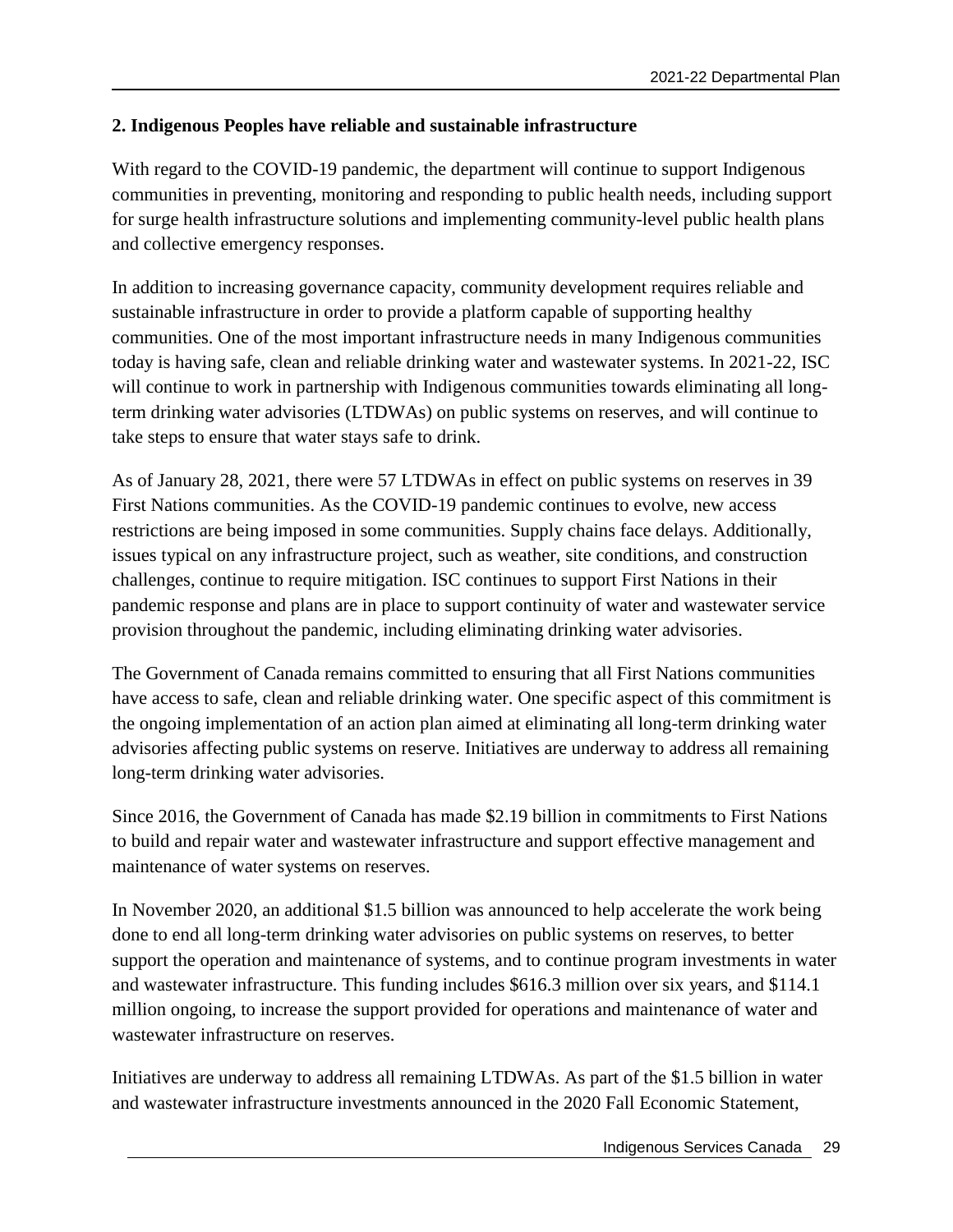\$309.8 million was announced to continue work to lift all LTDWAs on public systems on reserves as soon as possible. ISC will continue to work with affected First Nations to address their advisories and the underlying causes of advisories. Every advisory is unique and ISC is exploring every possible solution with community leadership to be able to successfully lift all LTDWAs.

However, infrastructure needs go far beyond water systems. Among other things, the pandemic has emphasized the need for safe and enhanced infrastructure, including repairing and improving roads, bridges, homes, schools, fire protection systems and waste management. Throughout 2021-22, ISC will engage with Indigenous partners to identify critical infrastructure gaps in Indigenous communities and to begin co-developing distinctions-based, long-term infrastructure plans, designed to address them. ISC will continue to enhance the community infrastructure program on reserve by reviewing and updating program policies in collaboration with First Nations. The policy updates aim to better reflect the changing operational needs of the infrastructure program and to better support Indigenous self-determination in building and managing their own infrastructure assets. The department will continue to actively co-develop service delivery models that transfer the control of housing and infrastructure programs to Indigenous institutions.

In 2021-22, ISC also plans to finalize funding agreements for the construction of Mercury Treatment Centres in two First Nations communities affected by mercury contamination. In addition to the millions of dollars provided to victims of mercury contamination in the Asubpeeschoseewagong Netum Anishinabek and Wabaseemoong First Nations, along with annual testing and monitoring, the department plans to fund the construction and operation of Mercury Treatment Centres in both communities. Over the next two years, in collaboration with Indigenous leaders and the Province of Ontario, ISC will support the construction of the Mercury Treatment Centres. The Centres will include highly specialized treatment services, and a new water treatment plant, which will accompany the Mercury Treatment Centre in Asubpeeschoseewagong Netum Anishinabek.

The department will also continue to support First Nations communities to plan and implement projects that reduce dependence on diesel-powered electricity on reserves, and will support Indigenous-led efforts to implement renewable electricity options such as solar, hydro and wind. In doing so, ISC will promote collaboration with Indigenous partners on developing clean energy solutions.

ISC will continue to co-develop innovative approaches to emergency service delivery, including multilateral agreements with provinces and territories, service providers, or partnerships that support distinctions-based, community-specific needs. The Emergency Management Assistance Program (EMAP) will continue to work with other programs and partners to identify linkages between emergency management planning and mitigation with broader infrastructure initiatives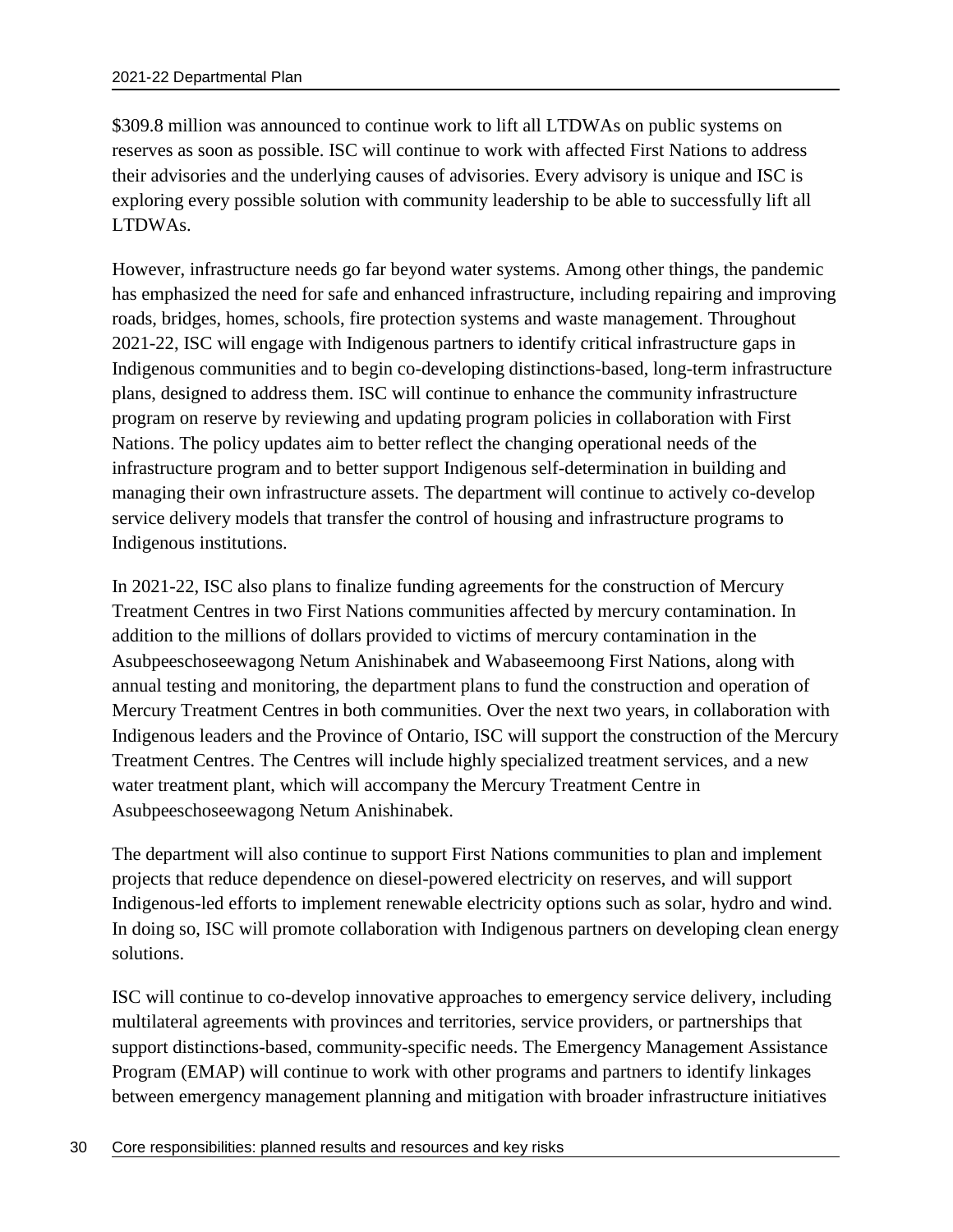and policies. For instance, leveraging the assessments funded through the EMAP and risk assessment data could help inform and support components of infrastructure projects that would help mitigate the impacts of smoke from wildland fires. Another example of this is the partnership with the Aboriginal Firefighters Association of Canada to develop a National Indigenous Fire Safety Council (formerly known as the Indigenous Fire Marshal Project). In 2021-22, ISC will continue to support the development of scope, governance structure and program delivery options for the Council with an objective of helping to close the gap in the level of fire protection services in Indigenous communities.

In addition, the department is working with Public Safety Canada, other government departments, and the Assembly of First Nations to review options for First Nations Home Flood Insurance, gain a better understanding of the unique contexts on reserves, and identify gaps.

#### **3. Land and resources in Indigenous communities are sustainably managed**

Strong and reliable infrastructure must be accompanied by effective land and resource management in order to maintain sustainable communities in years to come. For example, investments in waste management are critical to protecting and reducing potential risks to health and safety. In that vein, ISC will extend the First Nations Waste Management Initiative into 2021-22 and beyond with the goal of providing First Nations communities with services comparable to those available off-reserve. Guided by the advice of the National Indigenous Advisory Committee on Solid Waste Management, the First Nations Waste Management Initiative will continue to increase the portion of funding and services delivered directly by Indigenous partner organizations, and will support Indigenous employment in the delivery of waste management services.

ISC will continue to work with First Nations to reduce environmental risks, and risks to human health and safety, through the assessment and remediation of contaminated sites on reserve lands via the Contaminated Sites On Reserve Program and the Federal Contaminated Sites Action Plan. The department will continue its collaboration with Environment and Climate Change Canada, as well as Indigenous leaders, to identify and co-develop options to address environmental issues on reserve, including addressing existing regulatory and capacity gaps. ISC will continue to support impact assessment processes for projects both on and off-reserves to ensure that Indigenous communities are not adversely impacted by development and resource extraction projects on their lands and territories. In this context, the department will continue to support the Indigenous Centre for Cumulative Effects, including the development of tools and resources to enhance Indigenous capacity for environmental monitoring and management. ISC's investments will take into consideration potential challenges due to COVID-19, and will consider contingency projects in light of ongoing restrictions in communities, including options where site work can be isolated from community residents.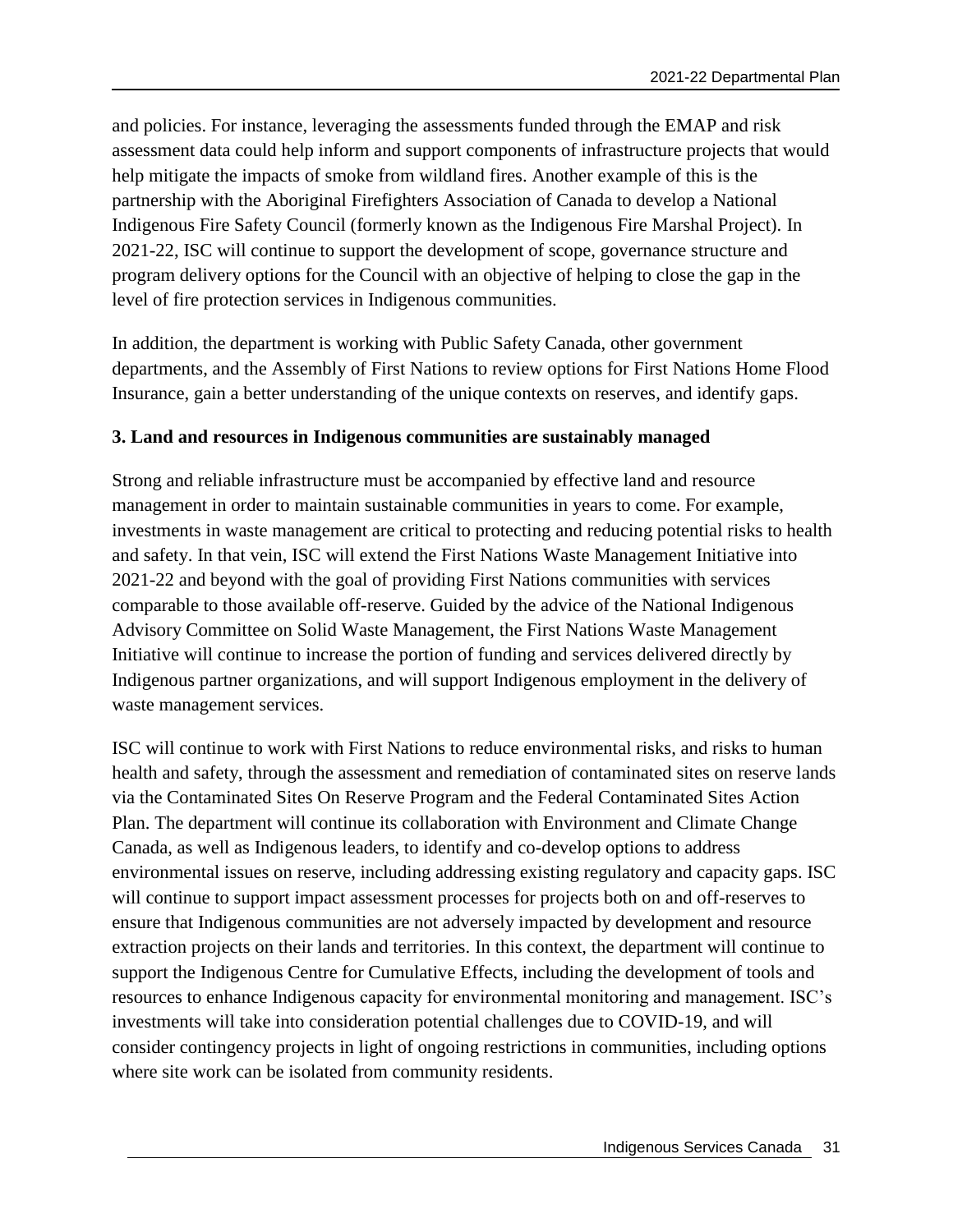In 2021-22, in partnership with Indigenous organizations, the department will also continue to modernize reserve land and natural resources policies in the Lands Management Manual to improve land administration under the *Indian Act*. Given the impacts of COVID-19 and the need to reduce risks associated with physical gatherings, while ensuring that First Nations have the necessary tools to advance economic development and land management objectives, the department continues to explore options to modernize the *Indian Referendum Regulations*. These options include regulatory amendments to enable online voting and expanding First Nations' role in referendum administration.

ISC also plans to modernize its Lands, Resources and Environmental Management Information Technology Systems, such as the National Additions to Reserve Tracking System (NATS), the Resource Information Management System 2 (RIMS2) for oil and gas royalty management, the Integrated Environment Management System (IEMS), and the Indian Land Registry System (ILRS), to enhance service delivery to Indigenous communities and partners using innovative technologies. The department will continue to provide operational support to First Nations in advancing their additions to reserve proposals pursuant to settlement agreements or to support community and economic development. The department will also continue the incremental work to reform the Reserve Land and Environment Program to provide support for First Nations managing their lands under the *Indian Act*, in collaboration with the National Aboriginal Land Managers Association. These supports will include continued investment for training First Nation land managers through the Professional Land Managers Certification Program, and seeking improved funding, among other resources and services.

At a minimum, ISC plans to support 10 new First Nations signatories to the Framework Agreement on First Nation Land Management, and will continue to support Indigenous-led community land use planning for a minimum of 25 First Nations, including land surveys to enhance planning and management and to facilitate economic development. ISC will increase support for the devolution of capacity development programming to national Indigenous institutions such as the First Nations Land Management Resource Centre and the National Aboriginal Land Managers Association, along with fostering the growth of regional service delivery hubs where appropriate. The department also plans to transition its support for First Nations law-making, enforcement and training with respect to matrimonial real property after the sunset of the formal Matrimonial Real Property program at the end of 2020-21.

#### **4. Indigenous communities build economic prosperity**

Where there is reliable infrastructure and effective land and resource management, there are conditions that encourage opportunities for economic growth. Unfortunately, the global pandemic has shifted the allocation of resources away from regular business supports toward a crisis-management emphasis on keeping small and medium-sized Indigenous businesses afloat. Instead of lending for business creation or expansion, the focus has been on working with the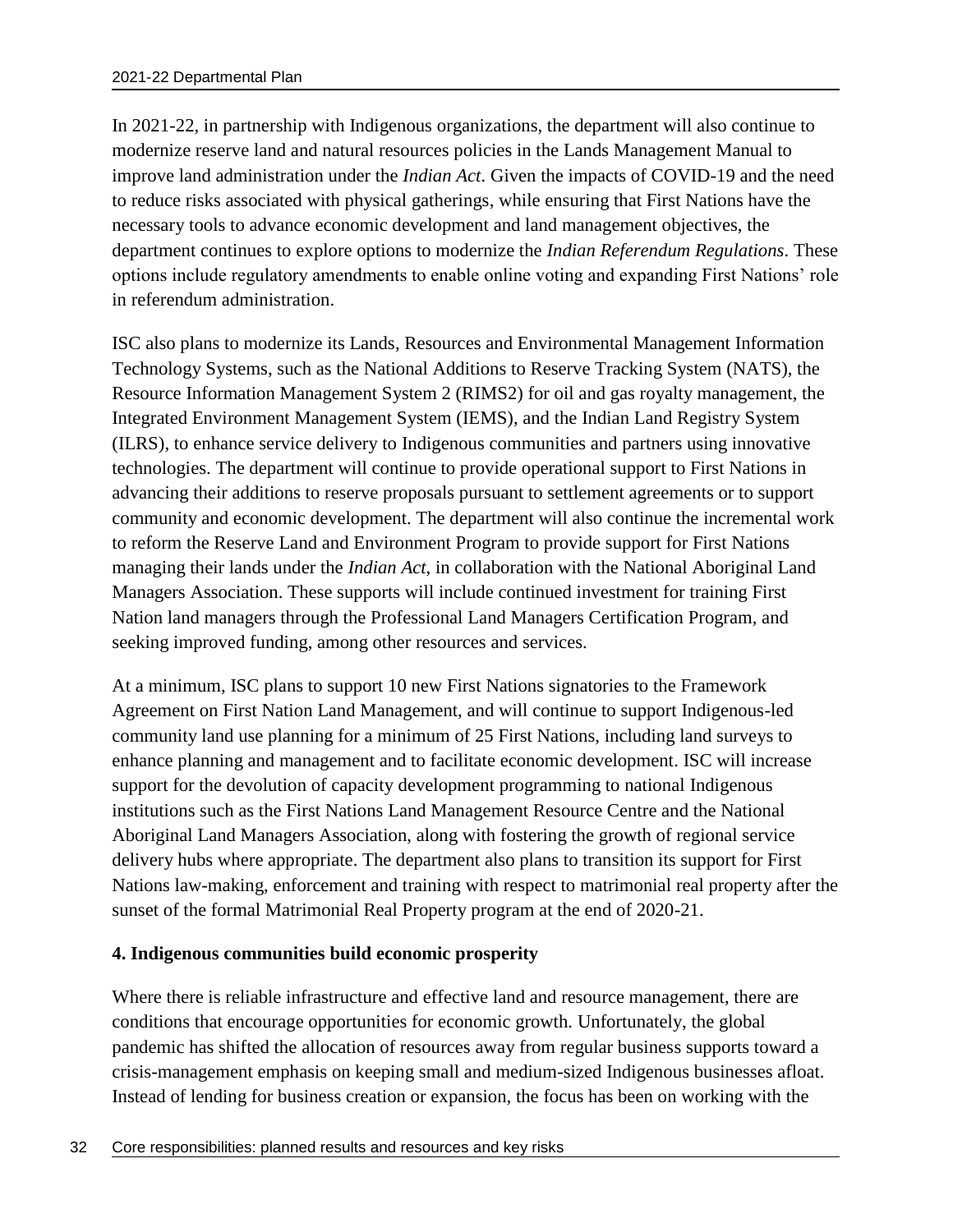National Aboriginal Capital Corporations Association (NACCA) and the Métis Capital Corporations (MCC) to provide grants and loans to cover basic operating costs and avoid bankruptcy.

In 2021-22, ISC will continue to work with Indigenous-owned businesses, entrepreneurs and the tourism sector to support the growth of the Indigenous economy. ISC will continue to modernize its economic development programs, and collaborate with Indigenous communities on developing a federal Indigenous tourism strategy. Additionally, ISC will continue to work with Public Services and Procurement Canada to create more opportunities for Indigenous businesses to grow by creating a new target of at least 5% of federal contracts awarded to Indigenous-led organizations.

Under the Strategic Partnerships Initiative, ISC and Public Services and Procurement Canada are supporting various capacity-building projects and offering additional navigator resources to indigenous entrepreneurs in order to win federal contracts.

In the context of COVID-19, the department is providing support to Indigenous businesses through three separate programs to deliver:

- \$306.8 million via the network of Aboriginal Financial Institutions and the five Métis Capital Corporations. These funds provide support to small and medium size businesses, and their entrepreneurs, in the form of grants and loans to cover operating expenses during the pandemic;
- \$133 million for support directly to collectively owned Indigenous businesses, such as First Nation band-owned business, as well as support to micro entrepreneurs and tourism businesses; and
- \$332.8 million allocated to partially off-set the loss of own-source revenue of collectively owned businesses where these revenues were being used to pay for critical services at the community level.

The first two programs are far into the delivery stage while the latter support program was announced more recently and is just getting underway.

In 2021-22, the department's focus will primarily remain on providing supports to Indigenous businesses that will help them to get through the pandemic and position for strong recovery postpandemic. ISC will track and report on indicators specifically related to emergency COVID-19 supports, and will continue to strengthen its relationship with the NACCA and the MCC in order to co-develop plans for rebuilding the Indigenous economy after the pandemic. In addition, the department will invest \$332.8 million in 2021-22 to support First Nations, Inuit and Métis communities to fund important programs that were impacted by loss of Own Source Revenue caused by the pandemic.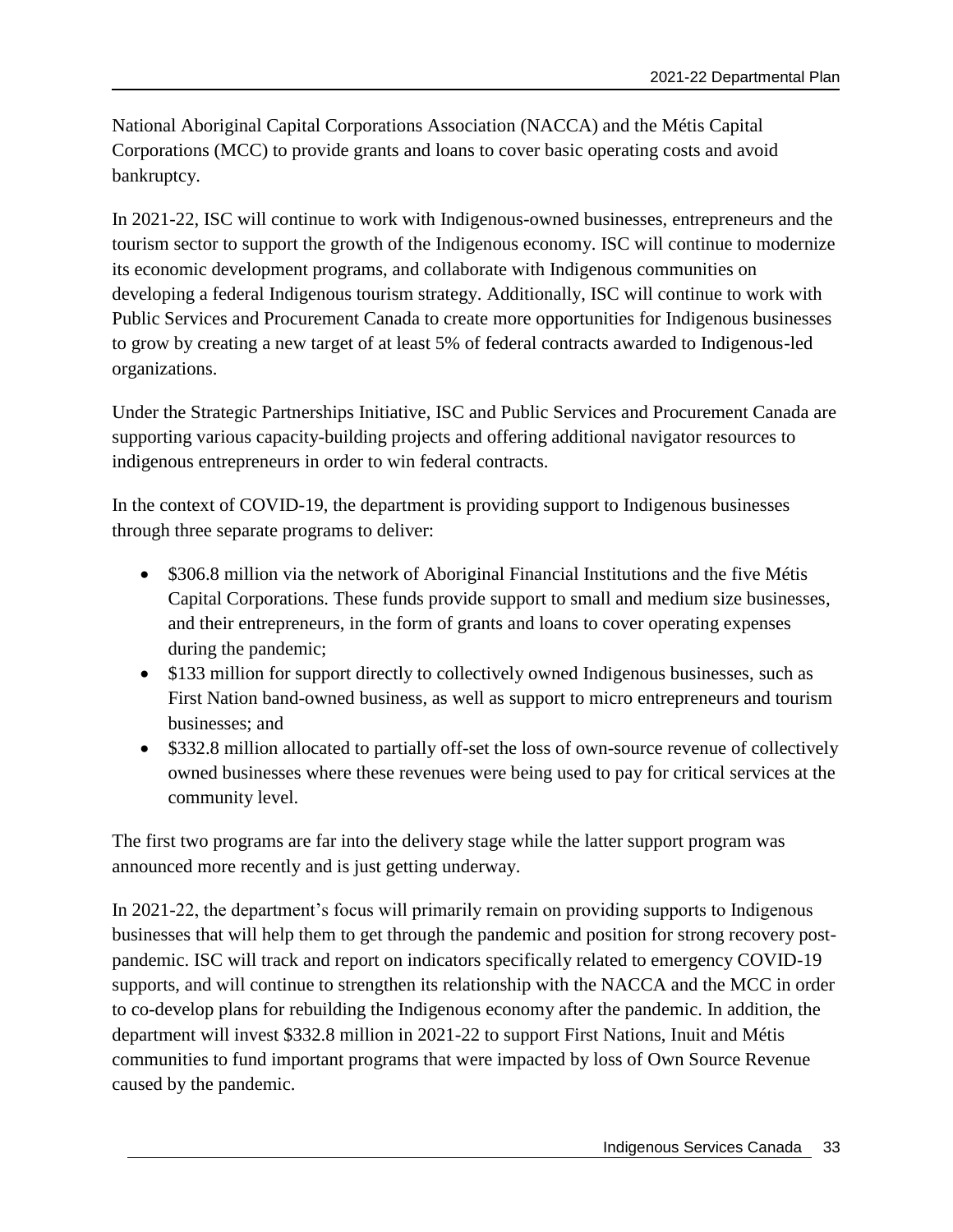ISC will continue to work with Indigenous-owned businesses, entrepreneurs and the tourism sector to support the growth of the Indigenous economy. ISC will also continue to modernize its economic development programs, and collaborate with Indigenous communities on developing a federal Indigenous tourism strategy. The department will continue to work with Public Services and Procurement Canada and the Treasury Board Secretariat to create more opportunities for Indigenous businesses to grow by creating a new target of at least 5% of federal contracts awarded to Indigenous-led organizations.

#### **Gender-based analysis plus**

In 2021-22, ISC and its federal partners will support and engage Indigenous organizations to collect data on vulnerable sub-populations to understand the barriers they face, identify program and service gaps, and co-develop solutions to address them. In 2020–21, the Native Women's Association of Canada produced *Indigenous Housing: Policy and Engagement - Final Report to Indigenous Services Canada*, which outlined best practices to be applied across the country in support of housing needs for people living with a disability, Indigenous women and families, youth, and LGBTQ2+ persons. ISC is providing funding for a subsequent report, which is anticipated to be completed and presented in 2021-22. The report will summarize the impacts of COVID-19 on housing for Indigenous women.

Through the Aboriginal Entrepreneurship Program, ISC has approved almost \$0.5 million in funding for the Native Women's Association of Canada to deliver a project entitled "Finding Our Way Safely: Addressing the role of transportation safety in violence against Indigenous women, girls, and gender-diverse people". This project will develop and deliver training for transportation and hospitality services and operators, focusing on creating an understanding of the sexism and racism experienced by Indigenous women, Two Spirit and gender diverse people, risks they experience while travelling, signs of human trafficking and exploitation, as well as strategies to offer assistance and increased safety while travelling.

#### **Results-Based Innovation**

In 2021-22, ISC will support and promote innovative approaches that enhance sustainable operations and maintenance of First Nations-owned water and wastewater facilities, including working with Tribal Councils and other Indigenous Representative Organizations to pilot the development and delivery of Centralized Water and Wastewater Hub services to help First Nations communities support the effective operation of their water systems. The department will also continue to support two procurement pilot projects in Indigenous communities, involving Indigenous-specific tenders on water and wastewater projects.

Further, ISC will work with interested Indigenous partners on proof-of-concept projects and the development of service delivery models to support and give effect to transfer of housing and infrastructure programs and services to Indigenous-led organizations. Indigenous control over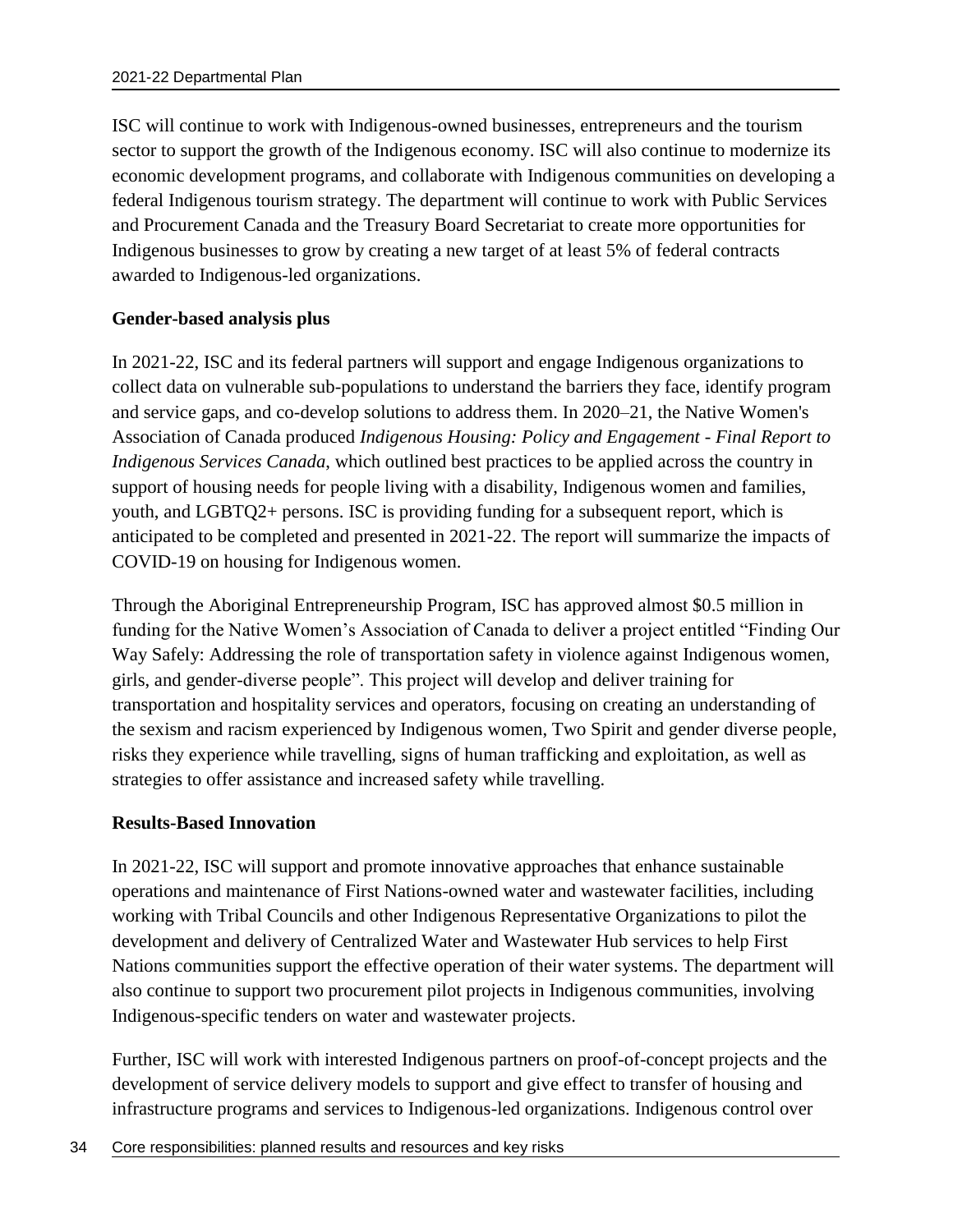design and delivery is key to building strong and resilient organizations. ISC will continue to collaborate with Indigenous partners to develop rigorous processes for supporting new program approaches with a view to self-determination through reliable and sustainable infrastructure.

### **Key risks**

One of the key risks to the achievement of ISC's governance and community development objectives is the risk that momentum and progress on governance efforts may not be sustained due to the impacts of the current pandemic context. The current global shortage for supplies, equipment and capacity, compounded with the pandemic measures in place, may cause additional delays to the implementation of various infrastructure projects and might have a significant impact on forecasted costs. Restrictions on travel and community closures may lead to delays in land management decision-making processes. Such delays risk hindering not only land management but also project implementation, service delivery and First Nations' economic and infrastructure development (including post-COVID recovery initiatives). The department's ability to clearly identify communities' needs and prioritize resources accordingly (including project monitoring and compliance) is strongly dependent on community access and site visits.

Further, there is a risk that Indigenous businesses' recovery may be delayed if support funding is not allocated in a timely manner. Indigenous communities' recovery may also be impacted by application fatigue given the number of programs through which they have to apply to receive funding. ISC will continue to take measures to mitigate these risks, such as ensuring financial flexibility in order to allocate funds to the most pressing issues, especially in the context of the pandemic, and developing processes to improve opportunities for Indigenous businesses' recovery.

There is also a risk that there will not be predictable, sustainable and sufficient funding to support infrastructure needs for schools, housing and other community infrastructure. This would significantly limit the department's ability to meet emerging needs in First Nation communities for these assets and could impact the longevity of existing infrastructure assets.

The department will take all possible measures to monitor, assess, prevent, mitigate and respond to these risks as needed throughout 2021-22.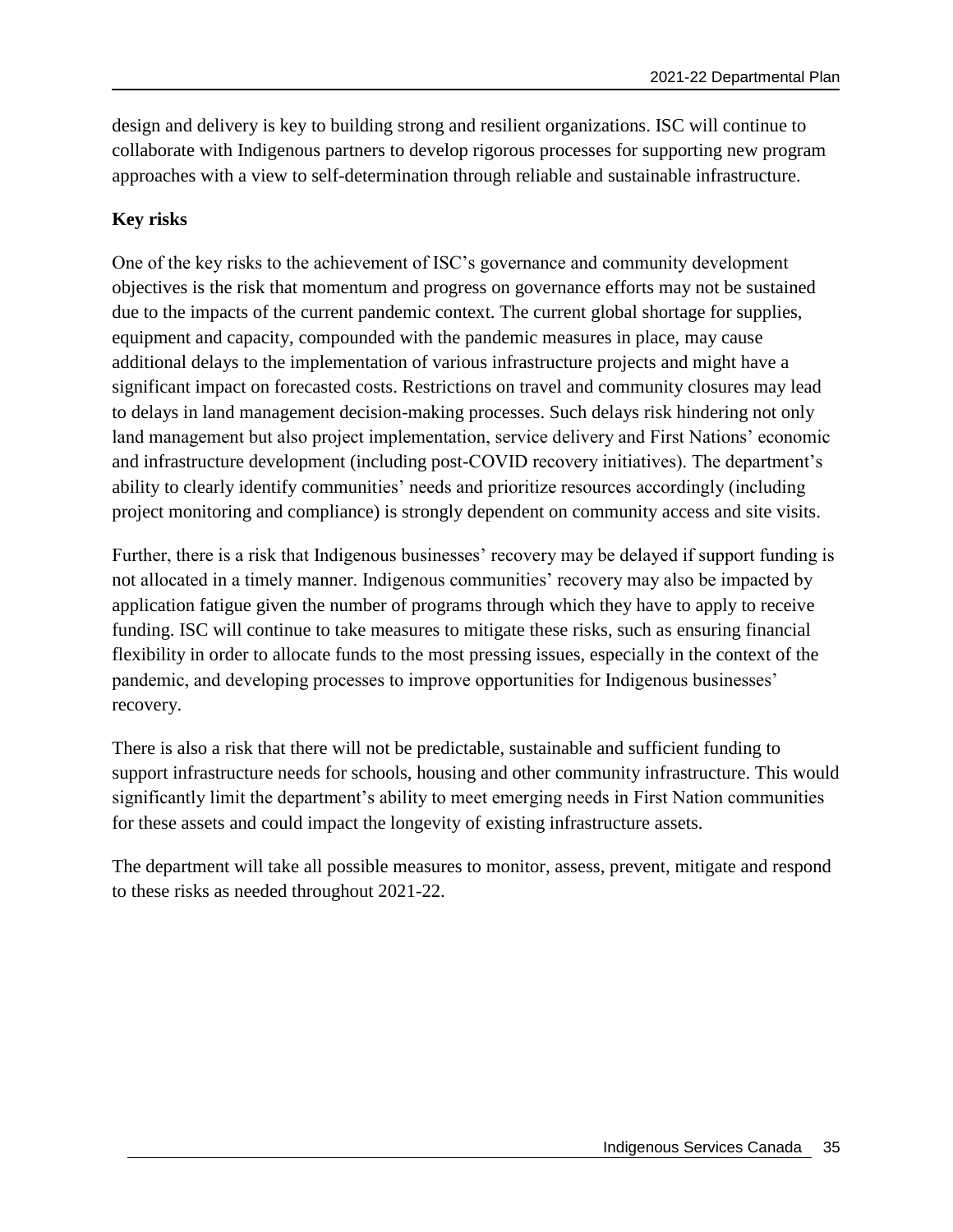## Planned results for Governance and Community Development

| <b>Departmental</b><br>result                                                       | <b>Departmental result</b><br>indicator                                                                                        | <b>Target</b> | Date to<br>achieve<br>target | $2017 - 18$<br>actual<br>result | 2018-19<br>actual<br>result | $2019 - 20$<br>actual<br>result |
|-------------------------------------------------------------------------------------|--------------------------------------------------------------------------------------------------------------------------------|---------------|------------------------------|---------------------------------|-----------------------------|---------------------------------|
| Indigenous<br>communities<br>advance their<br>governance<br>capacity                | % of First Nations<br>with a completed<br>community-led plan                                                                   | 48% (a)       | March 2024                   | Not<br>applicable               | <b>Not</b><br>applicable    | 37%                             |
| Indigenous<br>Peoples have<br>reliable and<br>sustainable<br>infrastructure         | # of long-term<br>drinking water<br>advisories affecting<br>public water systems<br>on reserve                                 | $\mathbf 0$   | Has not<br>been set (b)      | 69                              | 59                          | 61                              |
|                                                                                     | % of First Nations<br>housing that is<br>adequate as<br>assessed and<br>reported by First<br>Nations <sup>(c)</sup>            | 75%           | March 2022                   | 75%                             | 75%                         | 72.70%                          |
|                                                                                     | % of First Nations<br>schools with a<br>condition rating of<br>"good" or "new"                                                 | 60% (d)       | March 2025                   | 59%                             | 60%                         | 59%                             |
|                                                                                     | % of First Nations<br>health facilities with a<br>condition rating of<br>"good"                                                | 70%           | March 2022                   | Not<br>applicable               | Not<br>applicable           | 87%                             |
|                                                                                     | # of First Nations<br>communities located<br>on reserves that rely<br>on ISC funded diesel<br>for electricity<br>generation    | 24            | <b>March 2025</b>            | Not<br>applicable               | <b>Not</b><br>applicable    | 38                              |
|                                                                                     | % of long-term<br>evacuees who have<br>returned home or<br>have a scheduled<br>date within two years<br>after their evacuation | 90%(e)        | March 2022                   | Not<br>applicable (f)           | 95.40%                      | 82.70%                          |
| Land and<br>resources in<br>Indigenous<br>communities<br>are sustainable<br>managed | % of First Nations<br>with community-led<br>Land use plans                                                                     | 27%           | March 2022                   | <b>Not</b><br>applicable (g)    | 23.60% (g)                  | 24%                             |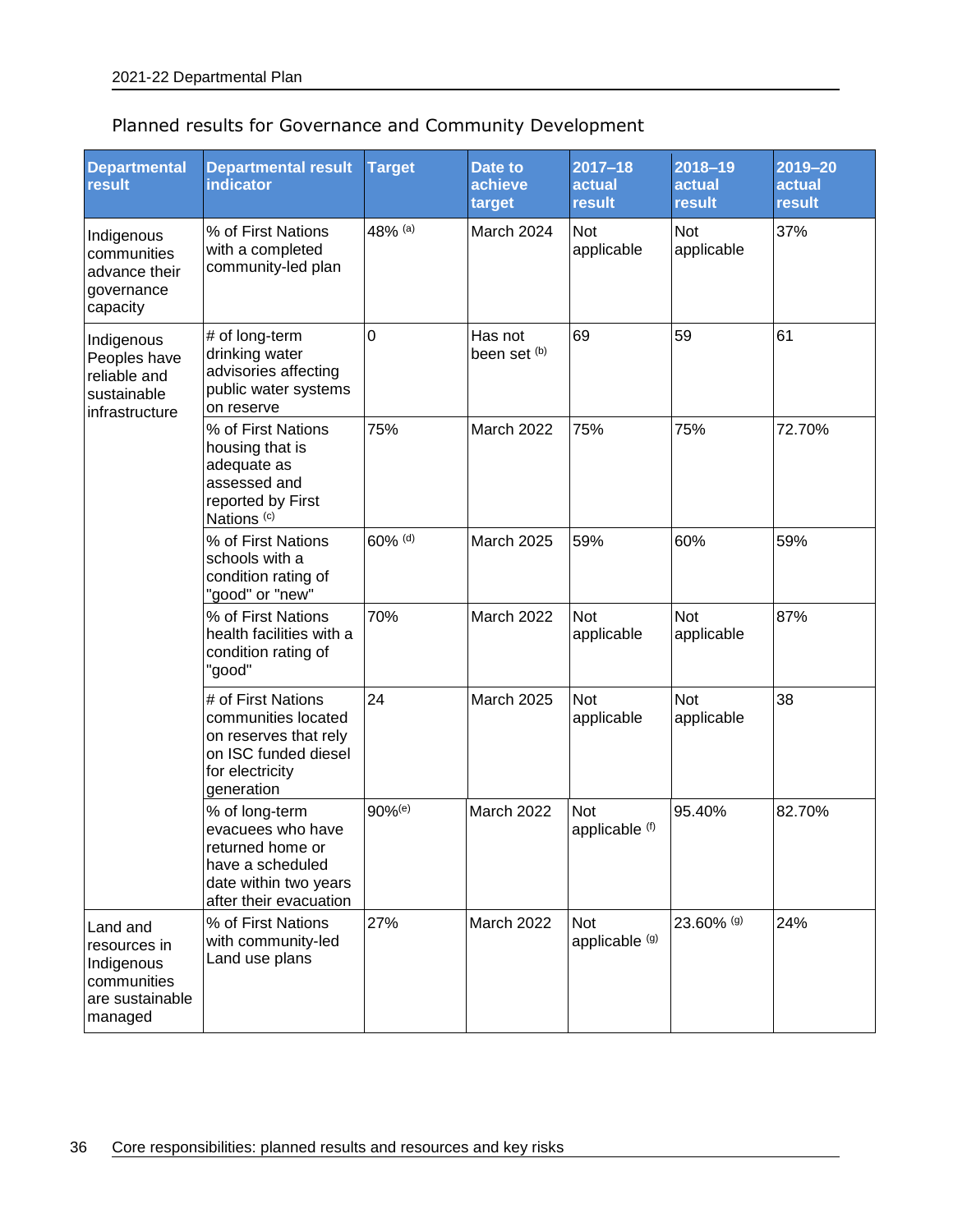| <b>Departmental</b><br>result                             | <b>Departmental result</b><br>indicator                                                                                  | <b>Target</b> | Date to<br>achieve<br>target | $2017 - 18$<br>actual<br>result | 2018-19<br>actual<br><b>result</b> | 2019-20<br>actual<br>result |
|-----------------------------------------------------------|--------------------------------------------------------------------------------------------------------------------------|---------------|------------------------------|---------------------------------|------------------------------------|-----------------------------|
|                                                           | % of First Nation<br>communities with<br>adequate solid waste<br>management<br>systems                                   | 37% (h)       | March 2022                   | Not<br>applicable (g)           | 12% (g)                            | 23%                         |
|                                                           | % of high risk<br>contaminated sites<br>on reserve where<br>clean-up or<br>containment is<br>occurring to reduce<br>risk | 41% (i)       | March 2022                   | Not<br>applicable (g)           | 23.60% (g)                         | 41%                         |
| Indigenous<br>communities<br>build economic<br>prosperity | % increase of<br>Indigenous<br>businesses created<br>and/or expanded (i)                                                 | 2%            | March 2022                   | $1,277$ (g)                     | $1,229$ (g)                        | 1,156                       |
|                                                           | % of First Nation<br>communities where<br>non-government<br>revenues represent<br>25% or more of total<br>revenues       | 18%           | March 2022                   | Not<br>applicable (g)           | $13\%$ (g)                         | Not<br>available (k)        |

a- The target for 2021-22 has been updated from 35% to 48% based on an analysis of data collected to date in 2020-21. This target was set in consideration of the reported impact COVID-19 has had on intended community-led planning activities. It was also set in consideration of the many regions that, in recognition of the strong planning capacity built through the community-led planning processes, many Indigenous communities have reallocated Community Planners/Navigators to aid in their pandemic response.

- b- The Government of Canada continues to work in partnership with communities and remains committed to ending all long-term drinking water advisories on public systems on reserve as soon as possible. Initiatives are underway to address all remaining long-term drinking water advisories on public systems on reserve. A new date to achieve the target has not been set. ISC continues to actively work with First Nations to address drinking water issues, including by assessing timelines, estimating appropriate target dates, and advancing projects in a way that respects public health measures.
- c- This indicator measures outcomes of housing assessments reported as adequate on an annual basis. The annual result is based on finalized data from the previous fiscal year. The result for 2020-21 will be reported by First Nations communities in early 2021 through the Community Infrastructure and Housing Annual Report.
- d- The target has been revised from 65% to 60% to reflect a new methodology. Previously, all schools were captured including schools not supported by the Education Infrastructure Program. The methodology has been revised to only capture ISC-supported schools. The new target also takes into account the sunsetting of the Education Infrastructure Program in 2021, and consideration of the COVID-19 impacts where construction sites have either closed or slowed down, delaying a number of projects and increasing their overall delivery costs.
- e- The target has been revised from 100% to 90%. The percentage reflects a combination of variables that impact the repatriation date, such as timeframes for house repairs/replacement events or COVID-19 delays. In cases without a repatriation date, the majority of evacuees will be repatriated within two years. Of note, First Nations experienced over 8 times less long-term evacuees in 2019-20 than the last five-year average. Throughout 2019-20, there were a total of 70 long term evacuees with no scheduled return home date, including previous long-term and new evacuees from 2019- 20.
- f- This was a new indicator introduced in 2019-20, however data was available to provide a result for the 2018-19 fiscal year.
- g- This indicator was transferred to ISC in 2019 as per Order in Council P.C. 2019-1109. Previous results were reported by CIRNAC.
- h- The target was revised from 35% to 37% based on anticipated program funding for 2021-22.
- i- The target was revised from 29% to 41% based on anticipated program funding from 2020 to 2025.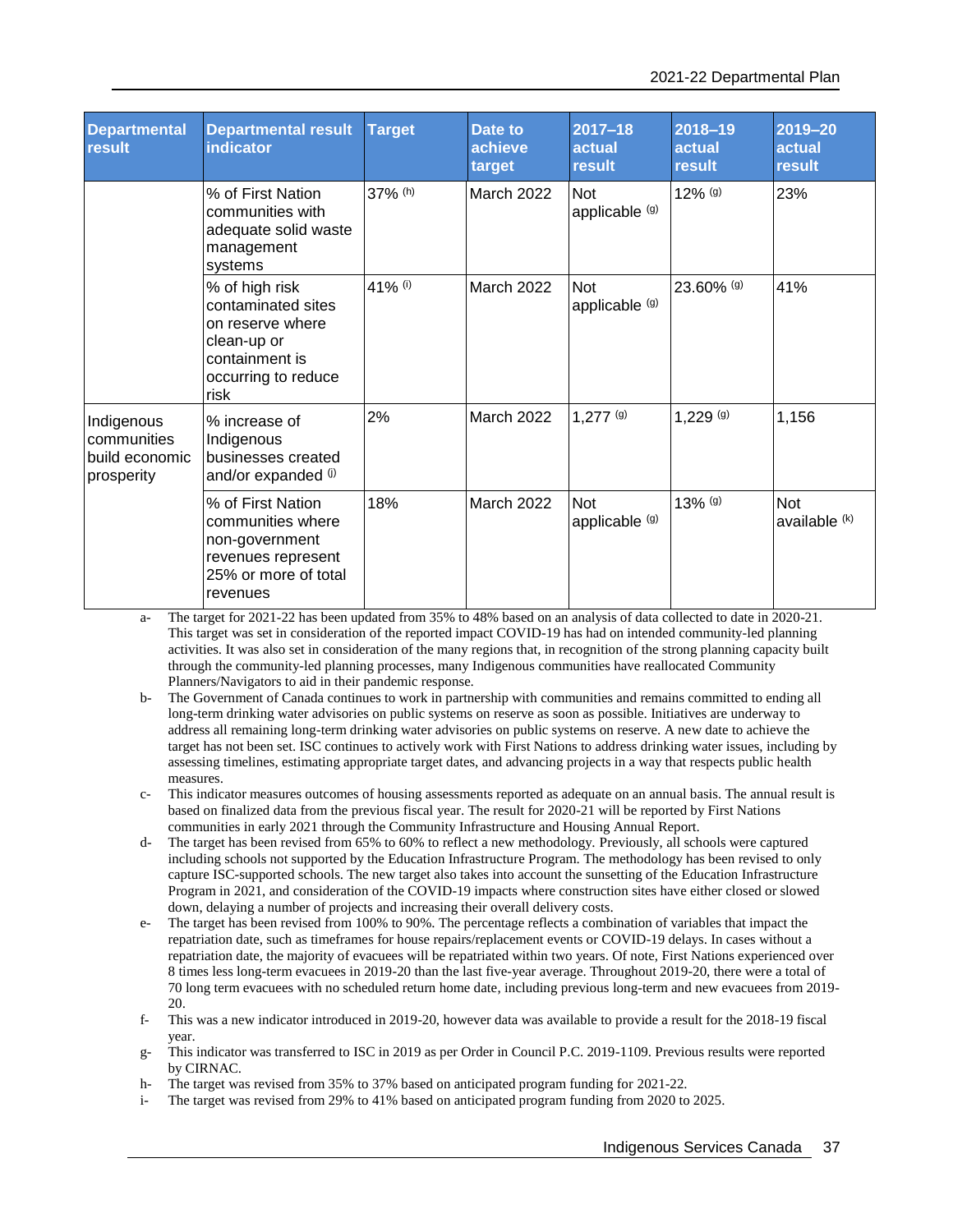- j- This indicator was reframed in 2021-22 to measure the percentage increase of businesses created and/or expanded. It previously measured the number of business created and/or expanded. Providing support for Indigenous business development is demand driven and fluctuates from year to year. Although the overall growth in Indigenous business development over multiple years is positive, there may be decreases in any given year. This year will be significantly impacted by the pandemic-related restrictions.
- k- Results are based on previous year data. Results for 2019-20 will be available March 2021.

## Planned budgetary financial resources for Governance and Community Development

| 2021-22 budgetary<br>spending (as indicated<br>in Main Estimates) | $ 2021 - 22 $<br>planned spending | $ 2022 - 23 $<br>planned spending | $ 2023 - 24 $<br>planned spending |
|-------------------------------------------------------------------|-----------------------------------|-----------------------------------|-----------------------------------|
| 3,069,685,325                                                     | 3,069,685,325                     | 2,047,057,448                     | 2,055,966,428                     |

#### Planned human resources for Governance and Community Development

| $2021 - 22$                   | $2022 - 23$                   | $ 2023 - 24 $                 |
|-------------------------------|-------------------------------|-------------------------------|
| planned full-time equivalents | planned full-time equivalents | planned full-time equivalents |
| 1,410                         | 1.273                         | 1.252                         |

Financial, human resources and performance information for the Indigenous Services Canada's program inventory is available in the GC [InfoBase.](https://www.tbs-sct.gc.ca/ems-sgd/edb-bdd/index-eng.html)<sup>iii</sup>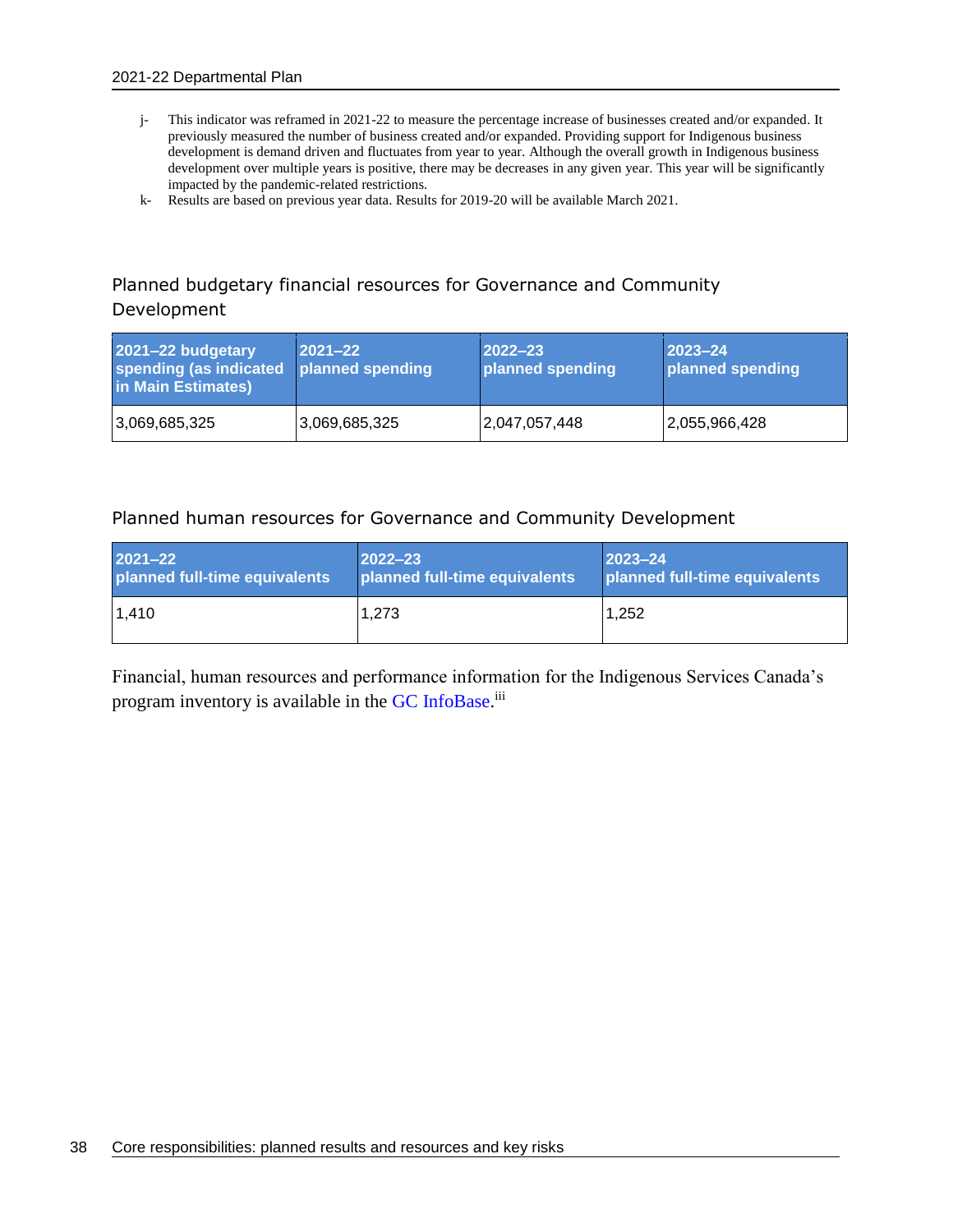# Indigenous Self-Determined Services **Description**

These services are designed and delivered by Indigenous Peoples for Indigenous Peoples. They include services for which the control, authority and/or jurisdiction has been formally transferred to Indigenous communities or organizations, as supported through departmental funding.

### **Planning highlights**

To achieve progress in this area, ISC will focus on two departmental results.

### **1. Indigenous Peoples control the design, delivery and management of services**

ISC's ultimate goal is to transfer the control of high-quality services to Indigenous Peoples so that the department itself is no longer needed. That goal is firmly entrenched in the department's enabling legislation, the *Department of Indigenous Services Act*, and is woven through its mandate and all of its programs, services and partnerships.

Enhancing Indigenous control over the design and delivery of services is critical to realizing a future with fully equal, nation-to-nation, Inuit-to-Crown, and government-to-government relationships where Indigenous communities are self-determining, empowered nations. With that goal in mind, ISC remains committed to supporting Indigenous communities by building a new fiscal relationship with First Nations that is forward-looking, long-term, reliable, flexible and predictable. ISC will continue to implement the 10-year grant, which has been co-developed with First Nations partners like the AFN and the First Nations Financial Management Board (FMB), in order to provide greater long-term financial flexibility and predictability. The department expects to provide 115 grants to eligible First Nations by March 2022, and will continue to work with the FMB to ensure that First Nations remain eligible for the grant, as well as to include Indigenous Peoples in the research, co-development and implementation processes.

The department will also continue to collaborate with Indigenous partners to further co-develop the transfer payment policy and governance program reforms. ISC plans to coordinate a departmental response to the interim recommendations of the AFN-ISC Joint Advisory Committee on Fiscal Relations to further advance the new fiscal relationship. ISC is also working to co-develop a mutual accountability framework with First Nations that replaces the Default Prevention and Management Policy with a new, proactive approach that supports capacity development. Additionally, the department will continue to work with Indigenous leaders to finalize and develop baseline indicators for a National Outcome-Based Framework to comprehensively measure and track the closure of socio-economic gaps.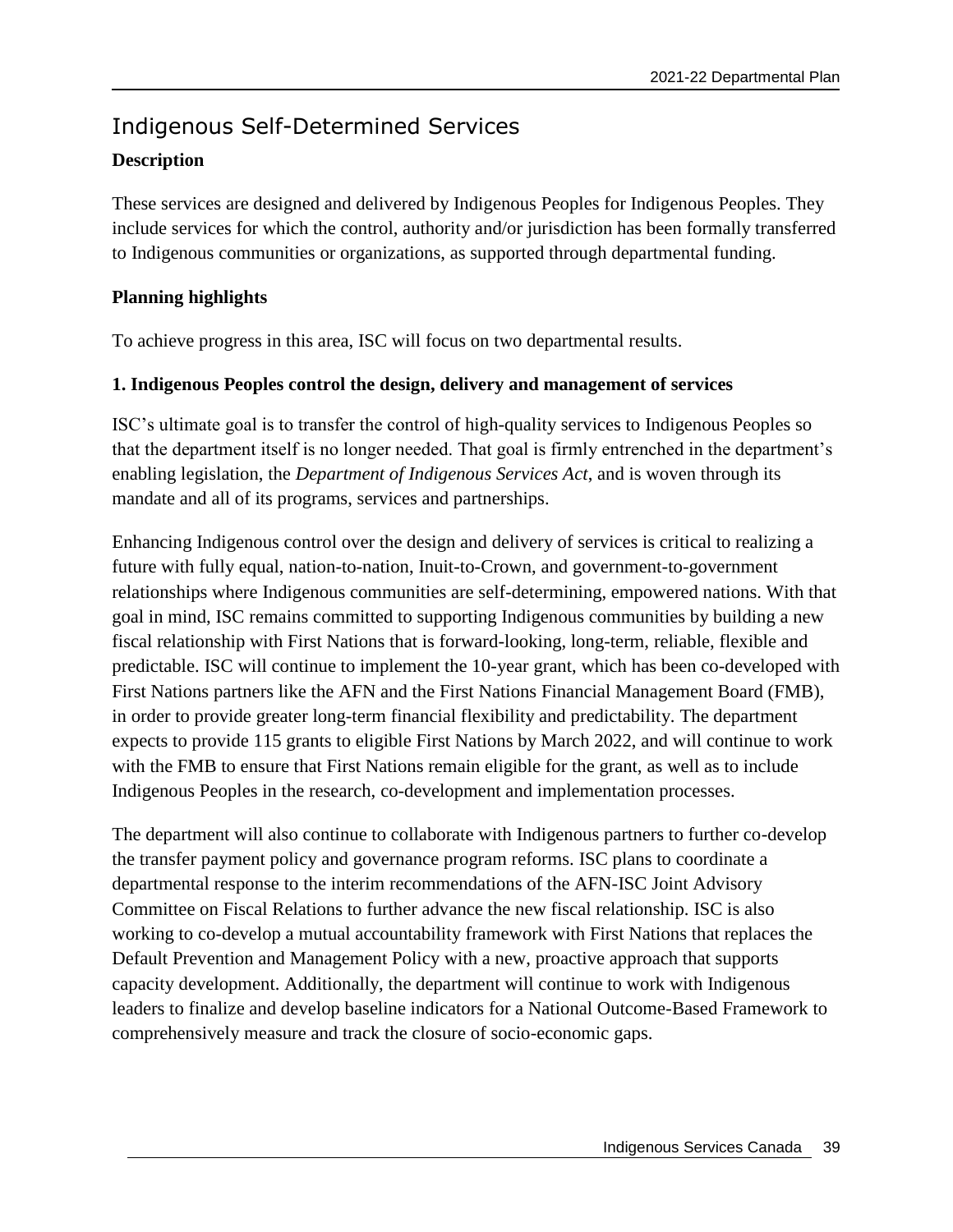### **2. Indigenous self-determined services are improving outcomes for communities**

In 2021-22, self-determined services will continue to provide greater flexibility for Indigenous Peoples to address specific local needs in their communities. By extension, addressing specific local needs will close socio-economic gaps, improve the quality of life in Indigenous communities, and encourage the realization of self-governing nations.

Data governance is an important part of measuring and tracking outcomes of specific programs and initiatives in Indigenous communities. As part of the broad data governance context, ISC will continue to work closely with Indigenous partners and institutions to help them build the data governance and data management capacity they will need to measure and build their path towards complete self-determination. ISC will provide support toward four key data initiatives, including co-development of a mutual accountability framework, the National Outcome-Based Framework, as well as co-development of baseline indicators to measure and track the closure of socio-economic gaps.

Further, the department will continue to collaborate with stakeholders and Indigenous partners on data innovation and data partnership activities in order to take a comprehensive approach to measuring the closure of socio-economic gaps. This work will include setting up distinctionbased group tables on data to work collaboratively on the measurement of gaps. In addition, the department will work closely with Indigenous partners to address data gaps in longstanding departmental outcome measures such as the Community Well-Being Index, while exploring opportunities to ensure that the specific local data needs of different communities are recognized.

In 2021-22, ISC will continue to support the co-development of the First Nations Housing Strategy and related approaches to ensure its successful implementation. The department will continue to advance the transfer of housing and infrastructure programs and services to Indigenous institutions in a way that delivers improved, distinctions-based outcomes from the ground up.

In addition, ISC will continue to advance key health transformation efforts in Quebec, Ontario, Saskatchewan, Nova Scotia and northern Manitoba that are expected to increase and improve regional capacity for health governance. The department will continue to work with partners in other parts of the country to identify regional and sub-regional opportunities for increasing Indigenous control over health services. In British Columbia, ISC will continue to support British Columbia's First Nation Health Authority to deliver self-determined health services to nearly all First Nations communities in the province.

With regard to long-term continuum of care engagement, the 2018 Report of the Standing Committee on Indigenous and Northern Affairs outlined many gaps in the continuum of care in First Nations communities. Following that report, Budget 2019 announced \$8.5 million to co-develop a new and more holistic long-term care strategy with First Nations and Inuit partners.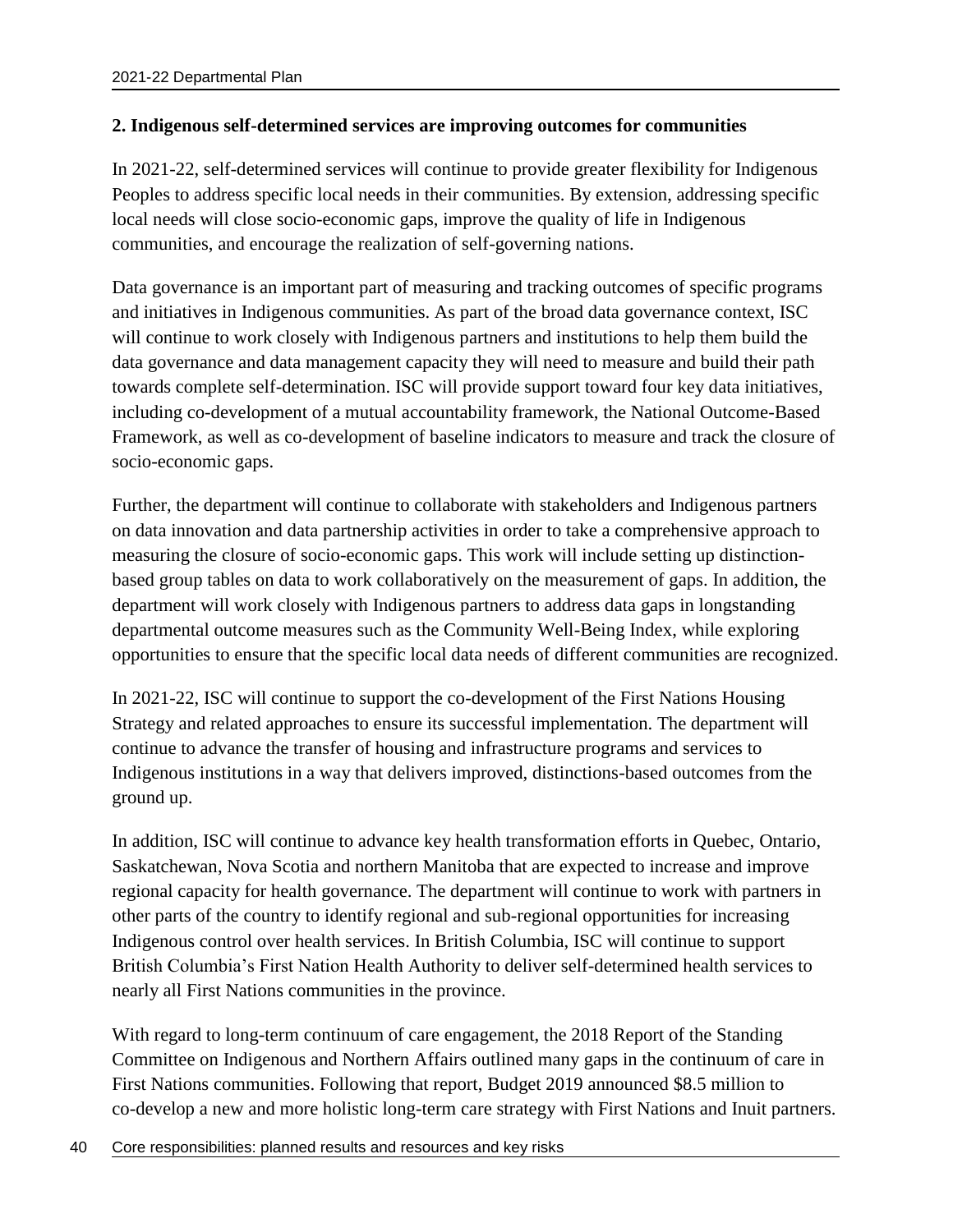In 2021-22, ISC will help the AFN and ITK to implement an Indigenous-led engagement process to address and resolve gaps in long-term care services. The engagement process will be designed to ensure that Indigenous leaders control the management of high quality long-term care services in circumstances tailored to their unique communities' needs.

ISC will also continue to co-develop and implement regional education agreements and other Indigenous-led education models that respond to the education goals and priorities set by First Nations, advancing Indigenous control over self-determined education services. These agreements identify Indigenous-controlled education strategies and allow the Government of Canada to support Indigenous schools and communities in the way that Indigenous leaders see fit, while ensuring that Indigenous students receive a high-quality, linguistically- and culturallyappropriate education. The department will continue to work through established Permanent Bilateral Mechanisms with First Nations, Inuit and Métis Nations to identify joint education priorities, as well as co-develop policies, programs and services options and monitor their progress.

#### **Gender-based analysis plus**

ISC will continue to rely on practices rooted in the co-developed principles of mutual accountability, including the co-development of a National Outcome-Based Framework, which should allow for gender-disaggregated analysis at the national level. ISC will co-develop approaches to address gender considerations in reporting with linkages to the United Nations SDGs, including by identifying and taking steps to address data gaps. For example, ISC is reviewing the Institute of Fiscal Studies and Democracy's (IFSD) Phase 2 report, "Funding First Nations child and family services (FNCFS): A performance budget approach to well-being", and its proposed 75 "Measuring to Thrive" indicators for First Nations children on reserve.

#### **Results-Based Innovation**

ISC will continue to achieve results-based innovation by working with Indigenous partners on new and progressive approaches, including gamification, user-centred design, co-development and open policy making to improve services and support Indigenous Peoples to independently determine and deliver high-quality services. The department will use its Results-Based Innovation Network, which includes members across all sectors at ISC and external partners with expertise in Indigenous innovation, as a key driver in results-based innovation and integrate innovation through its programs. This network promotes results-based innovation by:

- providing a space for employees and partners to identify and prioritize innovation opportunities;
- encouraging discussions of best practices;
- providing sectors with mentorship and partner-engagement resources; and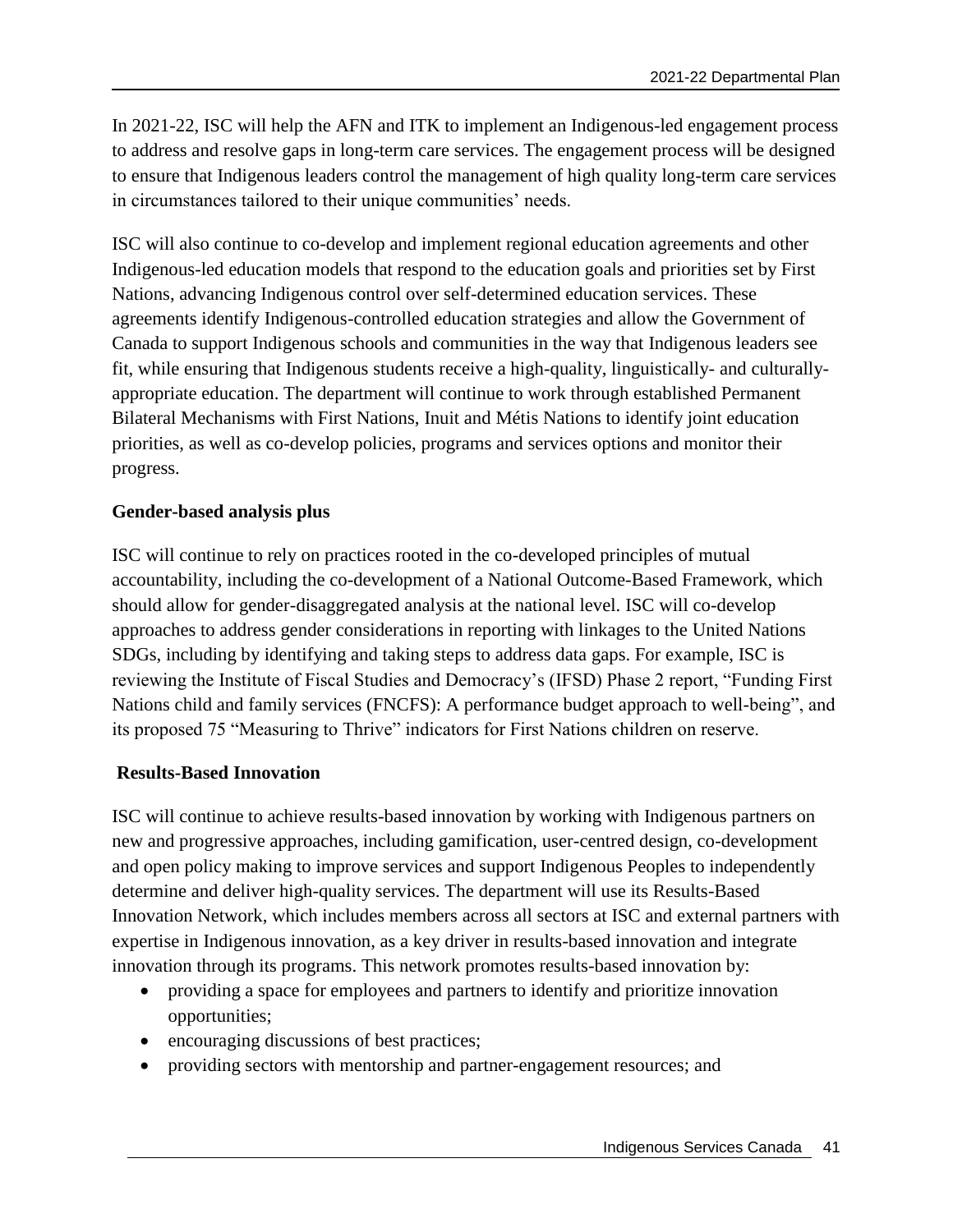educating members on what results-based innovation means in the Indigenous services context.

### **Key risks**

While the department is committed to advancing self-determined services for Indigenous Peoples, the lack of appropriate capacity and infrastructure is a crucial concern that many Indigenous communities share.

Further, a significant risk is that the vision to move toward self-determination may not be supported by non-Indigenous Canadians. There is a risk that the impetus and efforts for selfdetermination may be too closely dependent on the current political climate.

In addition, the inability to quantify and measure progress toward self-determination due to the gaps in shared results and data may lead to program resources being allocated to larger or more organized communities capable of demonstrating more success, instead of smaller communities where the impact could be greater.

The department will take all possible measures to monitor, assess, prevent, mitigate and respond to these risks as needed throughout 2021-22.

| <b>Departmental</b><br>result                                                                 | <b>Departmental result</b><br><b>indicator</b>                                                                                                     | <b>Target</b>                                  | <b>Date to</b><br>achieve<br>target          | $2017 - 18$<br>actual<br>result | 2018-19<br>actual<br>result  | 2019-20<br>actual<br>result  |
|-----------------------------------------------------------------------------------------------|----------------------------------------------------------------------------------------------------------------------------------------------------|------------------------------------------------|----------------------------------------------|---------------------------------|------------------------------|------------------------------|
| Indigenous<br>Peoples<br>control the<br>design,<br>delivery and                               | # of eligible First<br>Nations communities<br>that have opted in to a<br>grant to support the<br>new fiscal relationship                           | 115 $(a)$                                      | March 2022                                   | <b>Not</b><br>applicable (b)    | <b>Not</b><br>applicable (b) | 85                           |
| management<br>of services                                                                     | # of First Nations<br>communities that have<br>opted in to a self-<br>determined service<br>agreement                                              | To be<br>established<br>by March<br>$2021$ (c) | To be<br>established<br>by March<br>2021 (c) | <b>Not</b><br>applicable (b)    | <b>Not</b><br>applicable (b) | 240                          |
| Indigenous<br>self-<br>determined<br>services are<br>improving<br>outcomes for<br>communities | <b>Average Community</b><br>Well-Being index<br>score for First Nations<br>communities in a New<br><b>Fiscal Relationship</b><br>funding agreement | To be<br>established<br>with partners<br>(c)   | To be<br>established<br>with partners<br>(d) | <b>Not</b><br>applicable (b)    | <b>Not</b><br>applicable (b) | <b>Not</b><br>applicable (b) |

### Planned results for Indigenous Self-Determined Services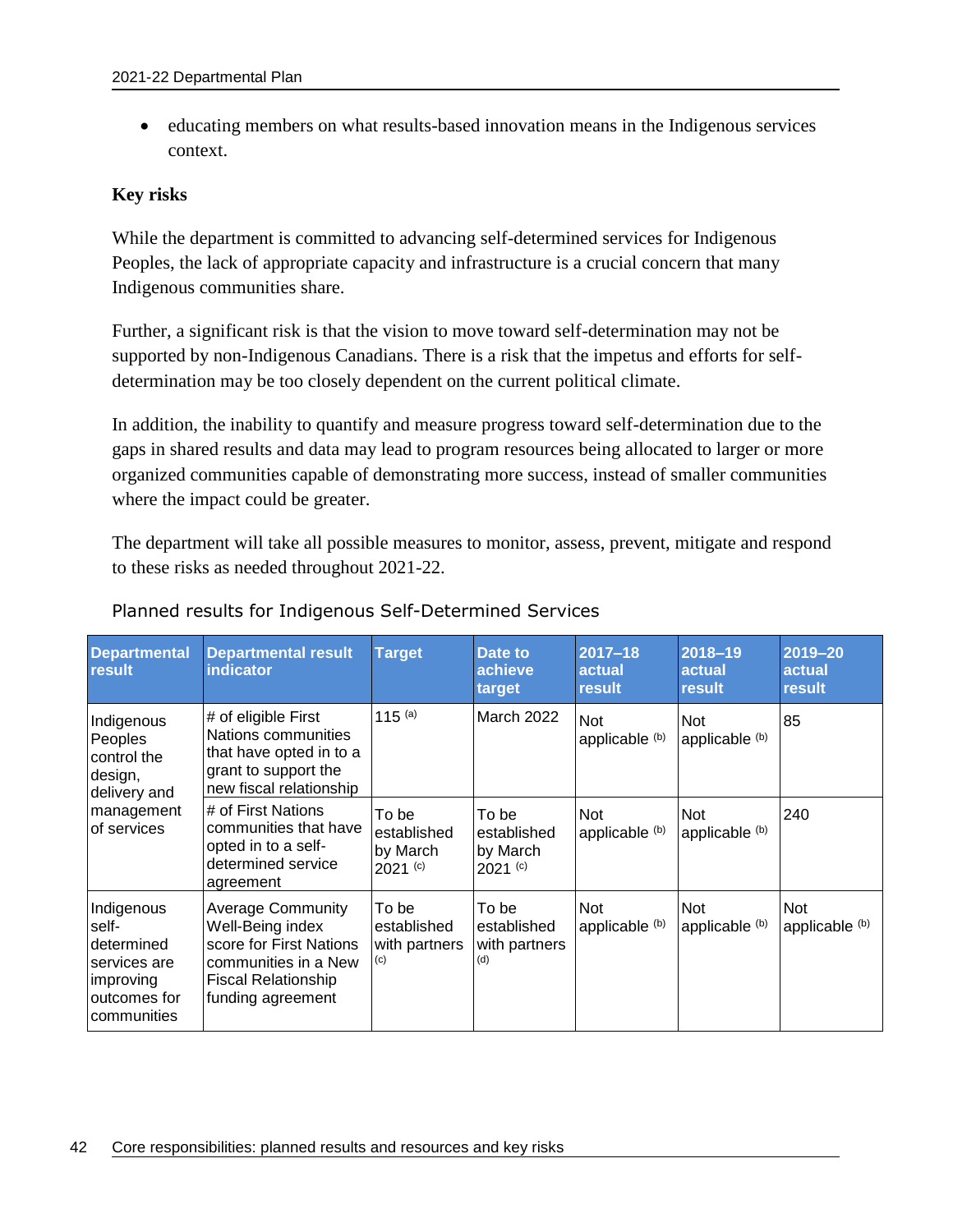| <b>Departmental</b><br>result | <b>Departmental result</b><br>indicator                                                                                                    | <b>Target</b>                                                 | Date to<br>achieve<br>target                                    | $2017 - 18$<br>actual<br>result | 2018-19<br>actual<br>result  | 2019-20<br>actual<br>result |
|-------------------------------|--------------------------------------------------------------------------------------------------------------------------------------------|---------------------------------------------------------------|-----------------------------------------------------------------|---------------------------------|------------------------------|-----------------------------|
|                               | <b>Average Community</b><br>Well-Being (education<br>score) for First<br>Nations communities<br>in a self-determined<br>services agreement | To be<br>established<br>with partners<br>by March<br>2022 (c) | To be<br>established<br>with partners<br>by March<br>$2023$ (c) | Not<br>applicable (e)           | <b>Not</b><br>applicable (e) | Not<br>applicable (e)       |
|                               | % of British Columbia<br><b>First Nations adults</b><br>reporting that their<br>health is excellent or<br>very good                        | 50%                                                           | March 2028                                                      | 33% (f)                         | 33% (f)                      | 33% (f)                     |
|                               | % of First Nations<br>communities with<br>access to mental<br>wellness team<br>services                                                    | <b>Not</b><br>applicable (g)                                  | <b>Not</b><br>applicable (g)                                    | <b>Not</b><br>applicable        | <b>Not</b><br>applicable     | <b>Not</b><br>applicable    |
|                               | % of residents living<br>on reserve who are<br>supported through<br>Income Assistance                                                      | <b>Not</b><br>applicable (g)                                  | <b>Not</b><br>applicable (g)                                    | Not<br>applicable               | <b>Not</b><br>applicable     | Not<br>applicable           |
|                               | % of First Nations on<br>reserve students who<br>graduate from<br>secondary school                                                         | <b>Not</b><br>applicable (g)                                  | <b>Not</b><br>applicable (g)                                    | <b>Not</b><br>applicable        | <b>Not</b><br>applicable     | <b>Not</b><br>applicable    |
|                               | % of First Nation<br>housing that is<br>adequate as assessed<br>and reported by First<br><b>Nations</b>                                    | <b>Not</b><br>applicable (g)                                  | <b>Not</b><br>applicable (g)                                    | <b>Not</b><br>applicable        | <b>Not</b><br>applicable     | <b>Not</b><br>applicable    |

a- This target includes the 110 First Nations who have signed grant agreements as of December 1, 2020, and is based on preliminary analysis of an anticipated 5 new grant agreements being signed by eligible First Nations effective April 1, 2021.

b- This was a new indicator introduced in 2019-20.

c- Target to be established with partners when sufficient data becomes available. In the meantime, ISC will aim to achieve an increase.

d- The establishment of targets is not relevant within the context of self-determined services whereby First Nations have the flexibility to design and deliver services based on their own plans and priorities.

e- This was a new indicator introduced in 2020-21.

f- Data is based on survey results with a five-year cycle. Last available data for First Nations (on reserve) is from the 2015-16 Regional Health Survey.

g- These program level indicators were introduced in 2020-21 to report on annual results of First Nations communities that have opted in to a grant to support the new fiscal relationship. However, in the context of self-determined services such as the grant, whereby First Nations have the flexibility to design and delivery services based on their own plans and priorities, the establishment of targets at the program level for grant recipients would not be meaningful or relevant. The department will continue to work with First Nation partners to develop meaningful indicators for both parties that better reflect self-determined services moving forward. The results for these indicators will be reported in the 2020–21 ISC Departmental Results Report.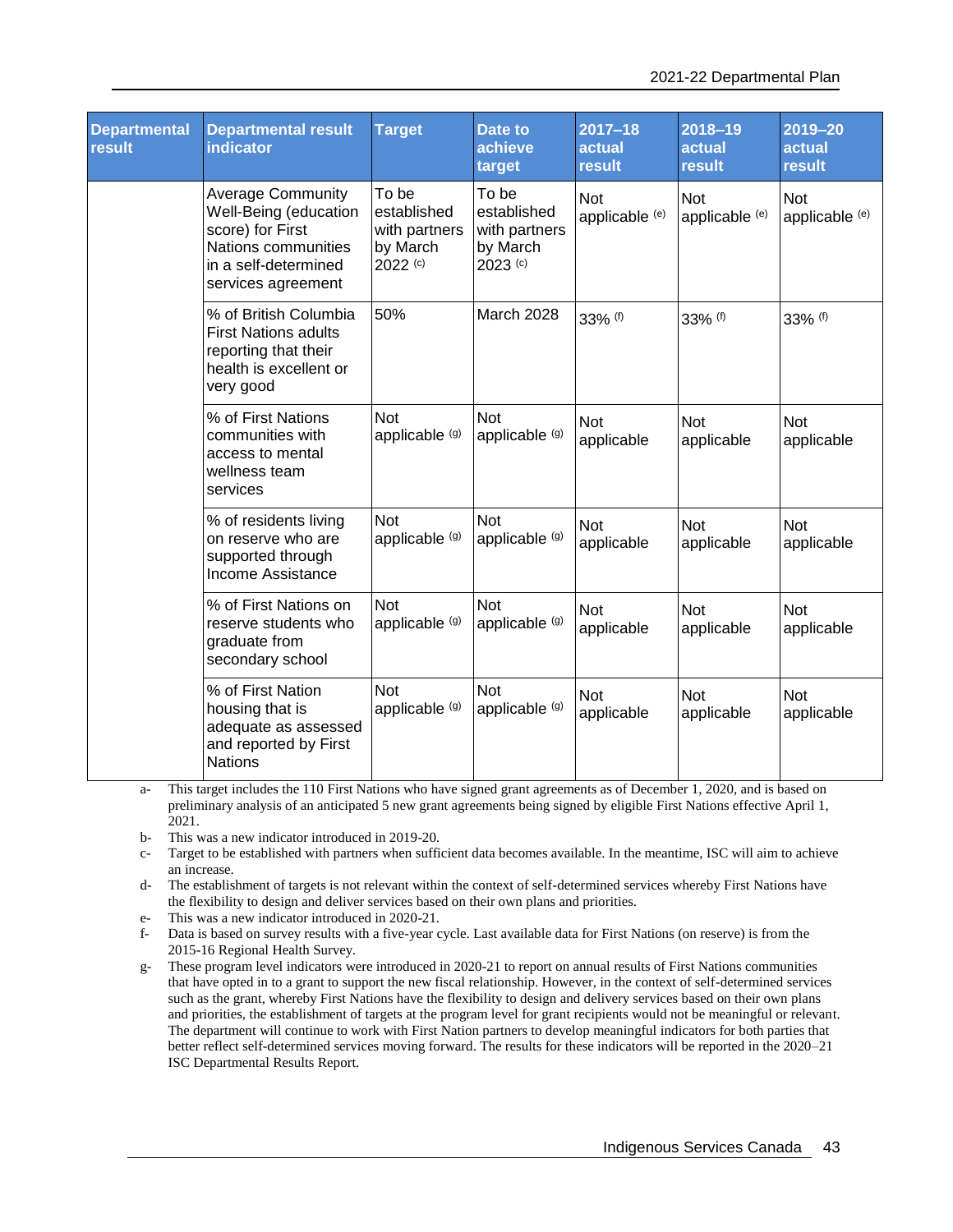| 2021-22 budgetary<br>spending (as indicated planned spending<br>in Main Estimates) | $ 2021 - 22 $ | $2022 - 23$<br>planned spending | $2023 - 24$<br>planned spending |
|------------------------------------------------------------------------------------|---------------|---------------------------------|---------------------------------|
| 2,422,137,941                                                                      | 2,422,137,941 | 2,464,294,624                   | 1,871,224,919                   |

### Planned budgetary financial resources for Indigenous Self-Determined Services

### Planned human resources for Indigenous Self-Determined Services

| $2021 - 22$<br>planned full-time equivalents                                                                                                   | $2022 - 23$<br>planned full-time equivalents | $ 2023 - 24 $<br>planned full-time equivalents |  |  |  |
|------------------------------------------------------------------------------------------------------------------------------------------------|----------------------------------------------|------------------------------------------------|--|--|--|
|                                                                                                                                                |                                              |                                                |  |  |  |
| The variance in FTEs for 2022-23 and 2023-24 is mainly due to the sunset of funding for the New Fiscal<br>Relationship secretariat in 2021-22. |                                              |                                                |  |  |  |

Financial, human resources and performance information for the Indigenous Services Canada's program inventory is available in the GC [InfoBase.](https://www.tbs-sct.gc.ca/ems-sgd/edb-bdd/index-eng.html)<sup>iv</sup>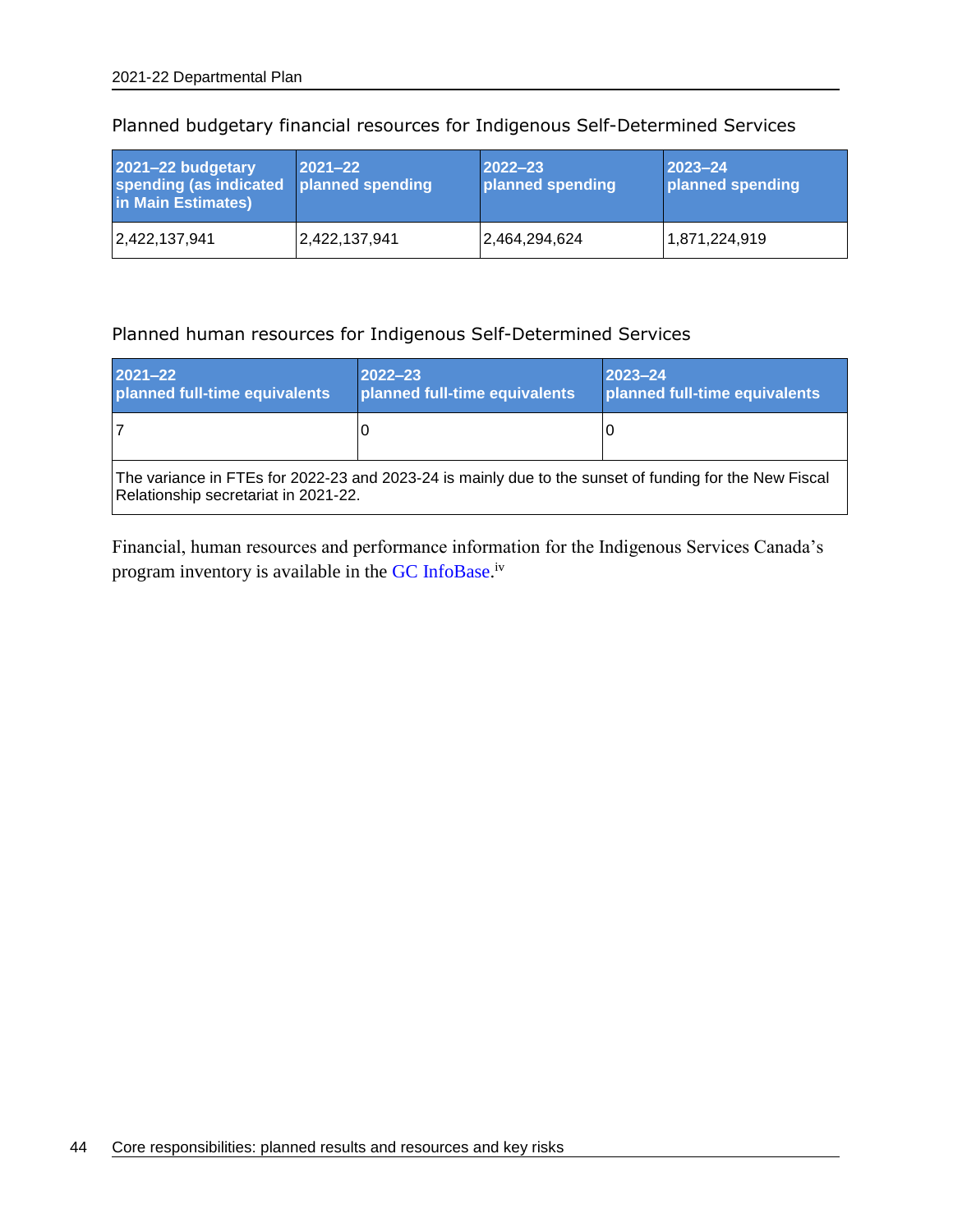# United Nations' 2030 Agenda for Sustainable Development and the UN Sustainable Development Goals

In September 2015, Canada joined 192 United Nations (UN) Member States and adopted the 2030 Agenda for Sustainable Development. The UN 2030 Agenda is a global framework of action that integrates social, economic, and environmental dimensions of sustainable development, as well as peace, governance, and justice elements. In addition to supporting Environment and Climate Change Canada with the development of the Federal Sustainable Development Strategy, ISC also collaborates with Employment and Social Development Canada and the Treasury Board of Canada Secretariat in the advancement of the UN 2030 Agenda for Sustainable Development.

ISC will continue to advance the UN Sustainable Development Goals (SDGs) across all of its core responsibilities, programs and services, working collaboratively with partners to improve access to high quality services for First Nations, Inuit and Métis. The department's vision of supporting and empowering Indigenous Peoples to independently deliver high quality services aligns closely with the social, economic and environmental pillars of sustainable development. Bearing in mind the overarching goal of "no one left behind" set out in the UN Agenda 2030, the department is committed in the Indigenous context to addressing the root causes of poverty and helping Indigenous Peoples improve socio-economic conditions in their communities.

In 2021-22, ISC will lead SDG 6 on clean water and sanitation. The work being done with the AFN advancing First Nation-led engagements and options on safe drinking water legislation and informing the co-development of the long-term water and wastewater strategy is in line with GBA+ principles. This will lead to reliable and sustainable infrastructure that supports the wellbeing of Indigenous Peoples by closing gaps between Indigenous and non-Indigenous communities in terms of equal access to quality water.

As of September 30, 2020, more than \$1.74 billion of targeted funds has been invested to support 657 water and wastewater projects in 581 First Nations communities, serving approximately 462,000 people. The 2020 Fall Economic Update announced over \$1.5 billion in additional investments, starting in 2021, to help accelerate the work being done to end all long-term drinking water advisories on public systems on reserves, to better support the operation and maintenance of systems, and to continue program investments in water and wastewater assets.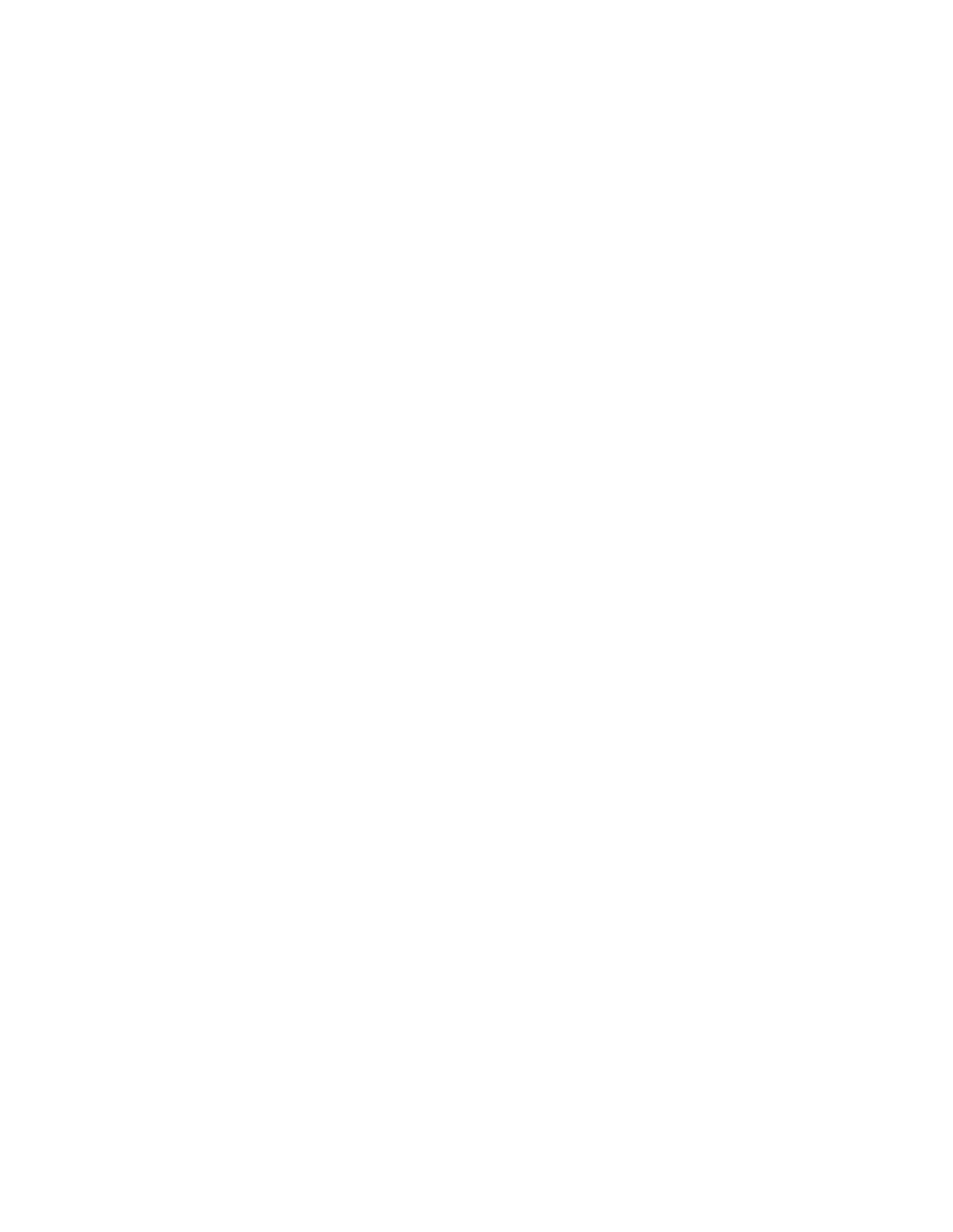# Internal Services: planned results

## **Description**

Internal Services are those groups of related activities and resources that the federal government considers to be services in support of Programs and/or required to meet corporate obligations of an organization. Internal Services refers to the activities and resources of the 10 distinct services that support Program delivery in the organization, regardless of the Internal Services delivery model in a department. These services are:

- Management and Oversight Services
- ▶ Communications Services
- ▶ Legal Services
- Human Resources Management Services
- Financial Management Services
- **Information Management Services**
- **Information Technology Services**
- ▶ Real Property Management Services
- Materiel Management Services
- Acquisition Management Services

## **Planning highlights:**

In 2021-22, ISC will continue to support its programs and planned activities by:

- continuing to promote and increase Indigenous recruitment, development and retention in employment at all levels. In particular, the department will focus on recruiting and retaining Indigenous students and developing Indigenous employees for leadership positions within the federal public service;
- continuing implementation of the Indigenous Cultural Competency Learning Policy (implemented in 2020-21), helping staff better perform their functions, and contribute to building a culturally safe environment for Indigenous Peoples;
- continuing to work collaboratively with partners to provide First Nations, Inuit and Métis communities with timely and relevant information they need to access high quality services. This will be accomplished through a variety of digital and traditional communication methods to support Indigenous communities in responding to the COVID-19 pandemic and local emergencies, address anti-Indigenous racism in health care, and communicate about Jordan's Principle, health and social services, and child and family services;
- maintaining and providing the INSTAT (Indigenous and Northern Statistics) service, which is the main point of contact within the department for authoritative demographic and socioeconomic information. This service will be used to promote greater accountability,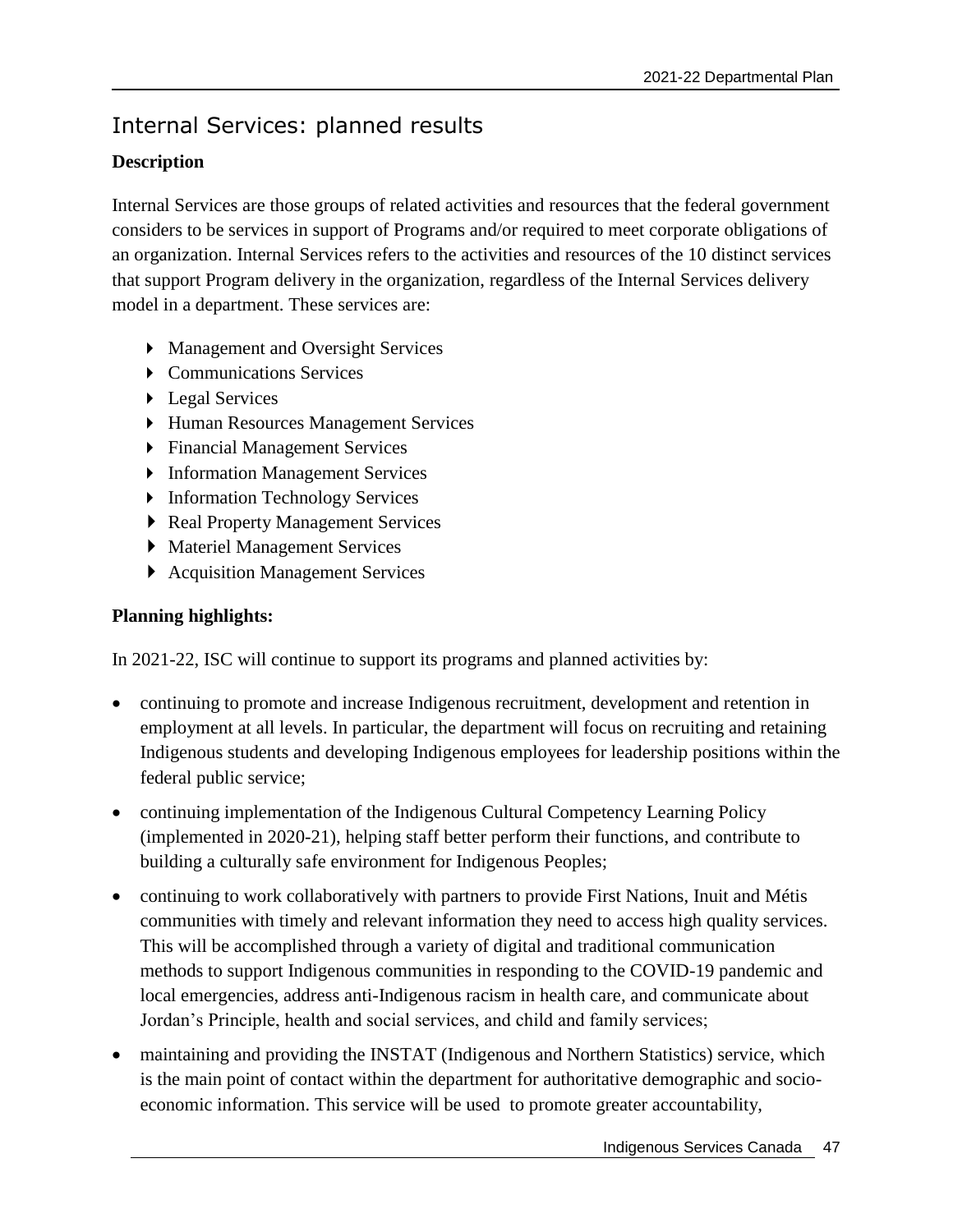transparency and oversight, strengthen ISC's Corporate Risk profile, ensure oversight of plans, decisions and results, and conduct internal audits and financial reviews to maximize the efficiency and effectiveness of human and financial resources;

- optimizing service delivery through an improved digital by design approach and the departmental data strategy; strengthening governance around security issues, emergency management issues and decision making; providing employees and stakeholders with the tools and technology they need to do their jobs effectively; and providing access services, particularly in the context of the COVID-19 pandemic;
- ensuring that real property is managed in a sustainable and financially responsible manner throughout its life cycle. Through strengthened procurement policies in support of the Procurement Strategy for Aboriginal Business, ISC will maximize the participation of and benefit to Indigenous Peoples, businesses and communities as part of reconciliation between Indigenous people and non-Indigenous Canadians. The department will continue to implement measures to meet the requirements of the Directive on Government Contracts, including real property leases in the Nunavut Settlement Area to provide reasonable support and assistance to Inuit firms in order to enable them to compete for government contracts;
- implementing a National Workplace Strategy in support of priorities for workplace modernization, integrating environmental initiatives, incorporating Indigenous culture, diversity and inclusion, and improving employee well-being and work experience;
- offering robust, timely, and meaningful evidence to help shape and support the re-design of the departments' policies and programs, and to inform and influence improved service delivery and the transfer of services to Indigenous partners; and
- continuing to strengthen its approach to results-based management. The results and indicators found in this report are unchanged from the previous year in anticipation of more substantive changes in 2022-23, which will consider contextual factors such as new mandate letter commitments, ISC enabling legislation, ISC strategic plan, UNDRIP and co-development with Indigenous partners. A strengthened results-based management approach will include the integration of results, resources and risks into business planning for informed decisionmaking and reporting. This will ensure that Parliamentarians and Canadians receive transparent, clear and useful information on the results achieved and the resources used to do so.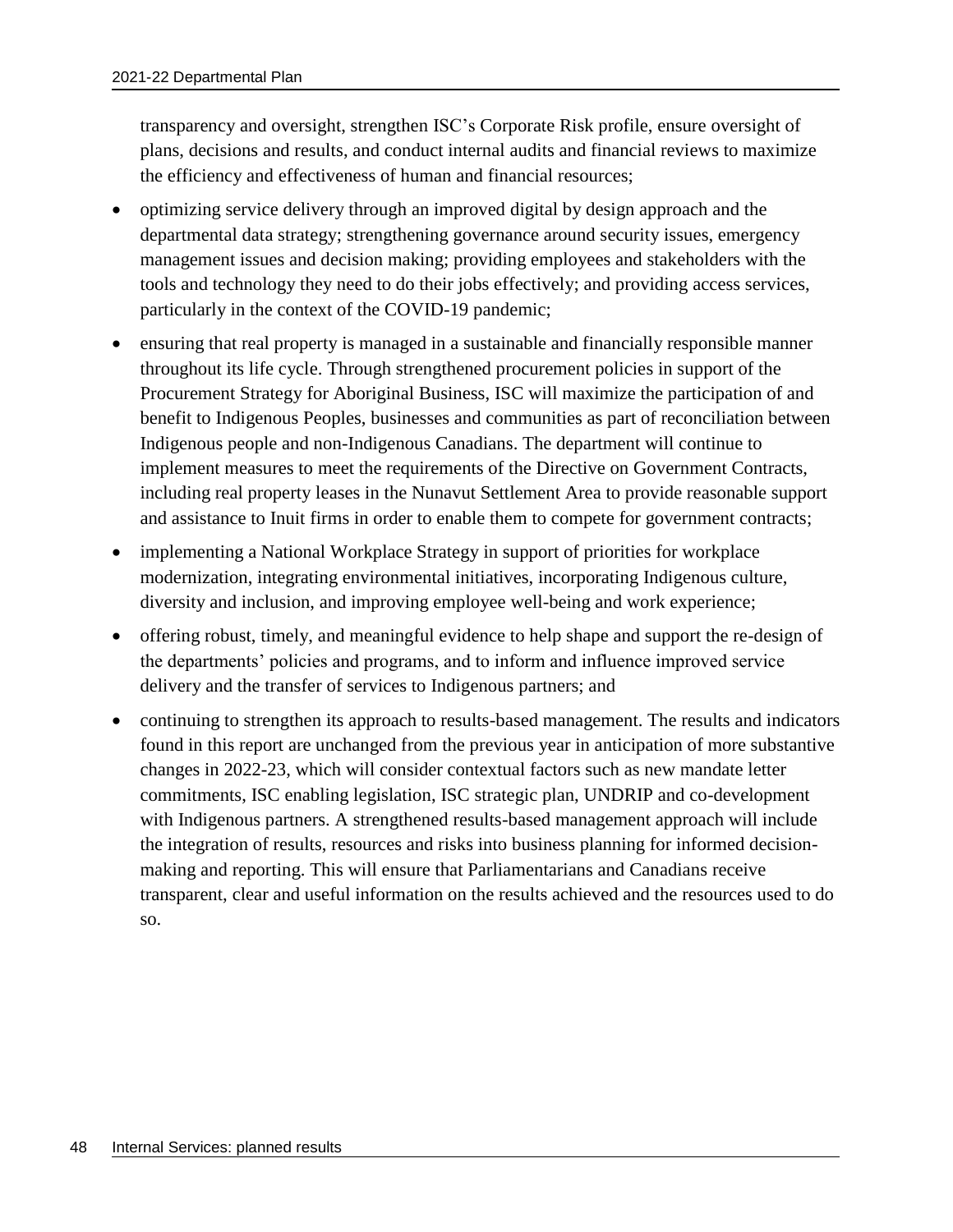## Planned budgetary financial resources for Internal Services

| 2021-22 budgetary<br>spending (as indicated<br>in Main Estimates) | $ 2021 - 22 $<br>planned spending | $ 2022 - 23 $<br>planned spending | $ 2023 - 24 $<br>planned spending |
|-------------------------------------------------------------------|-----------------------------------|-----------------------------------|-----------------------------------|
| 169,788,003                                                       | 169,788,003                       | 158,528,769                       | 152,222,407                       |

## Planned human resources for Internal Services

| <b>2021-22</b>                | $ 2022 - 23 $                 | $ 2023 - 24 $                 |
|-------------------------------|-------------------------------|-------------------------------|
| planned full-time equivalents | planned full-time equivalents | planned full-time equivalents |
| 1.400                         | 1,315                         | 1.307                         |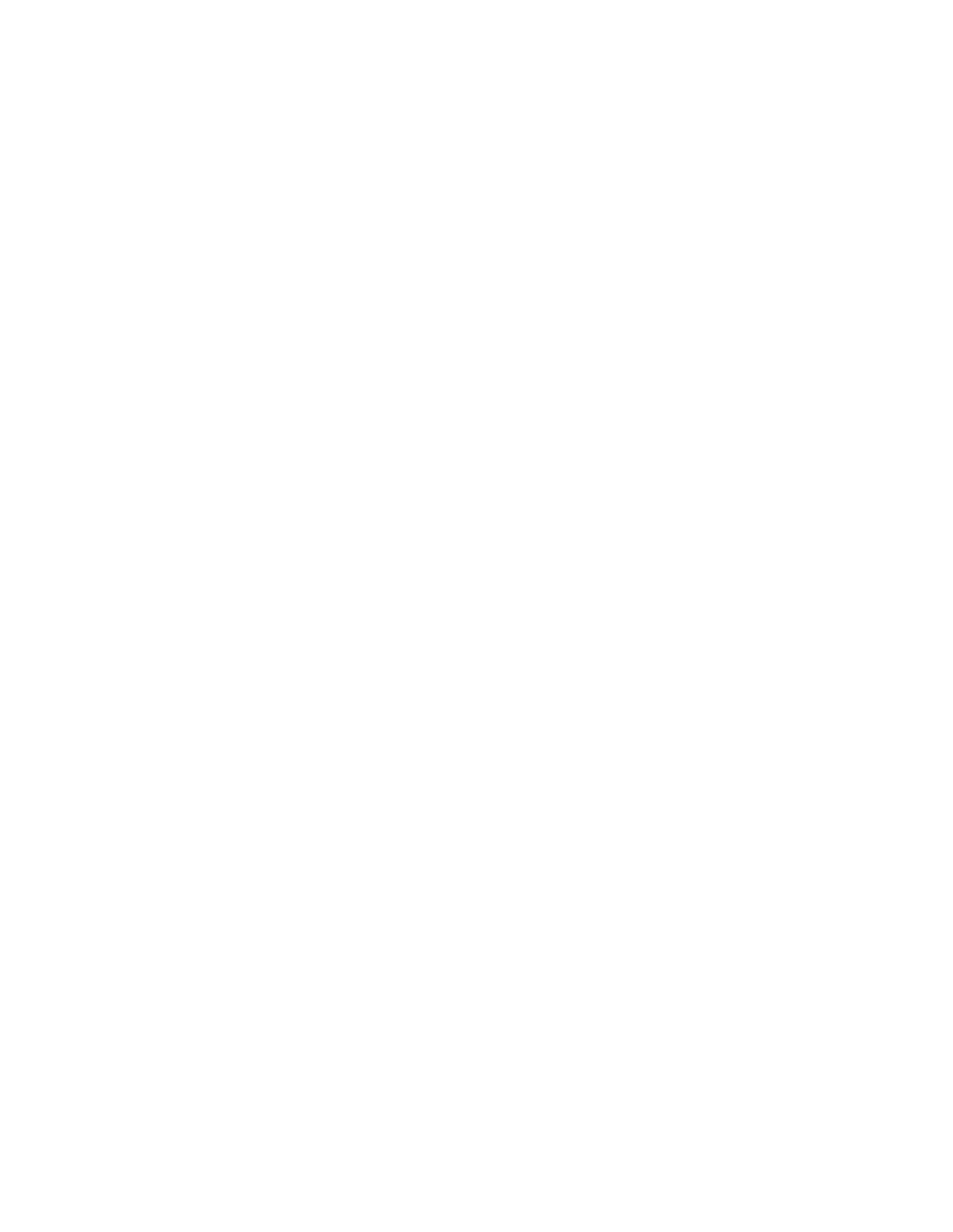# Spending and human resources

This section provides an overview of the department's planned spending and human resources for the next three consecutive fiscal years and compares planned spending for the upcoming year with the current and previous years' actual spending.

## Planned spending

### Departmental spending 2018–19 to 2023–24

The following graph presents planned (voted and statutory) spending over time.



Due to rounding, figures may not add to totals shown.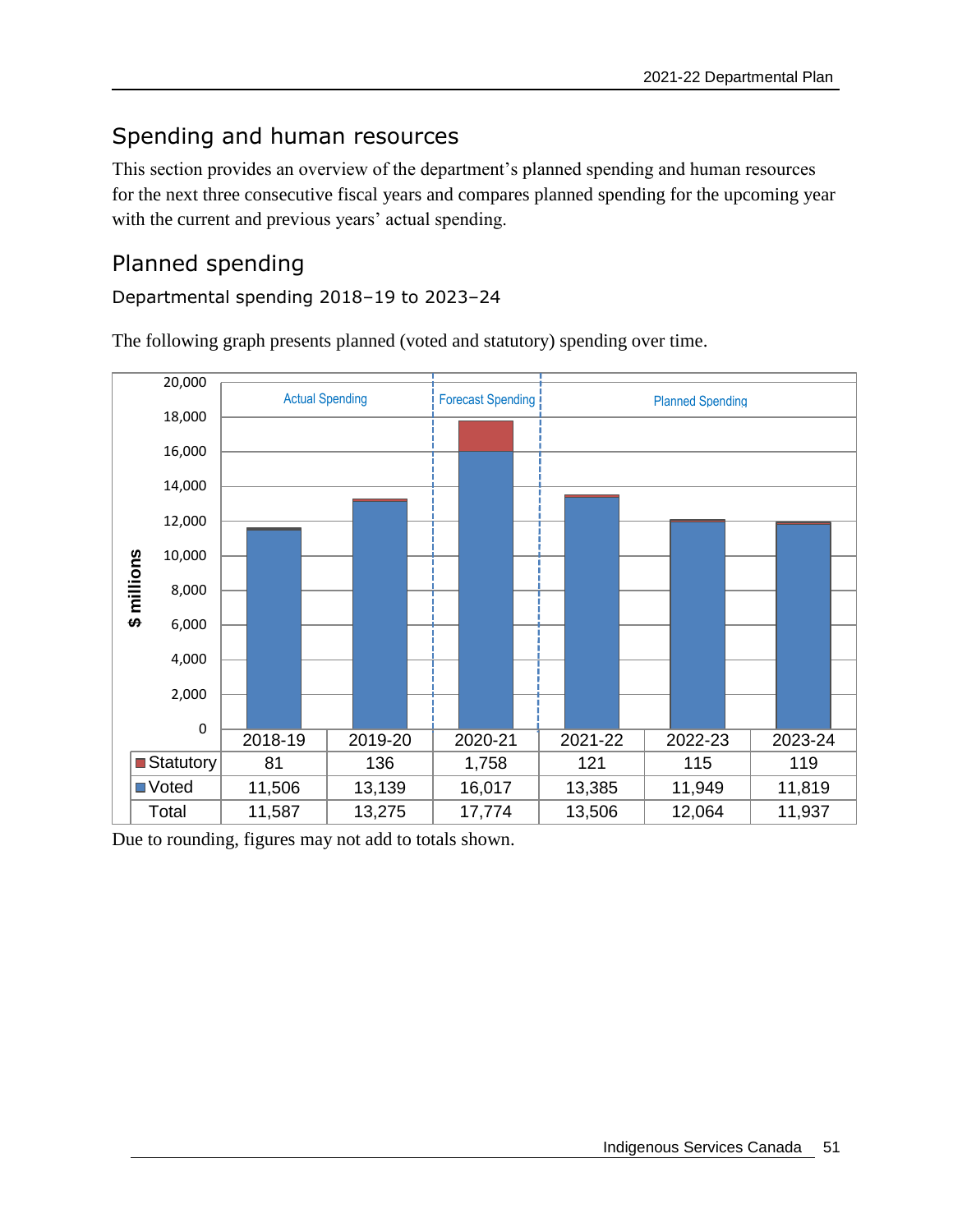Budgetary planning summary for core responsibilities and Internal Services (dollars)

The following table shows actual, forecast and planned spending for each of Indigenous Services Canada's core responsibilities and to Internal Services for the years relevant to the current planning year.

| <b>Core</b><br>responsibilities<br>and Internal<br><b>Services</b> | 2018-19<br>expenditures <sup>1</sup> | $2019 - 20$<br>expenditures     | $2020 - 21$<br>forecast<br>spending                                                 | $2021 - 22$<br>budgetary<br>spending (as<br>indicated in<br><b>Main Estimates)</b> | $2021 - 22$<br>planned<br>spending | $2022 - 23$<br>planned<br>spending | $2023 - 24$<br>planned<br>spending                                                                |
|--------------------------------------------------------------------|--------------------------------------|---------------------------------|-------------------------------------------------------------------------------------|------------------------------------------------------------------------------------|------------------------------------|------------------------------------|---------------------------------------------------------------------------------------------------|
| Services and<br>Benefits to<br>Individuals                         | 1,678,872,561                        |                                 | 1,865,336,041 2,545,388,614 2,006,677,872 2,006,677,872 1,996,581,074 2,223,103,661 |                                                                                    |                                    |                                    |                                                                                                   |
| Health and<br>Social<br><b>Services</b>                            |                                      |                                 |                                                                                     |                                                                                    |                                    |                                    | 6,208,068,152 6,562,978,810 8,481,904,932 5,837,808,255 5,837,808,255 5,397,624,340 5,634,901,559 |
| Governance<br>and<br>Community<br>Development<br><b>Services</b>   |                                      |                                 |                                                                                     |                                                                                    |                                    |                                    | 3,062,438,396 3,328,800,660 4,892,273,961 3,069,685,325 3,069,685,325 2,047,057,448 2,055,966,428 |
| Indigenous<br>Self-<br>Determined<br>Services                      | 491,076,435                          |                                 |                                                                                     |                                                                                    |                                    |                                    | 1,297,567,333   1,631,192,619   2,422,137,941   2,422,137,941   2,464,294,624   1,871,224,919     |
| <b>Subtotal</b>                                                    | 11,440,455,544                       | 13,054,682,844                  | 17,550,760,126                                                                      | 13,336,309,393                                                                     | 13,336,309,393                     | 11,905,557,486                     | 11,785,196,567                                                                                    |
| Internal<br>Services                                               | 146,561,915                          | 219,866,093                     | 223,517,863                                                                         | 169,788,003                                                                        | 169,788,003                        | 158,528,769                        | 152,222,407                                                                                       |
| <b>Total</b>                                                       | 11,587,017,459                       | 13,274,548,937   17,774,277,989 |                                                                                     | 13,506,097,396                                                                     | 13,506,097,396                     |                                    | 12,064,086,255   11,937,418,974                                                                   |

1- The 2018-19 expenditures have been reinstated to reflect the 2019-20 Departmental Results Framework.

The 2019-20 expenditures were \$13,274.5 million, a net increase of approximately \$1,687.5 million over 2018-19. This is primarily due to:

- an increase in funding related to the transfer from CIRNAC primarily for the Individual Affairs Program, Lands and Economic Development Programs and internal services as per Order in Council P.C. 2019-1109;
- a net increase in funding for the elementary and secondary as well as post-secondary education programs;
- a net increase in funding for Child and Family Services;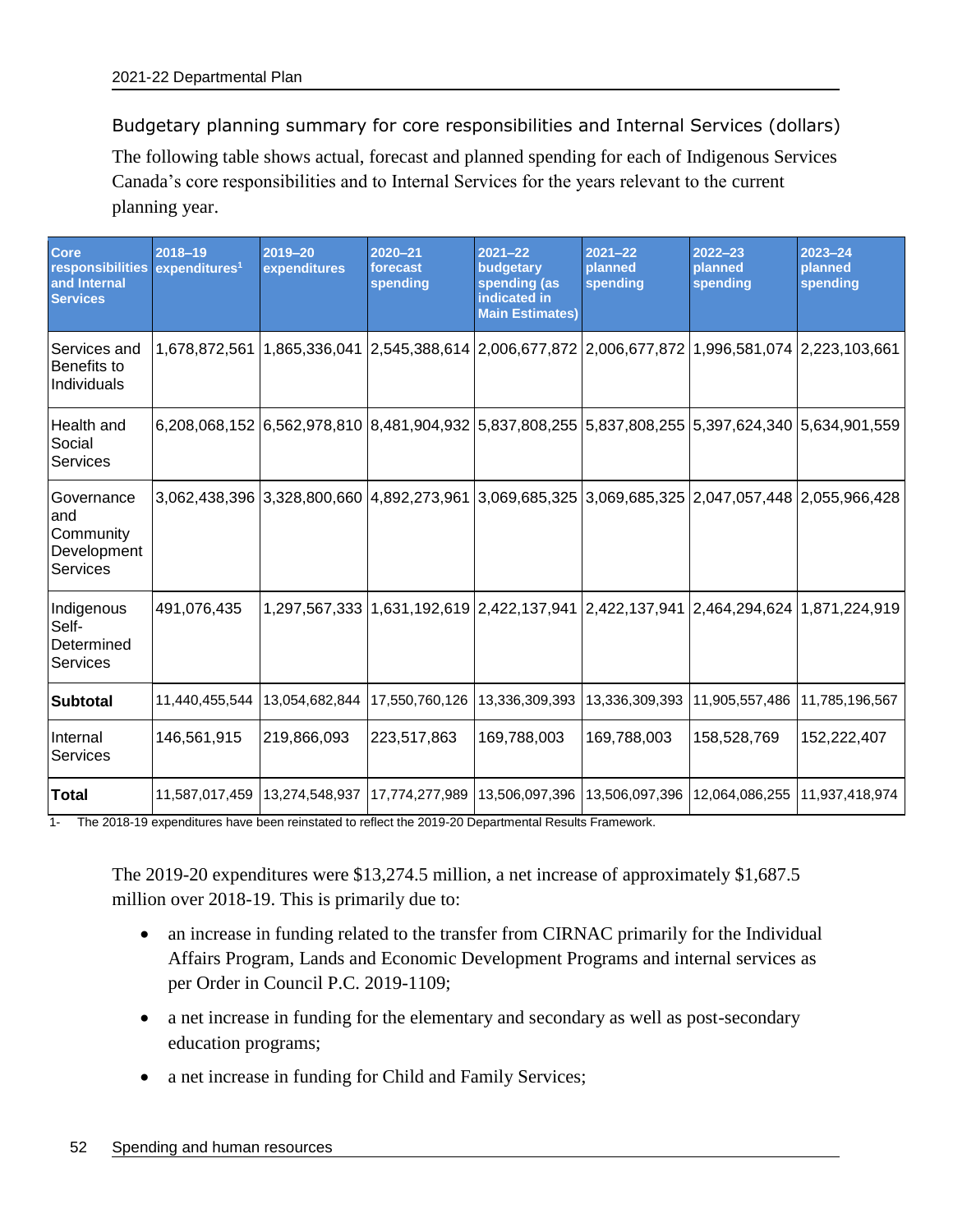- a net increase in funding for health, social and education services and support for First Nations children under Jordan's Principle and for supporting Inuit children through the Inuit Child First Initiative; and
- a net increase in funding for the non-insured health benefits for First Nations and Inuit.

Spending is expected to increase by \$4,499.7 million between 2019-20 expenditures and 2020-21 forecast spending. This is primarily due to:

- an increase in funding related to COVID-19 initiatives, such as:
	- o Indigenous Community Support Fund;
	- o enhancing public health measures to COVID-19 in First Nations and Inuit communities;
	- o Income Assistance;
	- o supporting Indigenous businesses;
	- o supporting a safe restart in Indigenous communities;
	- o supporting students and youth impacted by COVID-19; and
	- o supporting Indigenous mental wellness.
- a net increase in funding for Child and Family Services.

Spending is expected to decrease by \$4,268.2 million between 2020-21 forecast spending and 2021-22 planned spending. This is primarily due to:

- a sunset (at the end of 2021-22) of funding for COVID-19 initiatives; and
- a net decrease in funding for Child and Family Services.

Spending is expected to decrease by \$1,568.7 million between 2021-22 and 2023-24 planned spending. This is primarily due to:

- a net decrease in funding to improve access to safe, clean drinking water in First Nation communities. The program funding for water and wastewater infrastructure and for environmental public health services as well as for the acceleration of measures to lift all long-term drinking water advisories on public systems on reserve sunset at the end of 2021-22;
- a net decrease in funding for health, social and education services and support for First Nations children under Jordan's Principle (sunsetting at the end of 2021-22) and for supporting Inuit children through the Inuit Child First Initiative;
- a sunset (at the end of 2022-23) of funding to support the implementation of the British Columbia Tripartite Framework Agreement on First Nation Health Governance for the transfer to the First Nations Health Authority;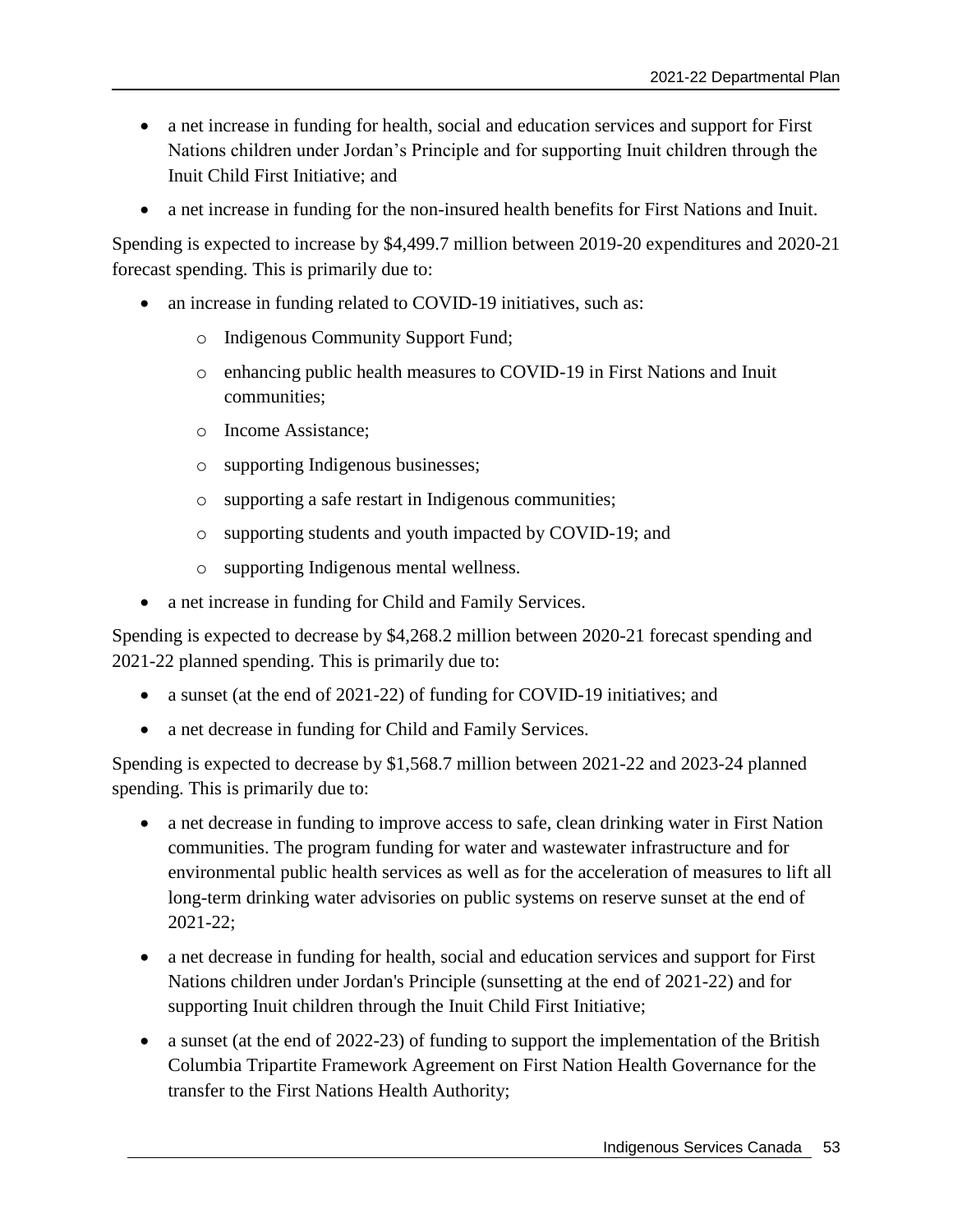- a sunset (at the end of 2021-22) of funding for supportive care and the continuation of public health responses in Indigenous communities (COVID-19);
- a net decrease in funding for various other programs, such as Urban Programming for Indigenous Peoples, income assistance, infrastructure, and health programming;
- a net increase in funding for the elementary and secondary as well as post-secondary education programs; and
- a net increase in funding for the non-insured health benefits for First Nations and Inuit.

Decisions on the renewal of the sunset initiatives will be taken in future budgets and reflected in future estimates.

### 2021–22 Budgetary planned gross spending summary (dollars)

The following table reconciles gross planned spending with net planned spending for 2021–22.

| <b>Core responsibilities and</b><br><b>Internal Services</b> | $2021 - 22$<br>planned gross<br>spending | $2021 - 22$<br>planned revenues<br>netted against<br>expenditures | $2021 - 22$<br>planned net spending |
|--------------------------------------------------------------|------------------------------------------|-------------------------------------------------------------------|-------------------------------------|
| Services and Benefits to<br>Individuals                      | 2,058,428,838                            | (51,750,966)                                                      | 2,006,677,872                       |
| <b>Health and Social Services</b>                            | 5,838,125,420                            | (317, 165)                                                        | 5,837,808,255                       |
| Governance and<br><b>Community Development</b><br>Services   | 3,069,685,325                            | $\overline{0}$                                                    | 3,069,685,325                       |
| Indigenous Self-Determined<br>Services                       | 2,422,137,941                            | 0                                                                 | 2,422,137,941                       |
| <b>Subtotal</b>                                              | 13,388,377,524                           | (52,068,131)                                                      | 13,336,309,393                      |
| <b>Internal Services</b>                                     | 212,036,003                              | (42, 248, 000)                                                    | 169,788,003                         |
| Total                                                        | 13,600,413,527                           | (94, 316, 131)                                                    | 13,506,097,396                      |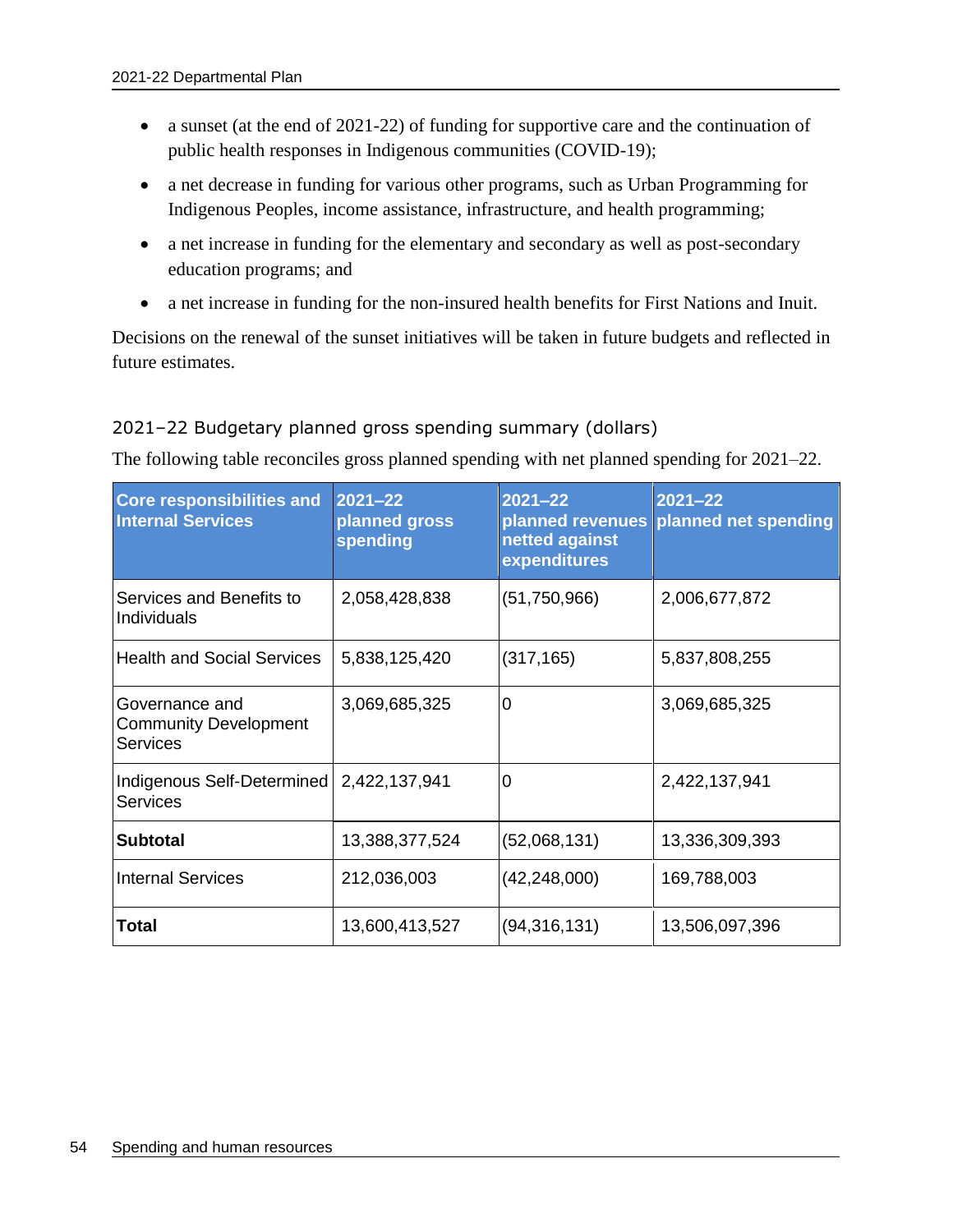# Planned human resources

The following table shows actual, forecast and planned full-time equivalents (FTEs) for each core responsibility in Indigenous Services Canada's departmental results framework and to Internal Services for the years relevant to the current planning year.

Human resources planning summary for core responsibilities and Internal Services

| <b>Core</b><br>responsibilities<br>and Internal<br><b>Services</b> | $2018 - 19$<br>actual<br>full-time<br>equivalents | $2019 - 20$<br>actual<br>full-time<br>equivalents | $2020 - 21$<br>forecast<br>full-time<br>equivalents | $2021 - 22$<br>planned<br>full-time<br>equivalents | $2022 - 23$<br>planned<br>full-time<br>equivalents | $2023 - 24$<br>planned<br>full-time<br>equivalents |
|--------------------------------------------------------------------|---------------------------------------------------|---------------------------------------------------|-----------------------------------------------------|----------------------------------------------------|----------------------------------------------------|----------------------------------------------------|
| Services and<br>Benefits to<br><b>Individuals</b>                  | 1,142                                             | 1,528                                             | 1,732                                               | 1,553                                              | 1,536                                              | 1,396                                              |
| Health and Social 1,391<br><b>Services</b>                         |                                                   | 1,460                                             | 1,569                                               | 1,538                                              | 1,318                                              | 1,400                                              |
| Governance and<br>Community<br>Development<br><b>Services</b>      | 1,024                                             | 1,476                                             | 1,616                                               | 1,410                                              | 1,273                                              | 1,252                                              |
| Indigenous Self-<br>Determined<br><b>Services</b>                  | $\mathbf 0$                                       | $\mathbf 0$                                       | $\mathbf 0$                                         | $\overline{7}$                                     | $\mathbf 0$                                        | $\mathbf 0$                                        |
| <b>Subtotal</b>                                                    | 3,557                                             | 4,464                                             | 4,917                                               | 4,508                                              | 4,127                                              | 4,048                                              |
| <b>Internal Services</b>                                           | 653                                               | 1,229                                             | 1,427                                               | 1,400                                              | 1,315                                              | 1,307                                              |
| Total                                                              | 4,210                                             | 5,693                                             | 6,344                                               | 5,908                                              | 5,442                                              | 5,355                                              |

The decreases in FTEs from 2021-22 to 2023-24 are primarily due to:

- the sunset of funding related to address sex-based inequities in Indian status registration and funding to address sex-based inequities in Indian status resolved by the removal of the 1951 cut-off;
- a net decrease in 2022-23 due to the sunset of First Nation funding and sunset of First Nations Water and Wastewater Enhanced program funding;
- a decrease of funding under Governance and Community Development Services to improve access to safe, clean drinking water in First Nation communities. The program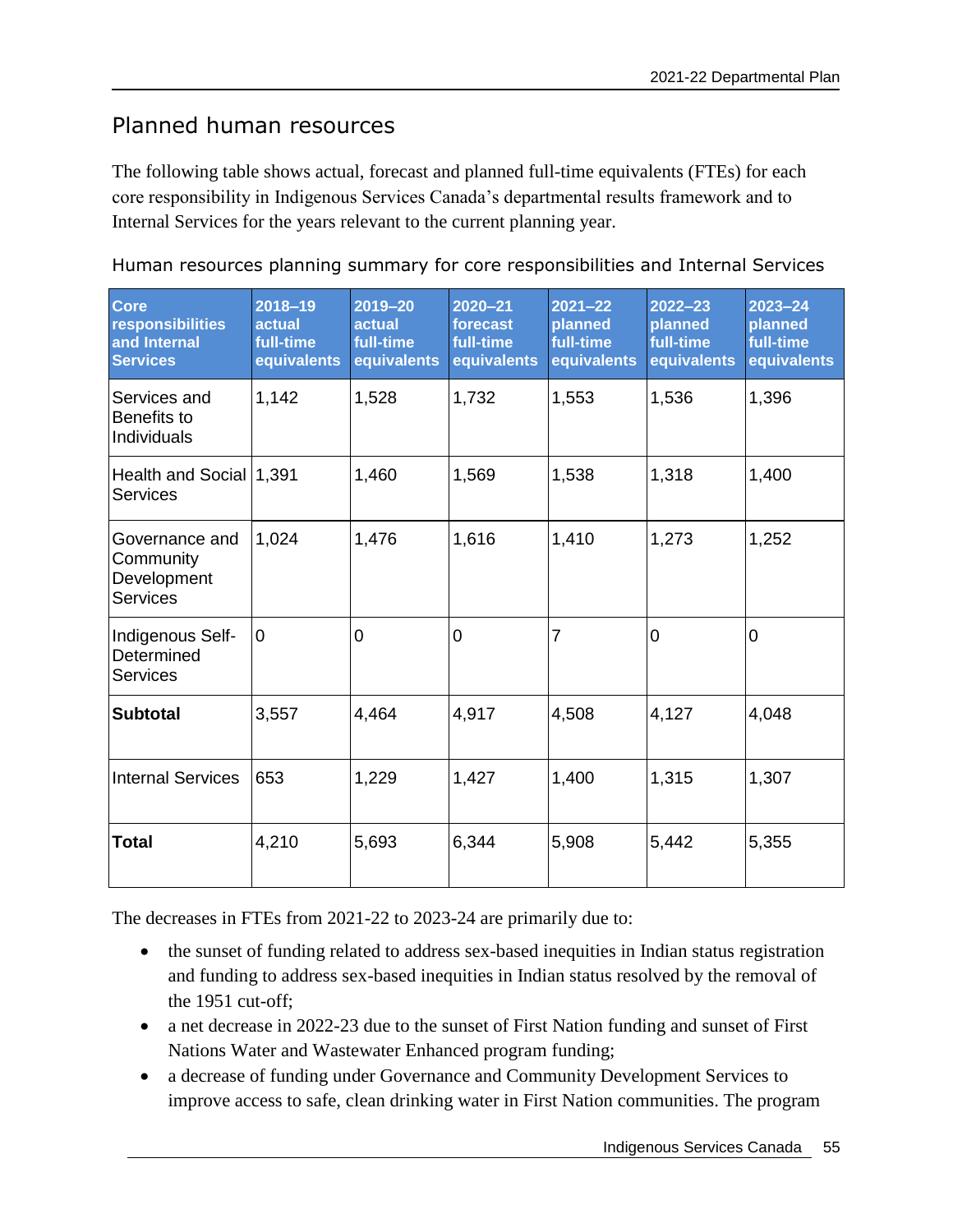funding for water and wastewater infrastructure and for the acceleration of measures to lift all long-term drinking water advisories on public systems on reserve sunset at the end of 2021-22; and

• the sunset of funds in 2021-22 for the New Fiscal Relationship secretariat.

## Estimates by vote

Information on the Indigenous Services Canada's organizational appropriations is available in the [2021–22 Main Estimates.](http://www.tbs-sct.gc.ca/hgw-cgf/finances/pgs-pdg/gepme-pdgbpd/index-eng.asp)<sup>v</sup>

## Future-oriented Condensed statement of operations

The future-oriented condensed statement of operations provides an overview of the Indigenous Services Canada's operations for 2020–21 to 2021–22.

The amounts for forecast and planned results in this statement of operations were prepared on an accrual basis. The amounts for forecast and planned spending presented in other sections of the Departmental Plan were prepared on an expenditure basis. Amounts may therefore differ.

A more detailed future-oriented statement of operations and associated notes, including a reconciliation of the net cost of operations to the requested authorities, are available on the [Indigenous Services Canada's website](https://www.sac-isc.gc.ca/eng/1536161023712/1536161049938)vi.

Future-oriented Condensed statement of operations for the year ending March 31, 2022 (dollars)

| <b>Financial information</b>                                         | 2020-21 forecast<br><b>results</b> | 2021-22 planned<br><b>results</b> | <b>Difference</b><br>(2021-22 planned<br>results minus<br><b>2020-21 forecast</b><br>results) |
|----------------------------------------------------------------------|------------------------------------|-----------------------------------|-----------------------------------------------------------------------------------------------|
| Total expenses                                                       | 18,011,533,485                     | 13,613,759,445                    | (4,397,774,040)                                                                               |
| Total revenues                                                       | 230,358,953                        | 94,316,131                        | (136, 042, 822)                                                                               |
| Net cost of operations<br>before government<br>funding and transfers | 17,781,174,532                     | 13,519,443,314                    | (4,261,731,218)                                                                               |

### **Expenses**

Total expenses for 2021-22 are planned at \$13,614 million, representing a \$4,398 million decrease from the previous year's forecasted total expenses of \$18,012 million. Expenses by core responsibility are as follows: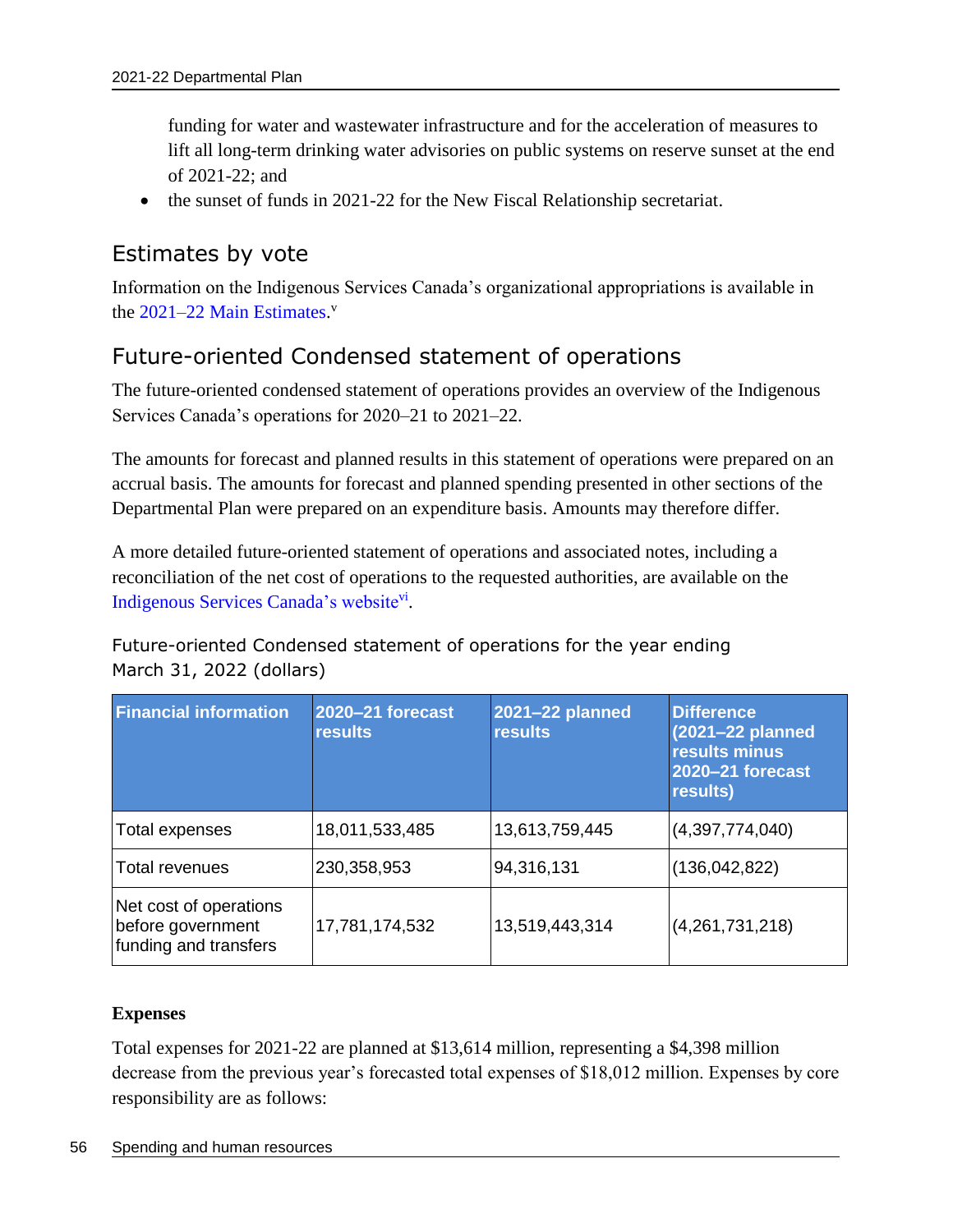- Health and Social Services \$5,831 million (43%);
- Governance and Community Development \$3,031 million (22%);
- Indigenous Self-determined Service \$2,422 million (18%); and
- Service and Benefits to Individuals \$2,098 million (15%).

The remainder of the total expenses includes Internal Services in the amount of \$232 million (2%). The majority of the decrease in expenditures from 2020-21 to 2021-22 represents funding from the COVID-19 pandemic which is not included in the planned results for 2021-22.

#### **Revenues**

Total revenues for 2021-22 are planned at \$94 million, representing a \$136 million decrease over the previous year's total revenues of \$230 million. Respendable revenues represent \$46 million (49% of total revenues) and revenues from the provision of financial and administrative services represent \$42 million (45% of total revenues).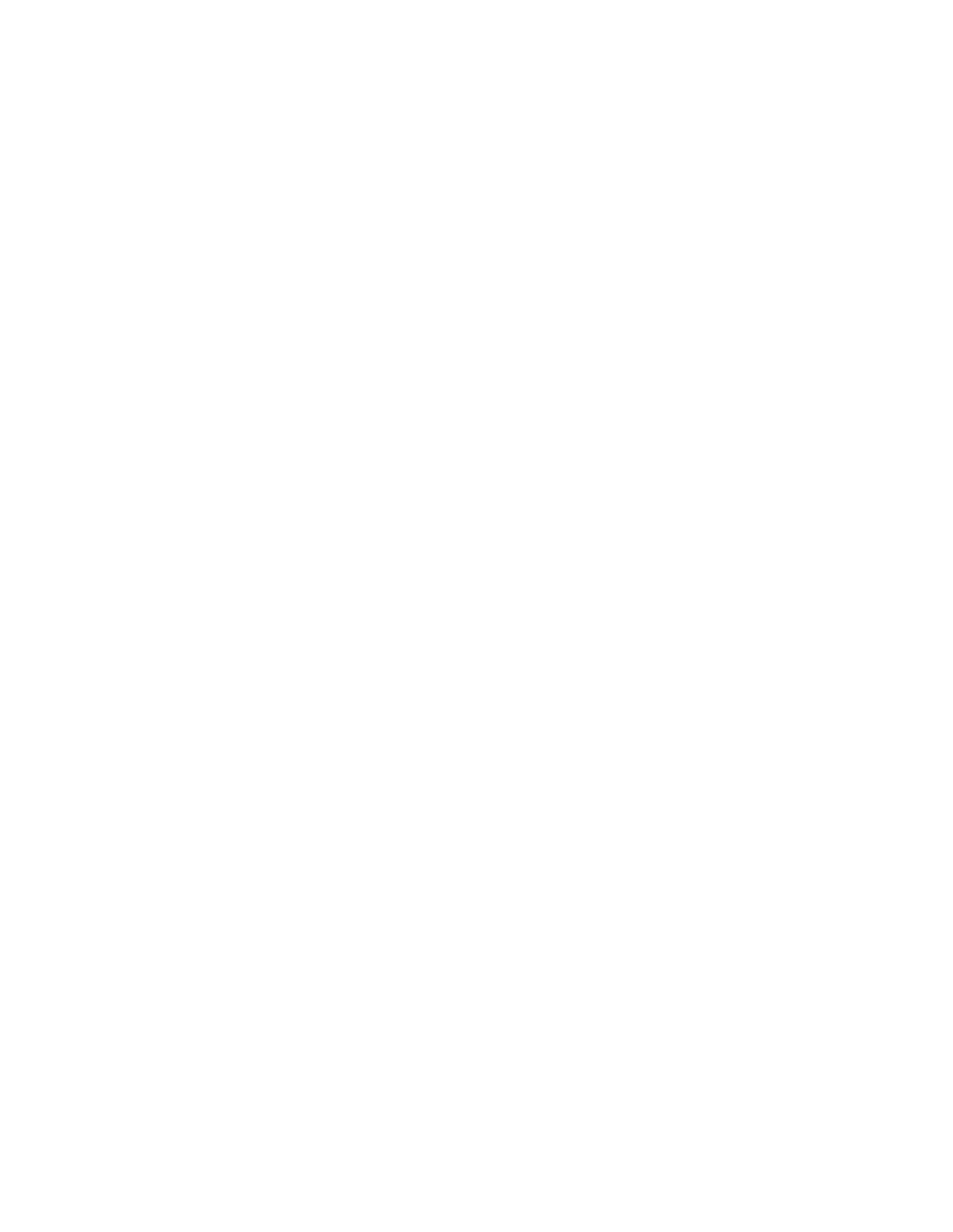# Corporate information

# Organizational profile

**Appropriate minister:** The Honourable Marc Miller **Institutional head: Christiane Fox Ministerial portfolio:** Department of Indigenous Services **Enabling instrument:** *[Department of Indigenous Services Act,](https://laws-lois.justice.gc.ca/eng/acts/I-7.88/index.html)* S.C. 2019, c. 29, s. 336.*vii* **Year of incorporation / commencement:** 2019 **Special operating agency:** Indian Oil and Gas Canada **Enabling instrument:** *[Indian Oil and Gas Act](https://laws-lois.justice.gc.ca/eng/acts/i-7/)*, S.C., 1985, c.I-7.*viii*

**Adjudicative and advisory bodies:** National Indigenous Economic Development Board

## Raison d'être, mandate and role: who we are and what we do

"Raison d'être, mandate and role: who we are and what we do" is available on the Indigenous [Services Canada's website](https://www.sac-isc.gc.ca/eng/1539284416739/1539284508506)ix.

For more information on the department's organizational mandate letter commitments, see the [mandate letter](https://pm.gc.ca/en/mandate-letters/2019/12/13/minister-indigenous-services-mandate-letter)<sup>x</sup> and [supplementary mandate letter](https://pm.gc.ca/en/mandate-letters/2021/01/15/minister-indigenous-services-supplementary-mandate-letter)<sup>xi</sup> for the Honourable Marc Miller.

## Operating context

Information on the operating context is available on the [Indigenous Services Canada's website](https://www.sac-isc.gc.ca/eng/1611597830871)<sup>xii</sup>.

# Reporting framework

The Indigenous Services Canada approved departmental results framework and program inventory for 2020–21 are as follows.

#### **Core Responsibility 1: Services and Benefits to Individuals**

These services and benefits are mainly delivered directly to Indigenous Peoples by the Department. They include, among other services and benefits, individual First Nations and Inuit clinical care and health-related benefits such as pharmacy, dental and vision care. The Department is also responsible for determining individuals' entitlement to Indian registration and for the issuance of various proofs of registration, including the Secure Certificate of Indian Status (SCIS), which can be used to access various programs and services.

| <b>Departmental Results</b>                                                      | <b>Indicators</b>                                                                                                                          | <b>Program Inventory</b>                                                          |
|----------------------------------------------------------------------------------|--------------------------------------------------------------------------------------------------------------------------------------------|-----------------------------------------------------------------------------------|
| Quality and timely<br>services are delivered<br>directly to Indigenous<br>people | Percentage of First Nations adults who<br>rate the quality of health care services<br>delivered in their community as good or<br>excellent | <b>Supplementary Health</b><br><b>Benefits</b><br><b>Clinical and Client Care</b> |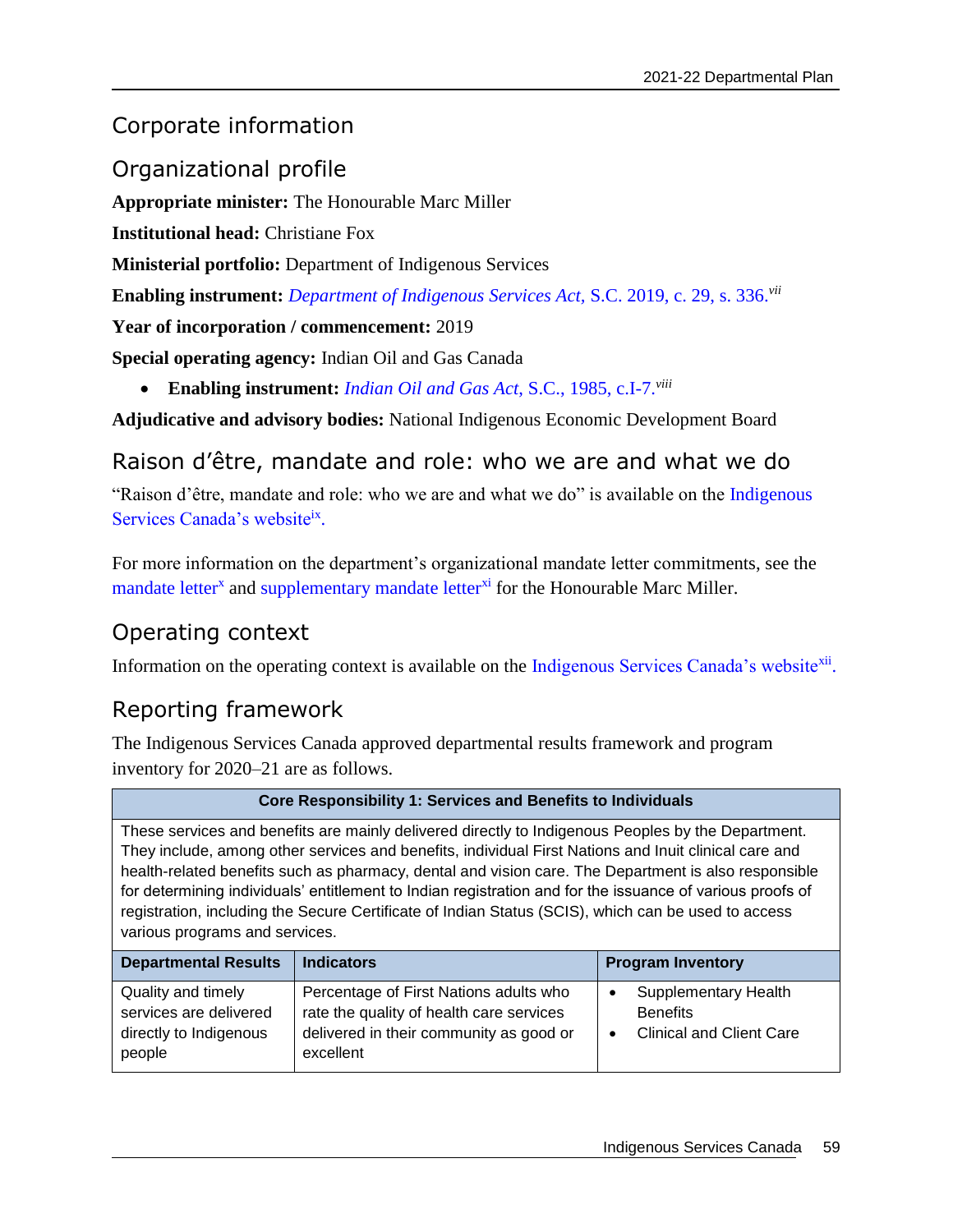|                                                                                                          | Percentage of prior approval requests for<br>medication coverage completed within 24<br>hours                                  | <b>Community Oral Health</b><br>٠<br>Services<br>Individual Affairs<br>$\bullet$ |
|----------------------------------------------------------------------------------------------------------|--------------------------------------------------------------------------------------------------------------------------------|----------------------------------------------------------------------------------|
|                                                                                                          | Percentage of eligible First Nations and<br>Inuit who received at least one non-<br>insured health benefit in a year           |                                                                                  |
|                                                                                                          | Percentage of eligible applicants issued a<br>Secure Certificate of Indian Status within<br>16 weeks from the application date |                                                                                  |
| <b>Health services</b><br>delivered to Indigenous<br>people contribute to<br>improved health<br>outcomes | Percentage of First Nations and Inuit<br>adults who reported being in very good or<br>excellent health                         |                                                                                  |

#### **Core Responsibility 2: Health and Social Services**

These services are primarily delivered in partnership with Indigenous communities and organizations, provinces/territories and agencies. Together, they focus on health and well-being for Indigenous people. They include health services to strengthen Indigenous communities in areas such as healthy living, communicable disease control, healthy child development and community care. They also include social services with an emphasis on children and families, as well as education services from kindergarten to post-secondary.

| <b>Departmental Results</b>                                                                                                | <b>Indicators</b>                                                                                                 | <b>Program Inventory</b>                                                                                                                                                                                                                                                                                                                                                                  |
|----------------------------------------------------------------------------------------------------------------------------|-------------------------------------------------------------------------------------------------------------------|-------------------------------------------------------------------------------------------------------------------------------------------------------------------------------------------------------------------------------------------------------------------------------------------------------------------------------------------------------------------------------------------|
| Indigenous Peoples<br>and communities are<br>healthier<br>Indigenous Peoples<br>receive social services<br>that respond to | Active tuberculosis incidence rate among<br>Inuit living in Inuit Nunangat                                        | Jordan's Principle<br>$\bullet$<br><b>Mental Wellness</b><br>$\bullet$                                                                                                                                                                                                                                                                                                                    |
|                                                                                                                            | Active tuberculosis incidence rate among<br>First Nations on reserve                                              | <b>Healthy Living</b><br>$\bullet$<br><b>Healthy Child Development</b><br>$\bullet$<br>Home and Community Care<br>٠                                                                                                                                                                                                                                                                       |
|                                                                                                                            | Rate of newly reported cases of HIV<br>among First Nations                                                        | <b>Health Human Resources</b><br>٠<br><b>Environmental Public</b><br>Health<br>Communicable Disease<br>$\bullet$<br><b>Control and Management</b><br>Education<br>Income Assistance<br>٠<br><b>Assisted Living</b><br>First Nations Child and<br>$\bullet$<br><b>Family Services</b><br><b>Family Violence Prevention</b><br>٠<br>Urban Programming for<br>٠<br><b>Indigenous Peoples</b> |
|                                                                                                                            | Percentage of First Nations adults with<br>diabetes accessing newer, novel<br>medications and not on insulin      |                                                                                                                                                                                                                                                                                                                                                                                           |
|                                                                                                                            | Percentage of First Nations and Inuit<br>communities with access to mental<br>wellness team services              |                                                                                                                                                                                                                                                                                                                                                                                           |
| community needs                                                                                                            | Percentage of First Nations communities<br>offering family support services aimed at<br>keeping families together |                                                                                                                                                                                                                                                                                                                                                                                           |
|                                                                                                                            | Percentage of First Nations children on<br>reserve in care                                                        |                                                                                                                                                                                                                                                                                                                                                                                           |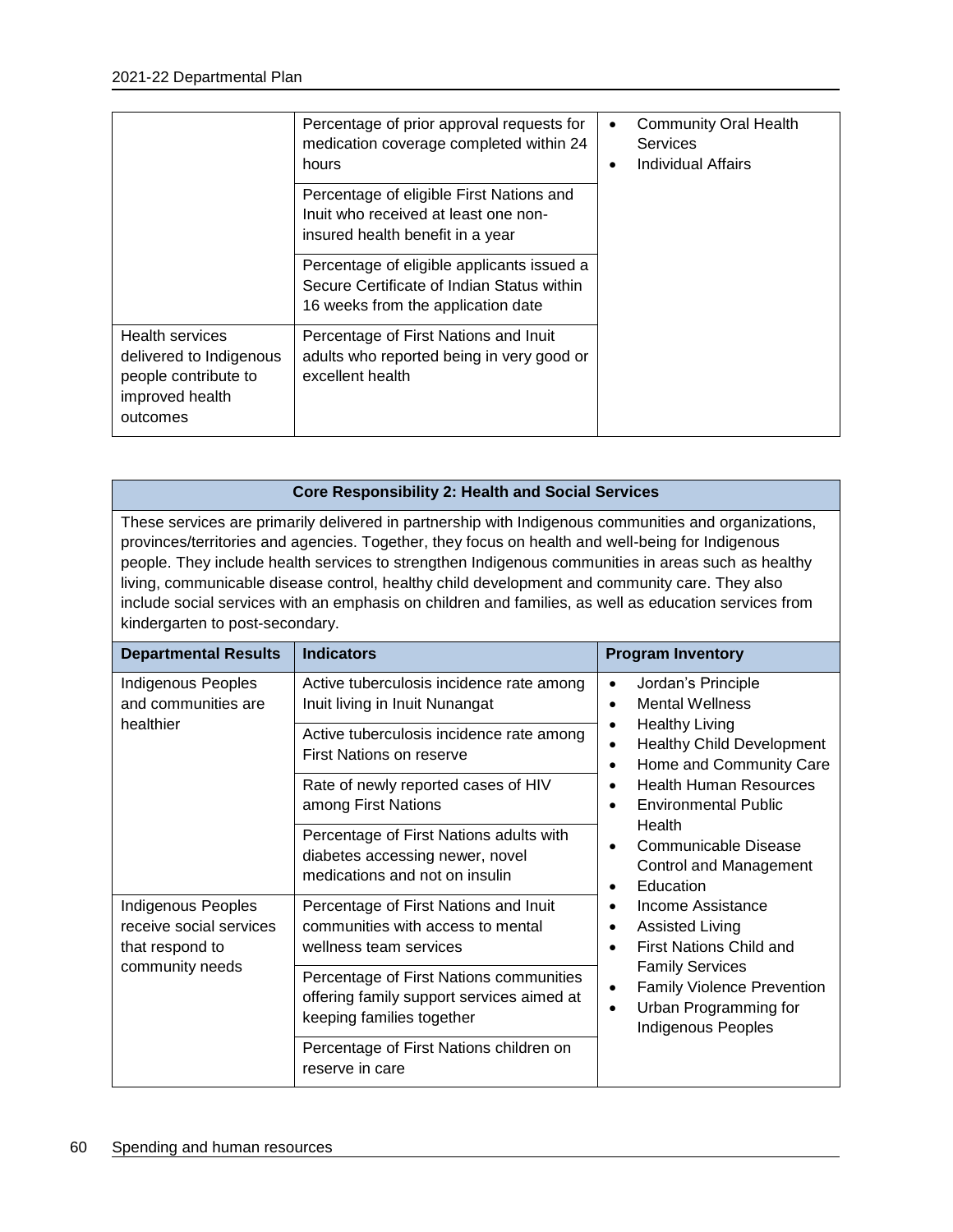|                                                                      | Percentage of residents living on reserve<br>who are supported through Income<br>Assistance                                                  |
|----------------------------------------------------------------------|----------------------------------------------------------------------------------------------------------------------------------------------|
|                                                                      | Number of individuals who received<br>services under Urban Programming for<br>Indigenous Peoples                                             |
| Indigenous students<br>receive an inclusive<br>and quality education | Number of First Nations students who<br>are provided full-day kindergarten<br>services in First Nations administered<br>schools              |
|                                                                      | Percentage of students attending First<br>Nations administered schools who are<br>taught at least one subject in a First<br>Nations language |
|                                                                      | Percentage of First Nations on reserve<br>students who graduate from secondary<br>school                                                     |
|                                                                      | Number of funded First Nations, Inuit and<br>Métis students who graduate with a post-<br>secondary degree/diploma/certificate                |

#### **Core Responsibility 3: Governance and Community Development Services**

These services are commonly delivered in partnership with Indigenous communities and institutions and are focused on strong community governance and physical foundations. They include supports for governance capacity in areas such as community planning and financial management. They also include support for investments in community infrastructure, land and resource management, and economic development.

| <b>Departmental Results</b>                                              | <b>Indicators</b>                                                                                           | <b>Program Inventory</b>                                                                                        |
|--------------------------------------------------------------------------|-------------------------------------------------------------------------------------------------------------|-----------------------------------------------------------------------------------------------------------------|
| Indigenous<br>communities advance<br>their governance<br>capacity        | Percentage of First Nations with a<br>completed community-led plan                                          | <b>Health Facilities</b><br>e-Health Infostructure<br>Health Planning, Quality<br><b>Management and Systems</b> |
| Indigenous Peoples<br>have reliable and<br>sustainable<br>infrastructure | Number of long-term drinking water<br>advisories affecting public water systems<br>on reserve               | Integration<br>Indigenous Governance and<br>Capacity<br>Water and Wastewater                                    |
|                                                                          | Percentage of First Nations housing that<br>is adequate as assessed and reported by<br><b>First Nations</b> | <b>Education Facilities</b><br>Housing<br>٠<br><b>Other Community</b>                                           |
|                                                                          | Percentage of First Nations schools with<br>a condition rating of "good" or "new"                           | Infrastructure and Activities                                                                                   |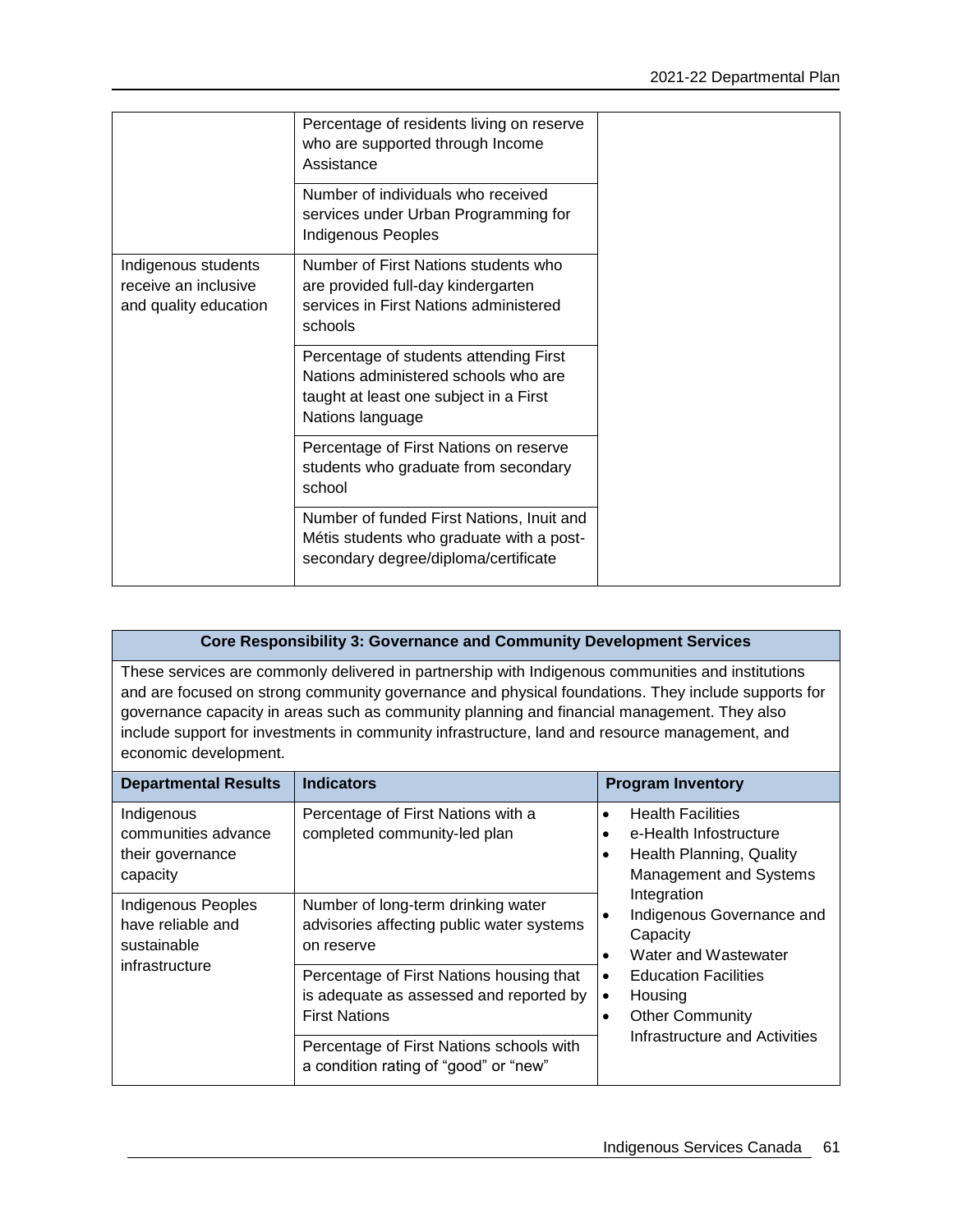|                                                                               | Percentage of First Nations health<br>facilities with a condition rating of "good"<br>Number of First Nations communities<br>located on reserves that rely on<br>Indigenous Services Canada funded<br>diesel for electricity generation | $\bullet$<br>$\bullet$<br>$\bullet$<br>$\bullet$ | <b>Emergency Management</b><br>Assistance<br>Indigenous Entrepreneurship<br>and Business Development<br><b>Economic Development</b><br><b>Capacity and Readiness</b><br>Land, Natural Resources<br>and Environmental<br>Management<br>Statutory, Legislative and<br>Policy Support to First<br><b>Nations Governance</b> |
|-------------------------------------------------------------------------------|-----------------------------------------------------------------------------------------------------------------------------------------------------------------------------------------------------------------------------------------|--------------------------------------------------|--------------------------------------------------------------------------------------------------------------------------------------------------------------------------------------------------------------------------------------------------------------------------------------------------------------------------|
|                                                                               | Percentage of long-term evacuees who<br>have returned home or have a scheduled<br>date within two years after their<br>evacuation                                                                                                       | $\bullet$                                        |                                                                                                                                                                                                                                                                                                                          |
| Land and resources in<br>Indigenous<br>communities are<br>sustainably managed | Percentage of First Nations with<br>community-led Land Use Plans                                                                                                                                                                        |                                                  |                                                                                                                                                                                                                                                                                                                          |
|                                                                               | Percentage of First Nations communities<br>with adequate solid waste management<br>systems                                                                                                                                              |                                                  |                                                                                                                                                                                                                                                                                                                          |
|                                                                               | Percentage high risk contaminated sites<br>on reserve where clean-up or<br>containment is occurring to reduce risk                                                                                                                      |                                                  |                                                                                                                                                                                                                                                                                                                          |
| Indigenous<br>communities build<br>economic prosperity                        | Percentage increase of Indigenous<br>businesses created and/or expanded                                                                                                                                                                 |                                                  |                                                                                                                                                                                                                                                                                                                          |
|                                                                               | Percentage of First Nations communities<br>where non-federal government revenues<br>represent 25% or more of total revenues                                                                                                             |                                                  |                                                                                                                                                                                                                                                                                                                          |

#### **Core Responsibility 4: Indigenous Self-Determined Services**

These services are designed and delivered by Indigenous people for Indigenous Peoples. They include services for which the control, authority and/or jurisdiction has been formally transferred to Indigenous communities or organizations, as supported through departmental funding.

| <b>Departmental Results</b>                                                            | <b>Indicators</b>                                                                                                              | <b>Program Inventory</b>                                                                                                                    |
|----------------------------------------------------------------------------------------|--------------------------------------------------------------------------------------------------------------------------------|---------------------------------------------------------------------------------------------------------------------------------------------|
| Indigenous Peoples<br>control the design,<br>delivery and<br>management of<br>services | Number of eligible First Nations<br>communities that have opted in to a grant<br>to support the new fiscal relationship        | New Fiscal Relationship<br>٠<br><b>Self-Determined Services</b><br>٠<br><b>British-Columbia Tripartite</b><br>٠<br><b>Health Governance</b> |
|                                                                                        | Number of First Nations communities that<br>have opted in to a self-determined<br>service agreement                            |                                                                                                                                             |
| Indigenous self-<br>determined services<br>are improving<br>outcomes for               | Average Community Well-Being index<br>score for First Nations communities in a<br>New Fiscal Relationship funding<br>agreement |                                                                                                                                             |
| communities                                                                            | <b>Average Community Well-Being</b><br>(education score) for First Nations                                                     |                                                                                                                                             |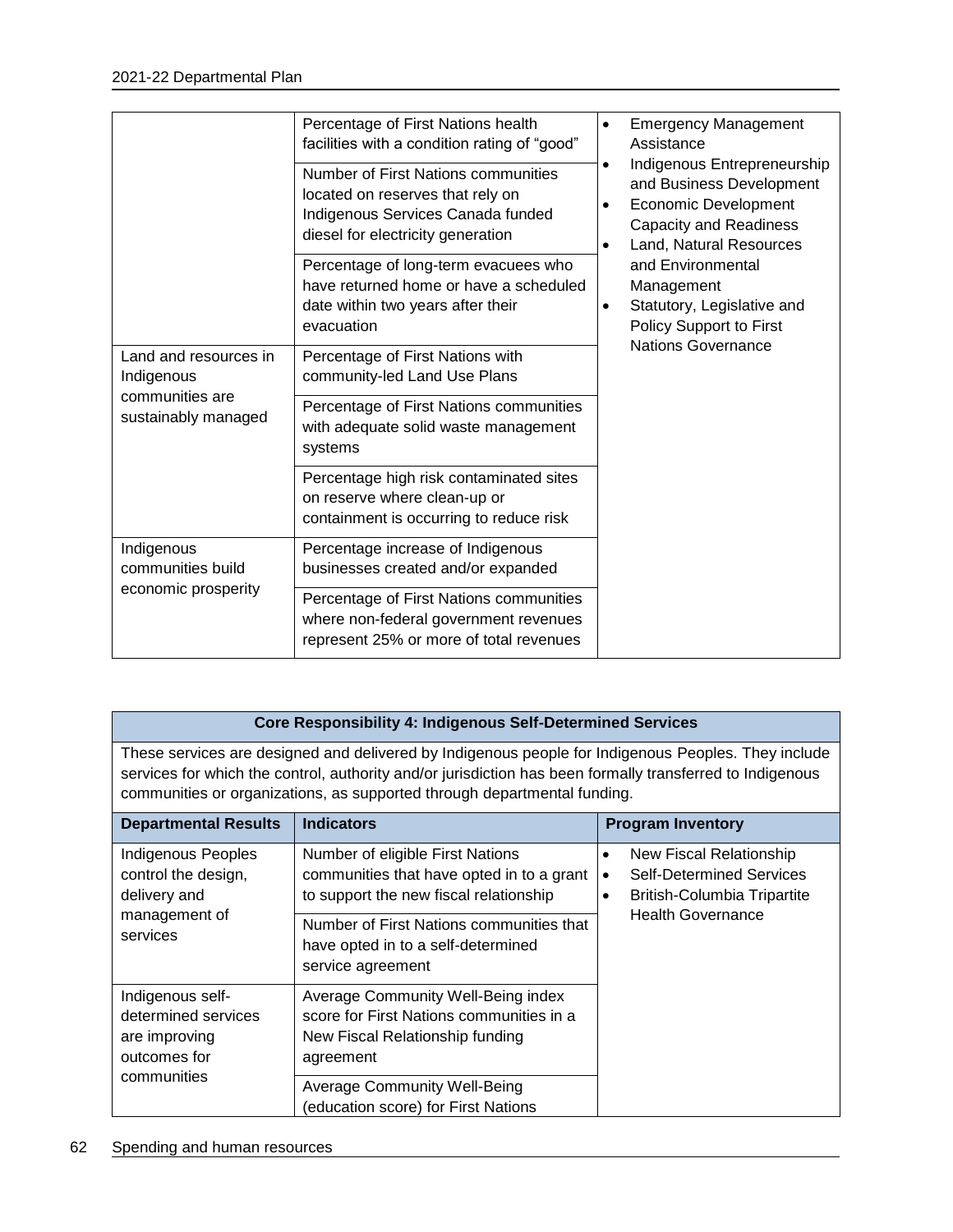| communities in a self-determined<br>services agreement                                                          |  |
|-----------------------------------------------------------------------------------------------------------------|--|
| Percentage of British Columbia First<br>Nations adults reporting that their health<br>is excellent or very good |  |
| Percentage of First Nations communities<br>with access to mental wellness team<br>services                      |  |
| Percentage of residents living on reserve<br>who are supported through Income<br>Assistance                     |  |
| Percentage of First Nations on reserve<br>students who graduate from secondary<br>school                        |  |
| Percentage of First Nations housing that<br>is adequate as assessed and reported by<br><b>First Nations</b>     |  |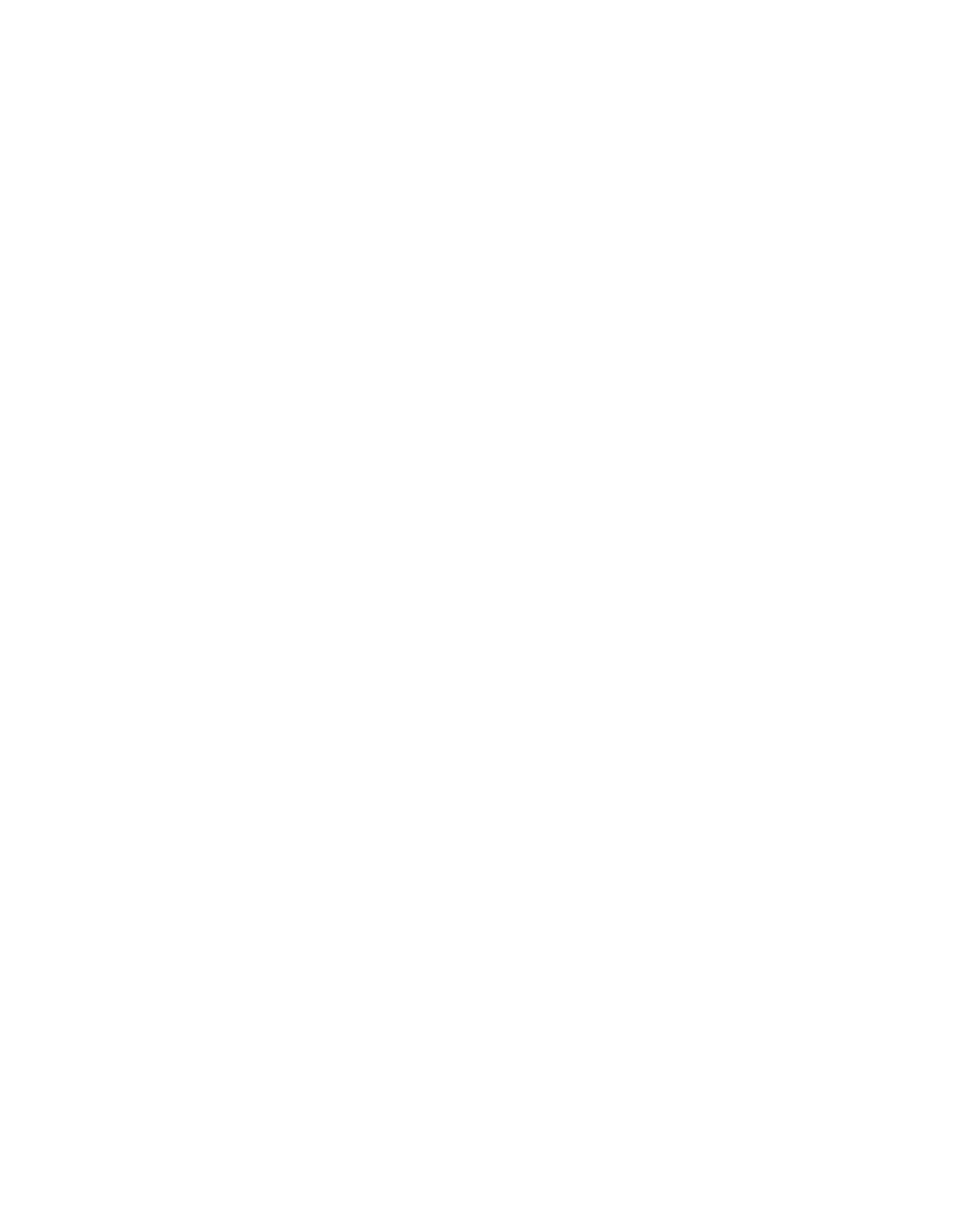# Supporting information on the program inventory

Supporting information on planned expenditures, human resources, and results related to the Indigenous Services Canada's program inventory is available in the GC [InfoBase.](https://www.tbs-sct.gc.ca/ems-sgd/edb-bdd/index-eng.html)<sup>xiii</sup>

# Supplementary information tables

The following supplementary information tables are available on the [Indigenous Services](https://www.sac-isc.gc.ca/eng/1523548227958)  [Canada's website](https://www.sac-isc.gc.ca/eng/1523548227958)xiv:

- [Departmental Sustainable Development Strategy](https://www.sac-isc.gc.ca/eng/1599595545458/1599595573698)
- [Details on transfer payment programs](https://www.sac-isc.gc.ca/eng/1611597632387)
- [Gender-based analysis plus](https://www.sac-isc.gc.ca/eng/1611597438195)

## Federal tax expenditures

Indigenous Services Canada's Departmental Plan does not include information on tax expenditures that relate to its planned results for 2021–22.

Tax expenditures are the responsibility of the Minister of Finance, and the Department of Finance Canada publishes cost estimates and projections for government-wide tax expenditures each year in the [Report on Federal Tax Expenditures.](https://www.canada.ca/en/department-finance/services/publications/federal-tax-expenditures.html)<sup>xv</sup> This report provides detailed information on tax expenditures, including objectives, historical background and references to related federal spending programs, as well as evaluations, research papers and gender-based analysis. The tax measures presented in this report are solely the responsibility of the Minister of Finance.

# Organizational contact information

### **Indigenous Services Canada**

Les Terrasses de la Chaudière 10 Wellington Street, North Tower Gatineau, Quebec K1A 0H4 Internet: <https://www.canada.ca/en/indigenous-services-canada.html><sup>xvi</sup> Email: [aadnc.webmestre-webmaster.aandc@canada.ca](mailto:aadnc.webmestre-webmaster.aandc@canada.ca)

### **General and statistical inquiries and publication distribution**

Telephone (toll-free): 1-800-567-9604 TTY (toll-free): 1-866-553-0554 Email: [aadnc.infopubs.aandc@canada.ca](mailto:aadnc.infopubs.aandc@canada.ca)

#### **Departmental library**

Telephone: 819-997-0811 Email: [aadnc.reference.aandc@canada.ca](mailto:aadnc.reference.aandc@canada.ca) **Media inquiries — Communications** Telephone: 819-953-1160 Email: [SAC.media.ISC@canada.ca](mailto:SAC.media.ISC@canada.ca)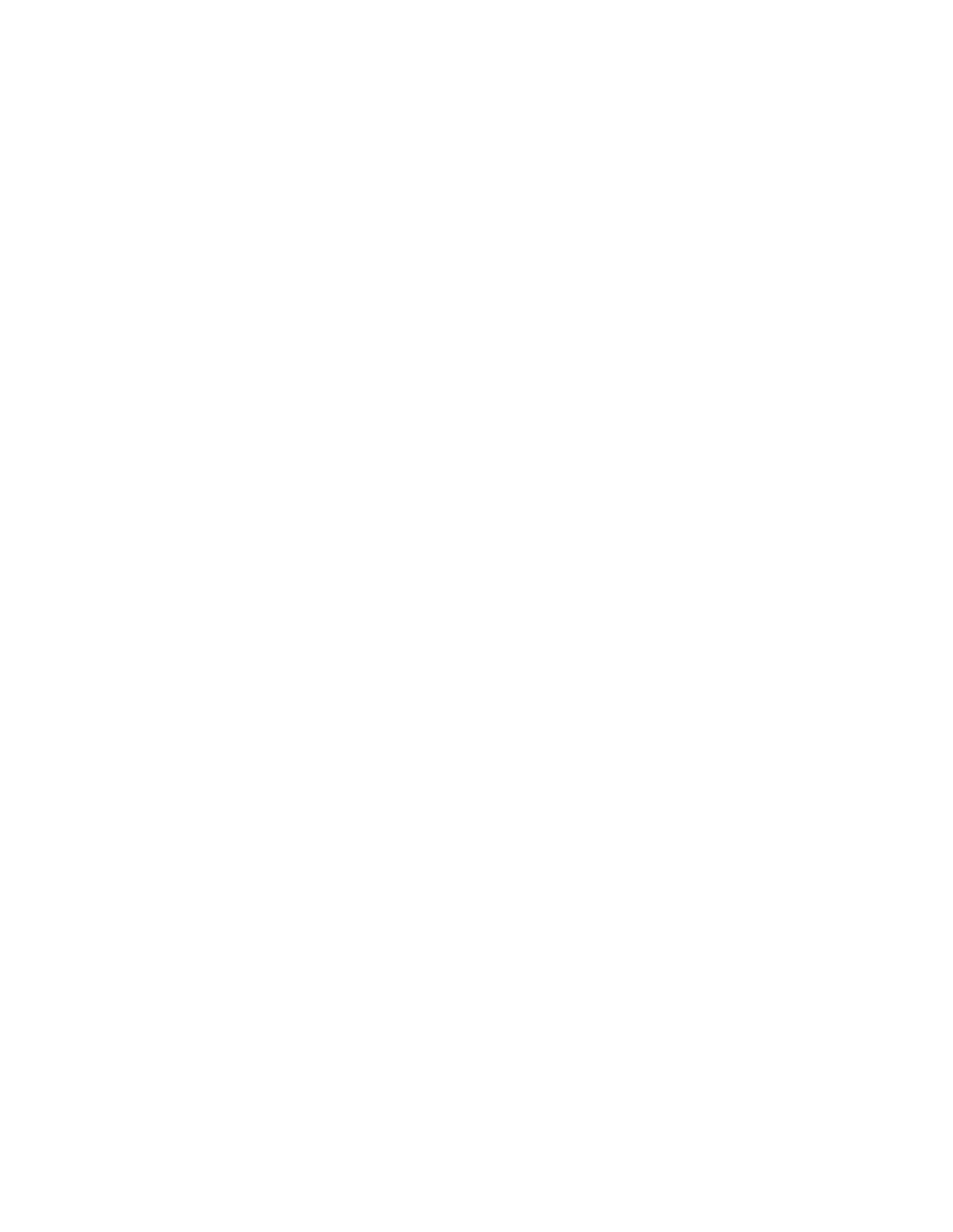# Appendix: definitions

## **appropriation (crédit)**

Any authority of Parliament to pay money out of the Consolidated Revenue Fund.

### **budgetary expenditures (dépenses budgétaires)**

Operating and capital expenditures; transfer payments to other levels of government, organizations or individuals; and payments to Crown corporations.

### **core responsibility (responsabilité essentielle)**

An enduring function or role performed by a department. The intentions of the department with respect to a core responsibility are reflected in one or more related departmental results that the department seeks to contribute to or influence.

### **Departmental Plan (plan ministériel)**

A report on the plans and expected performance of a department over a 3-year period. Departmental Plans are tabled in Parliament each spring.

### **departmental priority (priorité ministérielle)**

A plan or project that a department has chosen to focus and report on during the planning period. Departmental priorities represent the things that are most important or what must be done first to support the achievement of the desired departmental results.

### **departmental result (résultat ministériel)**

A consequence or outcome that a department seeks to achieve. A departmental result is often outside departments' immediate control, but it should be influenced by program-level outcomes.

### **departmental result indicator (indicateur de résultat ministériel)**

A factor or variable that provides a valid and reliable means to measure or describe progress on a departmental result.

### **departmental results framework (cadre ministériel des résultats)**

A framework that consists of the department's core responsibilities, departmental results and departmental result indicators.

### **Departmental Results Report (rapport sur les résultats ministériels)**

A report on a department's actual accomplishments against the plans, priorities and expected results set out in the corresponding Departmental Plan.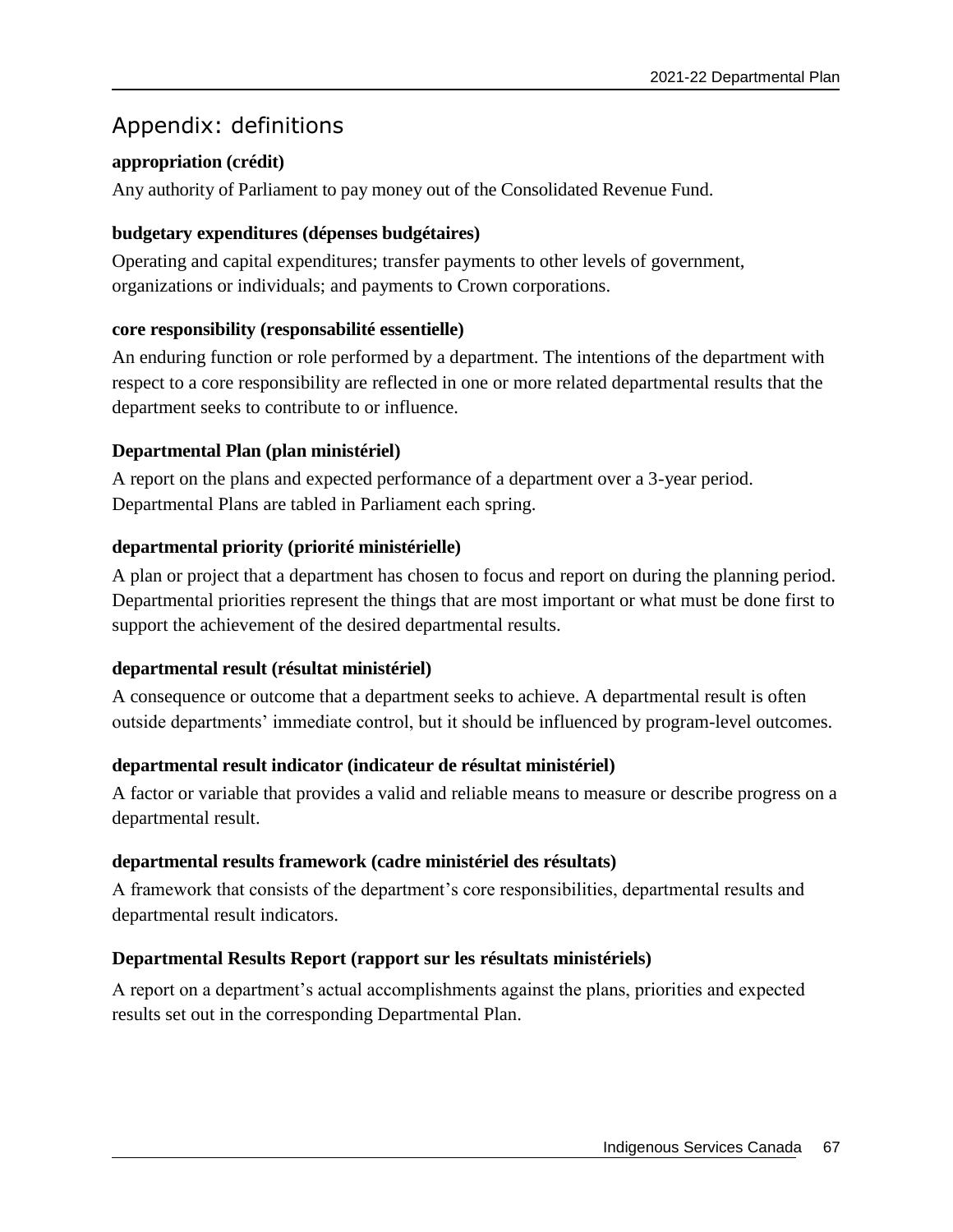### **experimentation (expérimentation)**

The conducting of activities that seek to first explore, then test and compare, the effects and impacts of policies and interventions in order to inform evidence-based decision-making, and improve outcomes for Canadians, by learning what works and what doesn't. Experimentation is related to, but distinct form innovation (the trying of new things), because it involves a rigorous comparison of results. For example, using a new website to communicate with Canadians can be an innovation; systematically testing the new website against existing outreach tools or an old website to see which one leads to more engagement, is experimentation.

#### **full-time equivalent (équivalent temps plein)**

A measure of the extent to which an employee represents a full person-year charge against a departmental budget. Full-time equivalents are calculated as a ratio of assigned hours of work to scheduled hours of work. Scheduled hours of work are set out in collective agreements.

#### **gender-based analysis plus (GBA+) (analyse comparative entre les sexes plus [ACS+])**

An analytical process used to assess how diverse groups of women, men and gender-diverse people experience policies, programs and services based on multiple factors including race, ethnicity, religion, age, and mental or physical disability.

#### **government-wide priorities (priorités pangouvernementales)**

For the purpose of the 2021–22 Departmental Plan, government-wide priorities refers to those high-level themes outlining the government's agenda in the 2020 Speech from the Throne, namely: Protecting Canadians from COVID-19; Helping Canadians through the pandemic; Building back better – a resiliency agenda for the middle class; The Canada we're fighting for.

#### **horizontal initiative (initiative horizontale)**

An initiative in which two or more federal organizations are given funding to pursue a shared outcome, often linked to a government priority.

#### **non-budgetary expenditures (dépenses non budgétaires)**

Net outlays and receipts related to loans, investments and advances, which change the composition of the financial assets of the Government of Canada.

#### **performance (rendement)**

What an organization did with its resources to achieve its results, how well those results compare to what the organization intended to achieve, and how well lessons learned have been identified.

#### **performance indicator (indicateur de rendement)**

A qualitative or quantitative means of measuring an output or outcome, with the intention of gauging the performance of an organization, program, policy or initiative respecting expected results.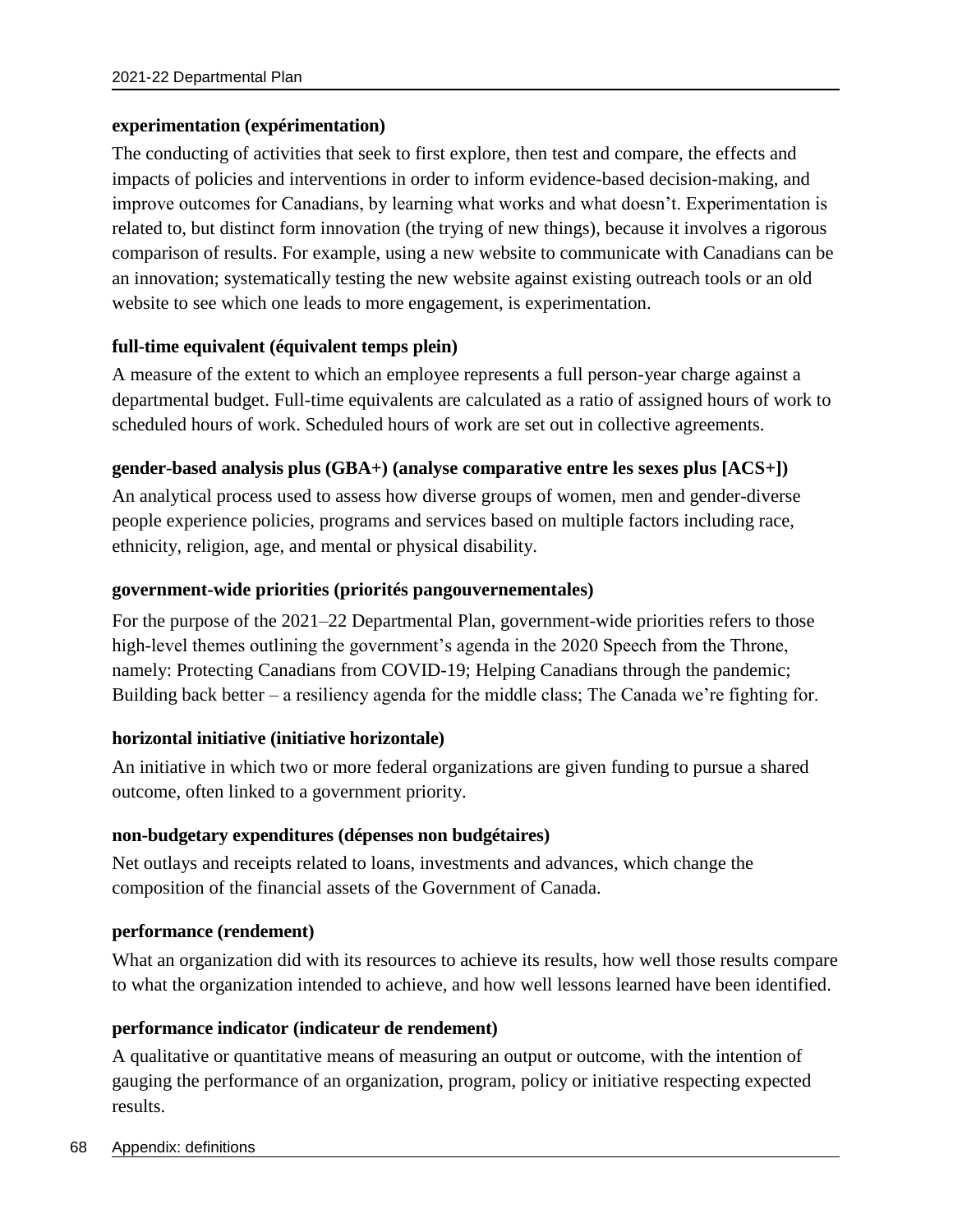## **performance reporting (production de rapports sur le rendement)**

The process of communicating evidence-based performance information. Performance reporting supports decision-making, accountability and transparency.

## **plan (plan)**

The articulation of strategic choices, which provides information on how an organization intends to achieve its priorities and associated results. Generally a plan will explain the logic behind the strategies chosen and tend to focus on actions that lead up to the expected result.

## **planned spending (dépenses prévues)**

For Departmental Plans and Departmental Results Reports, planned spending refers to those amounts presented in the Main Estimates.

A department is expected to be aware of the authorities that it has sought and received. The determination of planned spending is a departmental responsibility, and departments must be able to defend the expenditure and accrual numbers presented in their Departmental Plans and Departmental Results Reports.

### **program (programme)**

Individual or groups of services, activities or combinations thereof that are managed together within the department and focus on a specific set of outputs, outcomes or service levels.

# **program inventory (répertoire des programmes)**

Identifies all of the department's programs and describes how resources are organized to contribute to the department's core responsibilities and results.

### **result (résultat)**

An external consequence attributed, in part, to an organization, policy, program or initiative. Results are not within the control of a single organization, policy, program or initiative; instead they are within the area of the organization's influence.

# **statutory expenditures (dépenses législatives)**

Expenditures that Parliament has approved through legislation other than appropriation acts. The legislation sets out the purpose of the expenditures and the terms and conditions under which they may be made.

# **strategic outcome (résultat stratégique)**

A long-term and enduring benefit to Canadians that is linked to the organization's mandate, vision and core functions.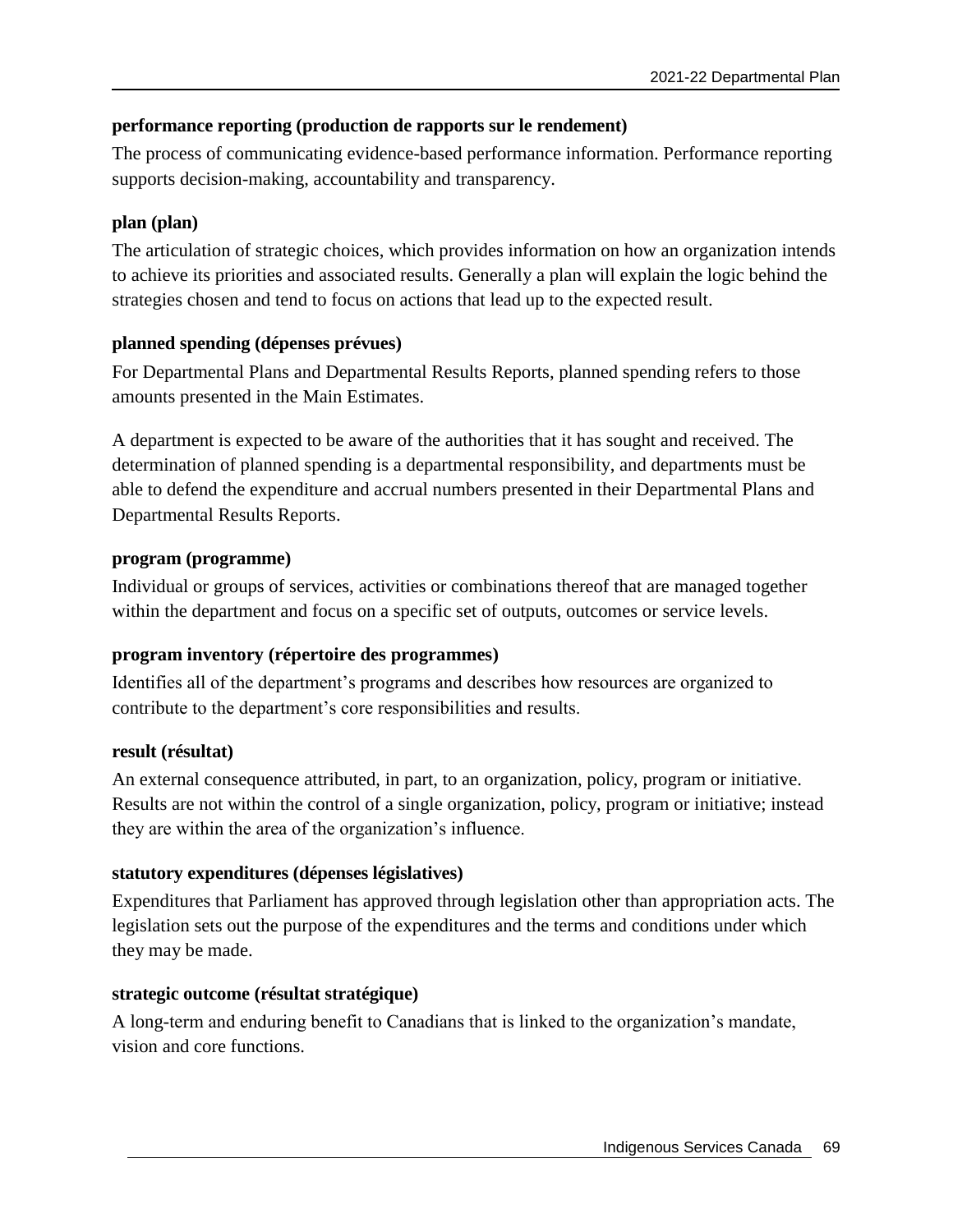#### **target (cible)**

A measurable performance or success level that an organization, program or initiative plans to achieve within a specified time period. Targets can be either quantitative or qualitative.

#### **voted expenditures (dépenses votées)**

Expenditures that Parliament approves annually through an Appropriation Act. The vote wording becomes the governing conditions under which these expenditures may be made.